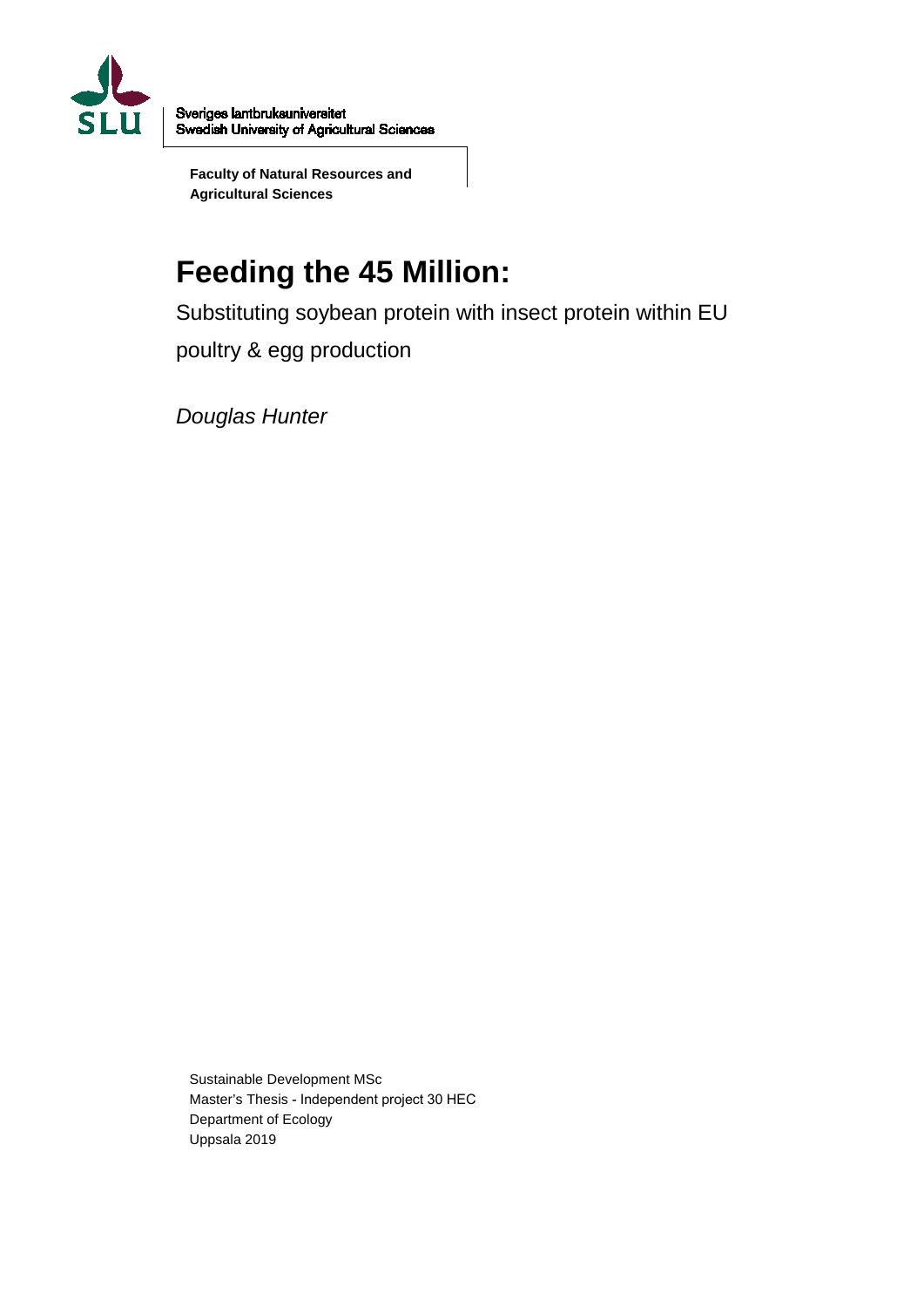## **Feeding the 45 Million: Substituting soybean protein with insect protein within EU poultry & egg production**

*Douglas Hunter*

| Supervisor: | Asa Berggren, Swedish University of Agricultural Sciences,<br>Department of Ecology  |
|-------------|--------------------------------------------------------------------------------------|
| Examiner:   | Jan Bengtsson, Swedish University of Agricultural Sciences,<br>Department of Ecology |

**Credits:** 30 HEC **Level:** A2E **Course title:** Independent Project in Environmental Science – Master's Thesis **Course coordinating department:** Department of Aquatic Sciences and Assessment **Course code:** EX0431 **Programme/Education:** Sustainable Development – Master's Programme

**Place of publication: Uppsala Year of publication:** 2019 **Online publication:** http://stud.epsilon.slu.se

**Keywords:** Insects, Insect Production, Livestock Feed, Entomophagy, Land Use, Futures Research, Food Security, Energy Security, Black Soldier Fly, Mealworm, House Cricket, Sustainable Development

**Sveriges lantbruksuniversitet Swedish University of Agricultural Sciences**

Faculty of Natural Resources and Agricultural Sciences Department of Ecology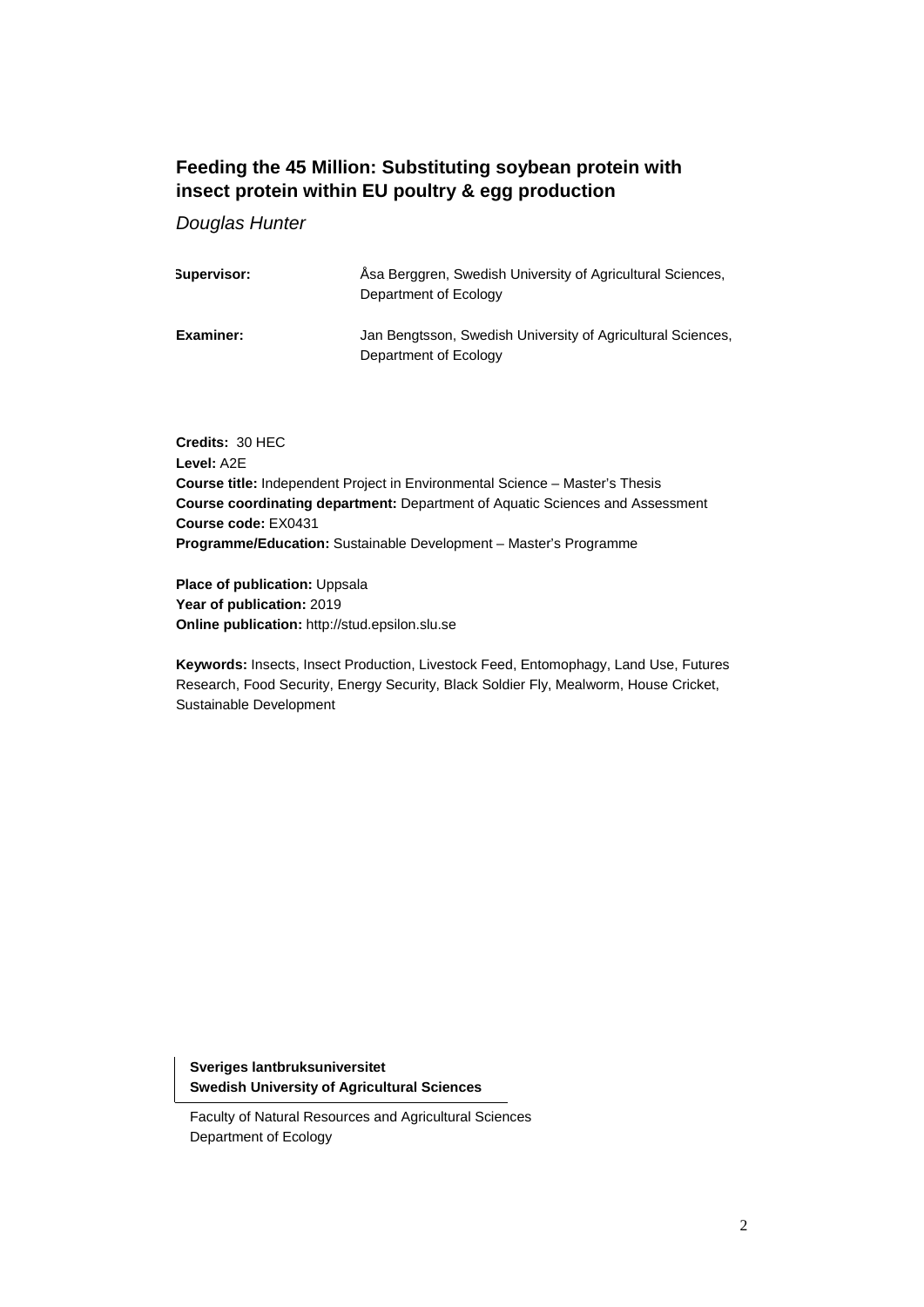## Abstract

A global population increasing both in number and in resource consumption per capita has resulted in food, livestock feed and energy crop demands that are increasingly difficult to meet on rapidly degrading soils within a diminishing available area of arable land. With further expansion of agricultural land infeasible and yield increases through further intensification insufficient to meet the scale of predicted crop demand, the use of insects as an animal feed has gained traction as a method of not only reducing competition for arable land, but also some of the detrimental environmental consequences of livestock and conventional feed production. However, while recent years have seen an explosion of academic studies investigating aspects of the use of insects as a livestock feed, there has been very little work investigating the potential ramifications of insect production and use at a scale on par with existing livestock feed products. With soybean one of the most popular livestock feed components, the EU one of the largest soy importers in the world and chickens the largest consumer of compound livestock feed, this study substitutes soybean meal-based protein utilised within EU poultry and egg production with protein from three insect species - each proven to be a viable dietary substitute for soybean protein - at ratios of up to 100%. The results of this study indicate that the protein currently provided to EU poultry & egg production through soybean meal could be entirely replaced with insect-based meal using less than 1% of the land currently used for protein production. This would represent the saving of over 4.6 Mha of soybean crop or fertile arable land that could potentially be made available for alternative uses. Further, this study finds the redundant soybean crop able to meet the complete annual calorific requirements of up to 45 million people, with further potential benefits of large-scale insect production including significant quantities of biofertiliser and biodiesel, as well as the possible aiding of the implementation of carbonsequestering and soil-retaining alternative farming methods. With the use of waste side-stream substrates during insect production key to potential land-use reductions, sourcing sufficient amounts of appropriate waste side-streams without compromising alternative waste uses is likely to be a major obstacle to a large-scale substitution, despite EU regulations and public opinion increasingly accepting of the use of insects as a livestock feed. Other problems such as significant energy usage and technological barriers are largely considered to be a result of the burgeoning nature of the industry, though the poikilothermic nature of insects implies possible limitations to insect production in colder climates. This study concludes that substitution of soybean meal-based protein with insectbased protein has the potential to positively impact a variety of upcoming global issues such as diminishing arable lands, increasing resource consumption and increasing crop demand, with a lack of published academic data regarding large-scale insect production providing exciting future research opportunities.

*Keywords:* Insects, Insect Production, Livestock Feed, Entomophagy, Land Use, Futures Research, Food Security, Energy Security, Black Soldier Fly, Mealworm, House Cricket, Sustainable Development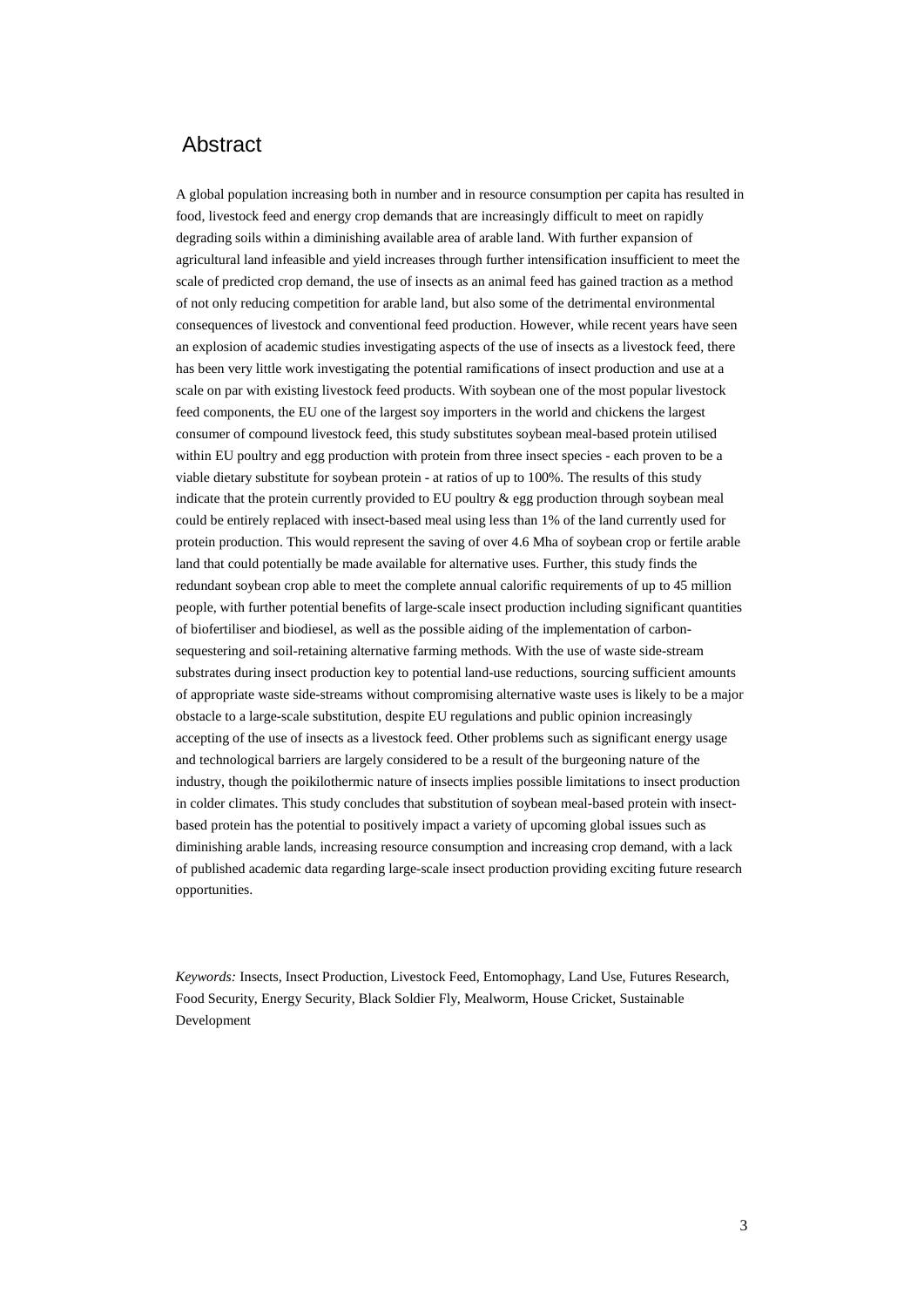## Table of contents

| 1            |                |                                                                                                                    |  |
|--------------|----------------|--------------------------------------------------------------------------------------------------------------------|--|
| $\mathbf{2}$ |                |                                                                                                                    |  |
|              | 2.1            | Soybean production, processing and use as a livestock feed 10                                                      |  |
|              | 2.2            |                                                                                                                    |  |
|              | 2.3            | Environmental impact of soybean production on exporting nations12                                                  |  |
|              | 2.4            | The viability of insects as livestock feed compared to human foodstuff13                                           |  |
|              | 2.5            |                                                                                                                    |  |
|              |                |                                                                                                                    |  |
| 3            |                |                                                                                                                    |  |
|              | 3.1            |                                                                                                                    |  |
|              | 3.2            | Calculating the land use of soybean meal utilised in EU poultry and egg                                            |  |
|              |                |                                                                                                                    |  |
|              | 3.2.1          | EU soybean meal utilised as livestock feed 2016/17 16                                                              |  |
|              | 3.2.2<br>3.2.3 |                                                                                                                    |  |
|              | 3.2.4          | Soybean land-use of EU poultry and egg production17<br>EU crude protein provided by soybean meal in poultry feed18 |  |
|              | 3.2.5          |                                                                                                                    |  |
|              |                |                                                                                                                    |  |
|              | 3.3.1          |                                                                                                                    |  |
|              | 3.3.2          |                                                                                                                    |  |
|              | 3.3.3          |                                                                                                                    |  |
|              | 3.3.4          |                                                                                                                    |  |
|              | 3.4            |                                                                                                                    |  |
|              | 3.5            |                                                                                                                    |  |
|              |                |                                                                                                                    |  |
|              |                |                                                                                                                    |  |
|              | 4.1            | Land use comparison - soybean-based protein substitution with insect-                                              |  |
|              | 4.2            | Greenhouse gas emissions and energy use comparison - soybean                                                       |  |
|              |                |                                                                                                                    |  |
|              | 4.3            | Land use comparison - future soybean yield improvements  26                                                        |  |
| 5            |                |                                                                                                                    |  |
|              |                | 5.1 Land-use implications of a large-scale insect protein substitution  27                                         |  |
|              | 5.1.1          |                                                                                                                    |  |
|              | 5.1.2          |                                                                                                                    |  |
|              | 5.1.3          |                                                                                                                    |  |
|              | 5.1.4          |                                                                                                                    |  |
|              | 5.2            | Potential obstacles to a large-scale insect meal substitution 29                                                   |  |
|              | 5.2.1          | Land-use benefits dependent on the use of alternative insect feed sources.29                                       |  |
|              | 5.2.2          | Potentially prohibitive quantities of alternative feed required 30                                                 |  |
|              | 5.2.3          |                                                                                                                    |  |
|              | 5.2.4          |                                                                                                                    |  |
|              | 5.2.5          |                                                                                                                    |  |
| 6.           |                |                                                                                                                    |  |
|              |                |                                                                                                                    |  |
|              |                |                                                                                                                    |  |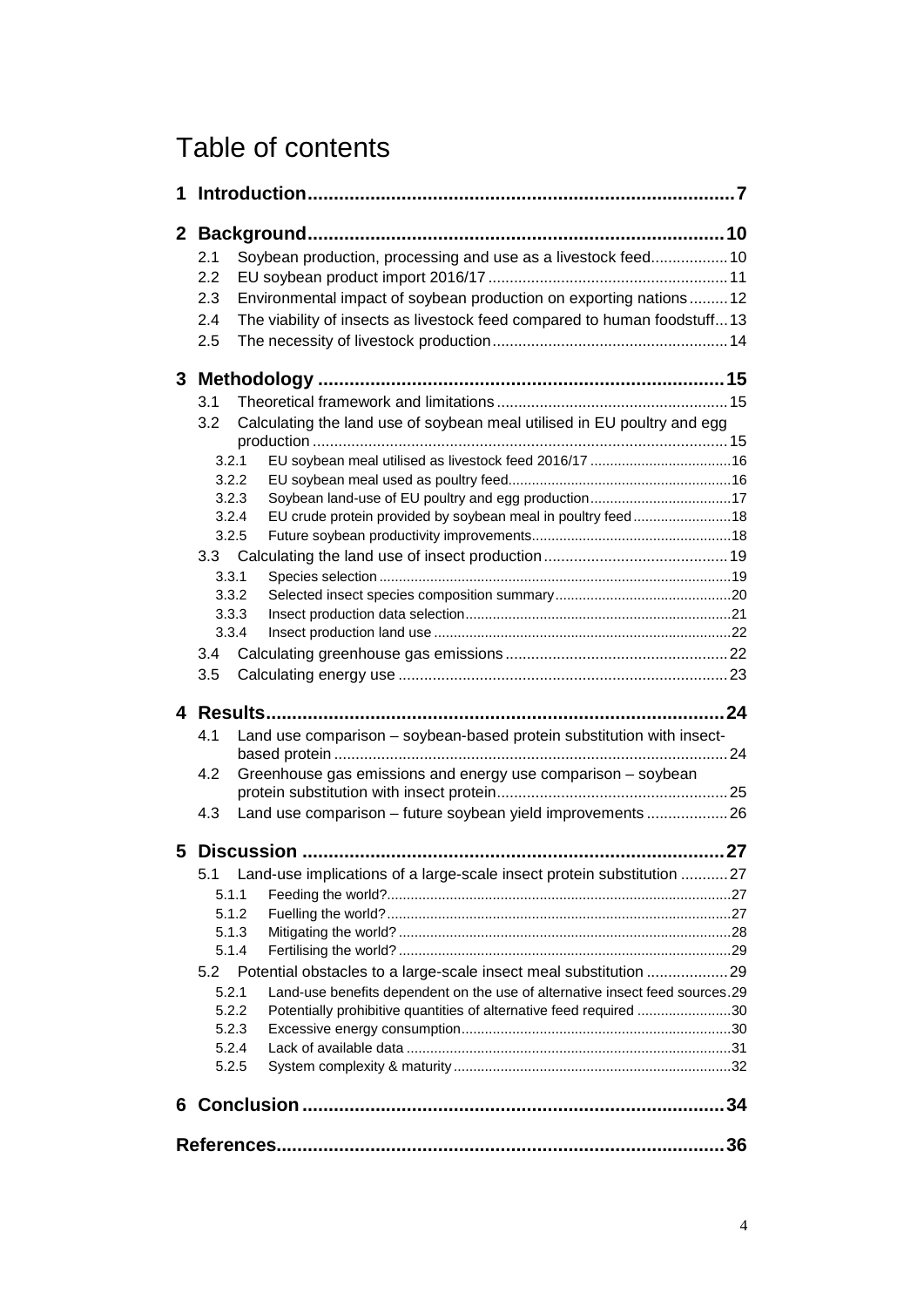## List of tables

| Table 3. EU soybean meal supply for livestock feed 2016/17 (Oilworld, 2017) 16            |  |
|-------------------------------------------------------------------------------------------|--|
| Table 4. Soybean meal requirement of EU poultry and egg production 2016/17 (FEFAC         |  |
| Table 5. Soybean land use in exporting countries for EU poultry feed 2016/17 (Oilworld    |  |
| Table 6. EU imported soybean meal protein content & yield (Oilworld 2017)  18             |  |
| Table 7. Composition of selected insect species in comparison to a representative soybean |  |
|                                                                                           |  |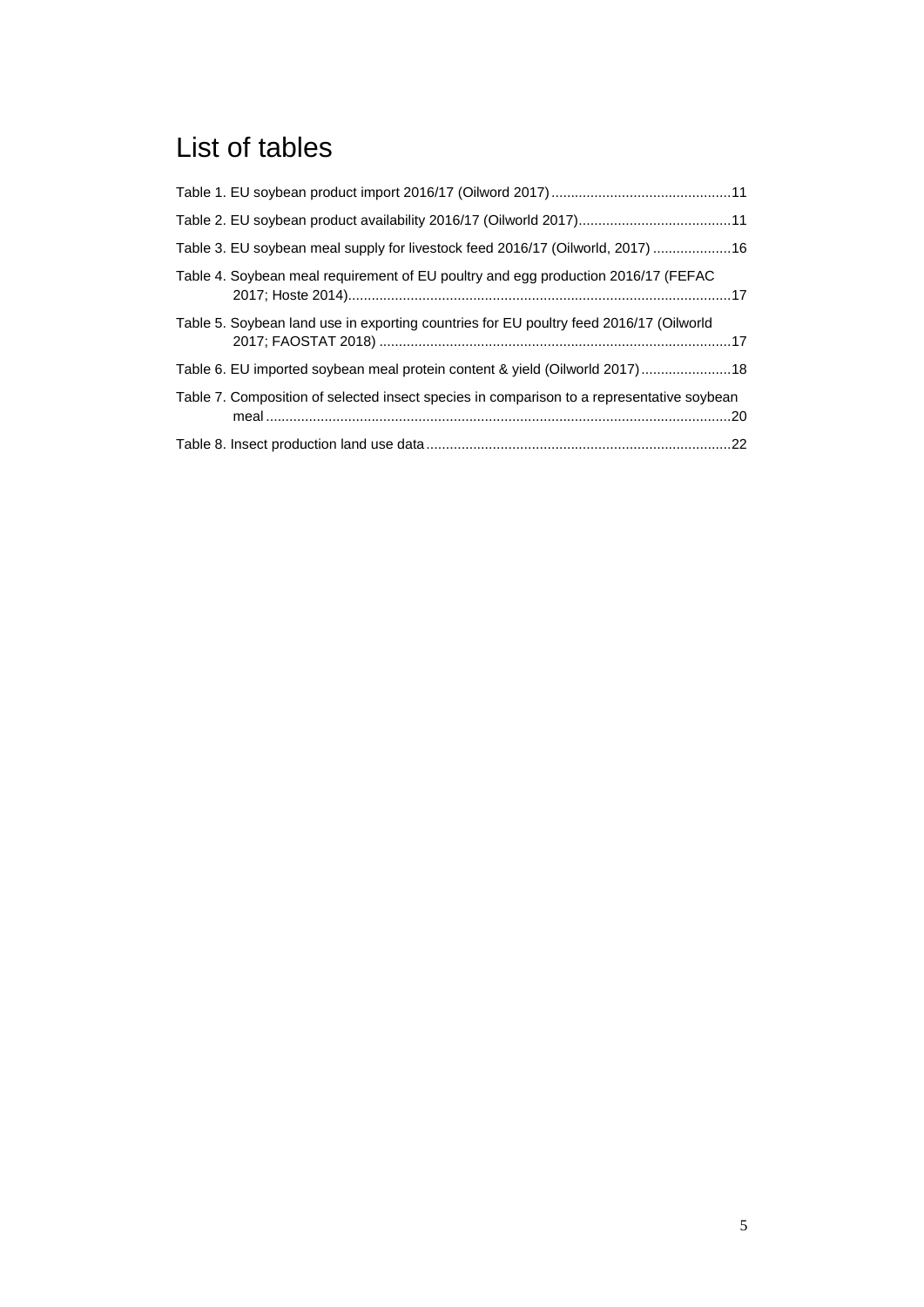# Table of figures

| Figure 1. EU regulation on the use of insect PAPS (Processed Animal Protein) in livestock         |  |
|---------------------------------------------------------------------------------------------------|--|
| Figure 2. Land use for EU poultry feed at different rates of soy protein substitution with        |  |
| Figure 3. Equivalent EU household CO <sup>2</sup> emissions and energy use at 100% substitution25 |  |
|                                                                                                   |  |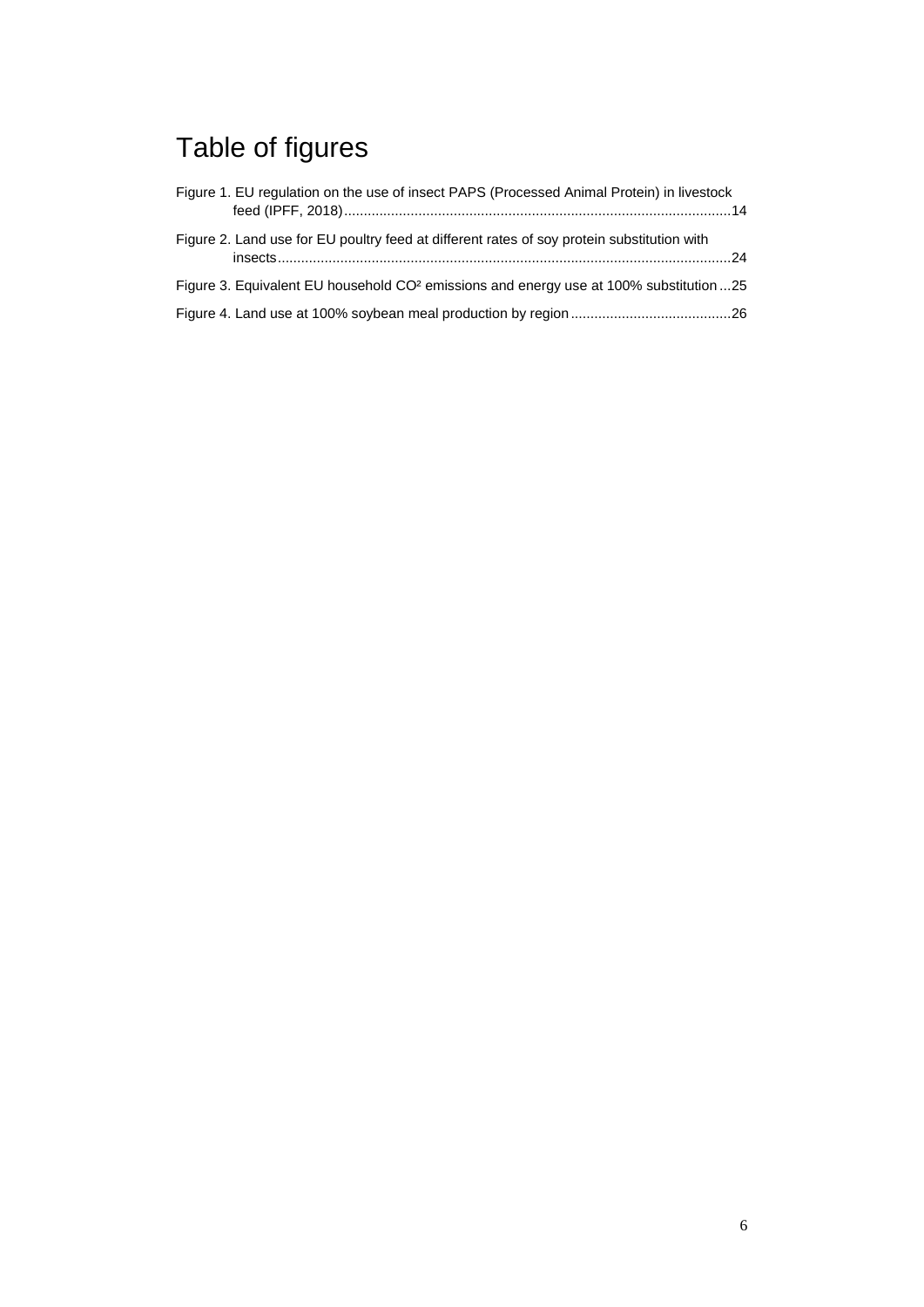## 1 Introduction

A multitude of complex, interconnected, global-scale problems are currently converging. With global population predicted to exceed 9 billion before 2050 (FAO, 2018), it is becoming increasingly difficult to foresee how demand for critical food, energy and water resources can be met in the context of diminishing natural resource availability, environmental degradation and climate change. Compounding this, the continuing urbanisation, industrialisation and socioeconomic progress of developing countries is expected to fuel the greenhouse gas emissions and land use changes that exacerbate existing environmental challenges through further climate and ecosystem impacts (Al-mulali et al., 2012, Grimm et al., 2008, McKinney, 2002, Wu et al., 2016), reinforced by the exponential nature of the global economic system (Lenzen et al., 2012).

One of the most significant impacts of these socioeconomic changes has been the growth of the global middle class, as rising incomes erode the disparity in animal product consumption patterns between developing and developed countries (Wheary, 2009). Annual consumption of animal products in developing countries more than doubled between 1973 and 1998 to 25kg per capita (Delgado, 2003), and by 2030 annual consumption is expected have further increased by over 100kg per capita, matching that seen in developed countries (Robinson and Pozzi, 2011). The equalising of global lifestyles has served to highlight the detrimental environmental impacts of animal products; if we consider planetary boundaries for example (Rockström et al., 2009), animal production severely impacts land-system change, greenhouse gas emissions, freshwater use, biodiversity loss and the nitrogen and phosphorous cycle through fertiliser use. The livestock sector alone accounts for 14.5% of global greenhouse gas emissions (Gerber et al., 2013) and 70% of all available agricultural land (Steinfeld et al., 2006), with beef water footprints exceeding 20 times that of the equivalent cereal production (Mekonnen and Hoekstra, 2012) and biodiversity losses through pasture expansion (Chaudhary et al., 2016).

This period of unprecedented animal product demand has been termed the 'livestock revolution' (Delgado et al., 1999), with the production of animal feed arguably the most detrimental consequence. Not only does the feed supply chain account for 33% of total livestock emissions (FAO, 2016), but one third of available arable land is now dedicated solely to the production of animal feed crops such as soy, wheat and corn (Steinfeld et al., 2006). This is further exacerbated by an increasing global demand for biofuel, which is anticipated to increase significantly as part of climate-change mitigation efforts and provide further competition for valuable arable land (Valentine et al., 2012). In fact, despite an anticipated 43% increase in cereal production by 2050, the majority of these cereals will not be consumed directly by humans. Of the increase in maize production, for example, 60% will be used to feed animals, with a further 23% used as biofuel (Alexandratos and Bruinsma, 2012). In addition, the unrelenting demand for crop products is thought to directly prevent the adoption of less-harmful conservation agriculture (CA) practices (Zikeli and Gruber, 2017). The competition between these vital demands has garnered significant interest as part of the water-energy-food nexus (Smajgl et al., 2016).

The ability to meet these converging demands on finite arable land is of vital importance. Historically, meeting additional crop demand for food, feed and fuel has entailed either the intensification or expansion of arable land. The 'Green Revolution' of the late 1960s onwards saw drastic yield improvements of between 150-200% through the development of intensive farming methods such as high-yielding crop varieties, the use of high-input inorganic fertilisers & pesticides, intensive irrigation and industrial-scale mono-cropping systems (Bernard and Lux, 2016). The use of these farming methods is widely considered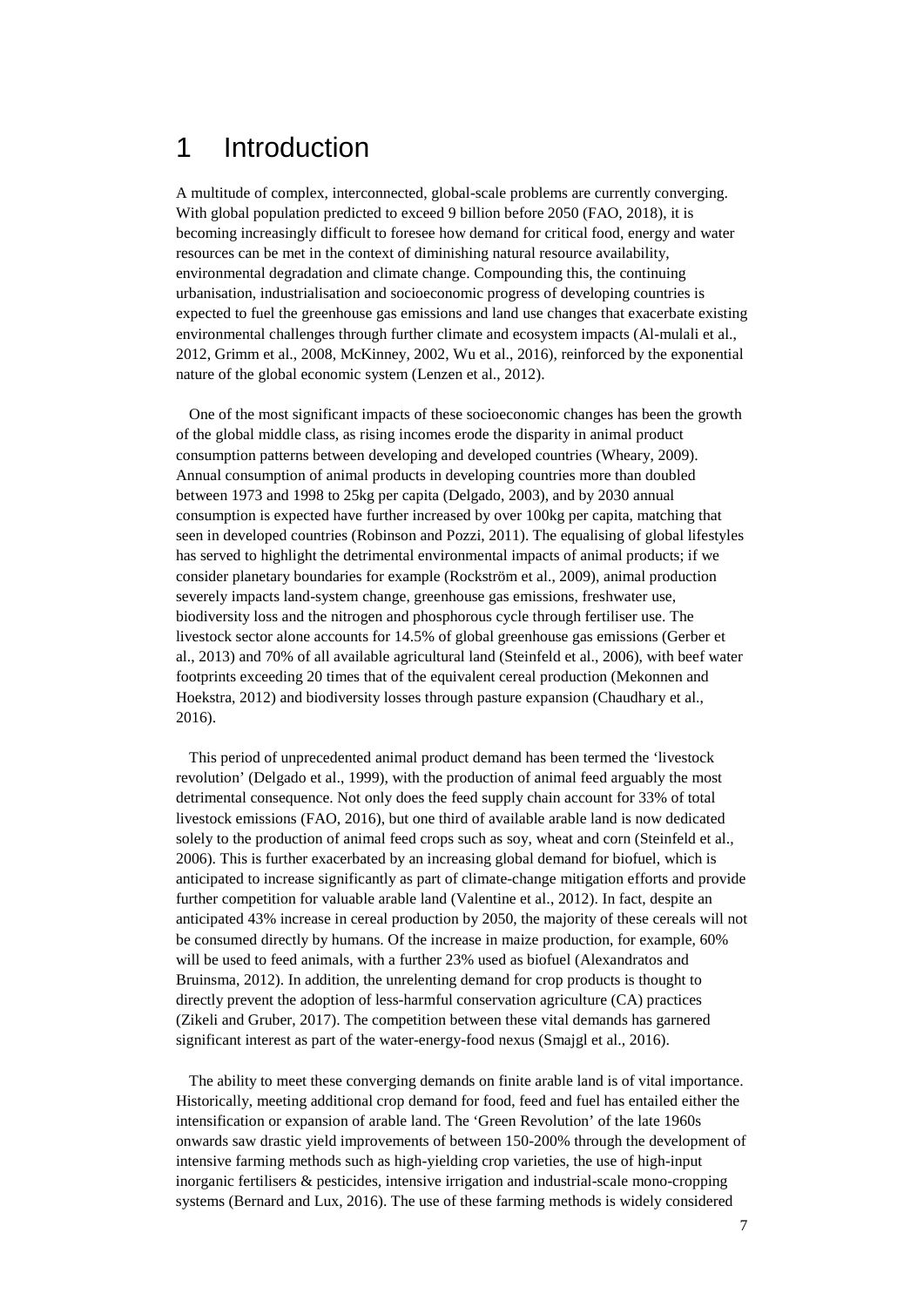responsible for the reduction of global hunger during this period (IFPRI, 2002, Djurfeldt et al., 2005, Pingali, 2012), but has come at an environmental cost. Intensive farming practices have resulted in major environmental problems including but not limited to: a loss of biodiversity, diminished soil quality, soil salinisation, soil compaction, direct and indirect pesticide hazards, increased disease incidents and as a heavy reliance on fossil fuels (Reddy, 2016). Though intensification has prevented agricultural expansion (Havlik et al., 2014, Reddy, 2016), intensive farming practices have been responsible for the loss of one third of global fertile land in just fifty years (Cameron et al., 2015). Furthermore, though many suggest that yield increases through various methods of efficiency savings and intensification present the most promising pathway towards the meeting of future crop demand (e.g. De Schutter, 2014, Sentelhas et al., 2015, Mottet et al., 2017) current yield increase trends predict that supply will fall far short of the anticipated 2050 crop demand (Ray et al., 2013).

Given then that further intensification is a problematic and likely insufficient method of attempting to meet increasing crop demand, conversion of the estimated 1.4bn ha of potential arable land available in the long-term (Alexandratos and Bruinsma, 2012) and/or the 65 Mha of potential arable land readily accessible in the short term (Sentelhas et al., 2015) would appear to provide an easy solution. However, agriculture already sprawls across 38% of the terrestrial surface of the earth (Kernebeek et al., 2016), with over 5 billion hectares of land currently utilised for agricultural purposes (FAOSTAT 2017). Some 70% of grassland, 50% of savannah, 45% of temperate deciduous forest and 27% of tropical forest biome has already been converted to agriculture (Foley et al., 2011), and the vast majority of the 65 Mha of easily accessible land is only available at the expense of ecosystems of increasingly vital importance (Sentelhas et al., 2015). Compounding this already challenging situation, climate change is predicted to severely impact biodiversity, soil fertility and fresh water availability, while desertification further reduces the amount of viable agricultural land (Steinfeld et al., 2006). Foley et al. (2011) argues that the prevention of agricultural expansion represents the single most important factor in creating sustainable food production systems, and although livestock feed is not always of sufficient quality for direct human consumption (Wu et al., 2014) it nevertheless presents a huge land-use competition for increasingly valuable fertile land.

With the continuation of conventional livestock and agricultural production trends infeasible, the utilisation of insects as a six-legged livestock both for human food and animal feed has been placed firmly on the global agenda by the Food and Agriculture Organisation of the United Nations (FAO) in recent years (Huis et al., 2013). The environmental impacts of insect production compare favourably with poultry, pig and beef production (de Vries and de Boer, 2010) , with studies investigating the potential inclusion of a variety of insect species into both human and animal diets finding favourably both in terms of nutritional viability and environmental impact, with high feed conversion ratios, favourable protein and amino acid contents, low water demands, low technology and input requirements, an ability to be reared on waste products and – most pertinently - low space requirements all highlighted as major potential benefits (see reviews by Sánchez-Muros et al., 2014, Moon and Lee, 2015, Huis and Oonincx, 2017). Even so, while studies investigating the suitability of insects as a livestock feed have greatly increased in recent years as interest in the field has expanded, academic research regarding their viability and environmental impacts at large-scale production remains sparse. The widely-utilised mealworm, for example, could boast only a single Life Cycle Analysis (LCA) courtesy of Oonincx and De Boer (2012) until this year with a further publication by Thévenot et al. (2018).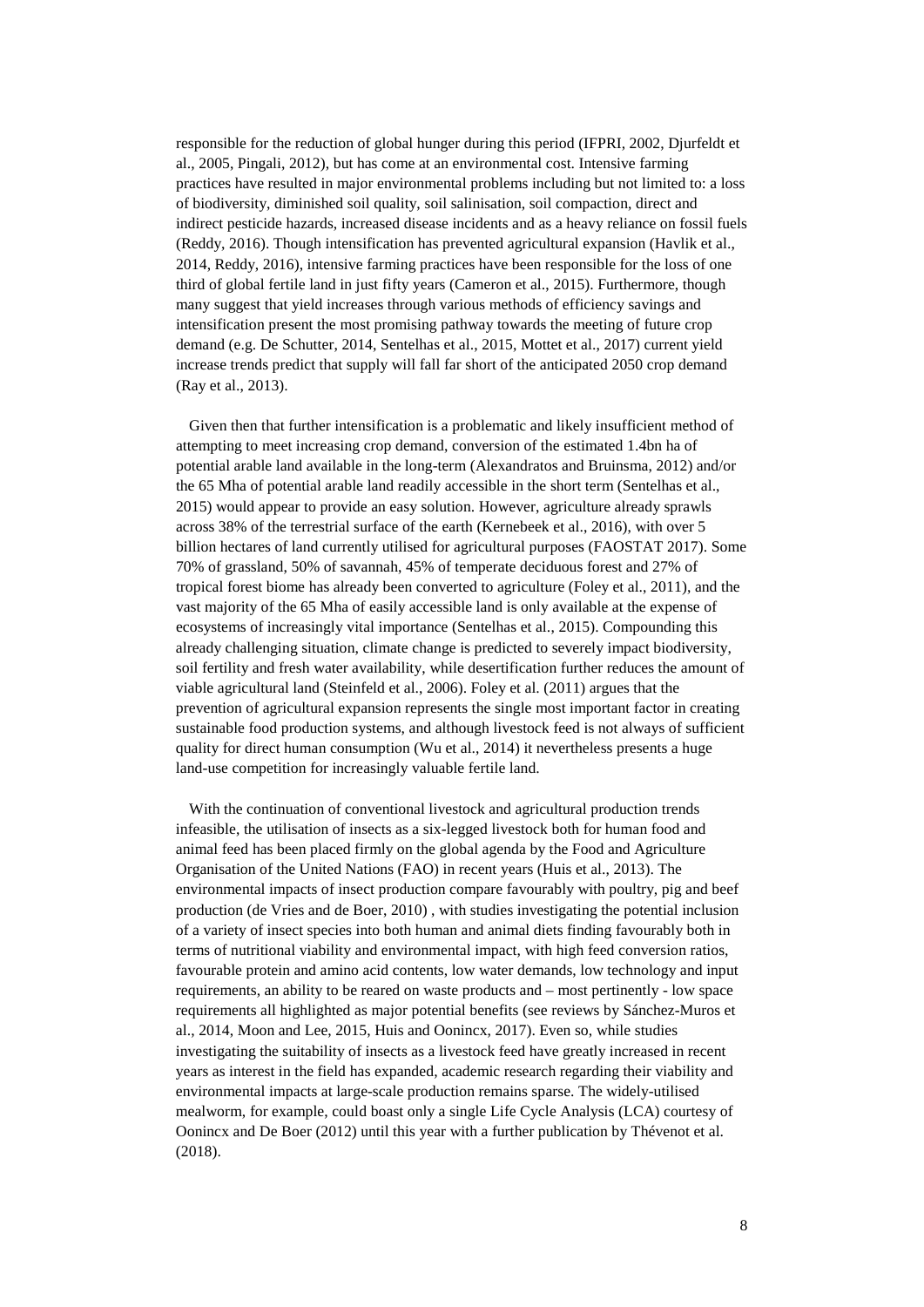While cattle production is well known to have the greatest environmental impacts of all livestock species (de Vries and de Boer, 2010), global ruminant production (a category including sheep, goats, deer and other mammals as well as cattle) accounted for just 20% of compound (i.e. industrially-produced fodder blends) feed (IFIF, 2017), with cattle diets instead consisting of grasses, legumes and agricultural bi-products (Jayanegara et al., 2017). Conversely, despite being considered the most environmentally-friendly of all commonly-produced livestock (Józefiak et al., 2016), in terms of feed requirements it is chickens that dominates compound feed production consuming 45 % of the 117 MT global feed production (IFIF, 2017). Further, it is this feed production – principally maize and soybean – that accounts for 57% of total poultry meat and egg production greenhouse gas emissions, with additional emissions related to the expansion of soybean crops alone estimated to be 21.1% and 12.7% respectively (Gerber et al., 2013). Indeed, soybeans are one of the most widespread vegetable-based animal feeds, with 334 MT produced globally in 2016 alone for use as a protein supplement (IFIF, 2017). The European Union (EU) is extremely reliant on imported vegetable proteins, collectively the largest soybean meal and second-largest soybean oilseed importers in the world (Kroes and Kuepper, 2015). The EU therefore represents a significant proportion of global demand for soybean, so the behaviour of the EU with regards to chicken feed has far-reaching environmental consequences for soybean-exporting nations.

With fertile arable land diminishing and increasingly occupied by crops intended as livestock feed, it is important to explore alternative livestock feed possibilities that could help to alleviate the coming issues and conflicts. As yet, there has been no attempt to calculate the potential impact of a large-scale substitution of conventional feed components with insect-based feed components. **Therefore, this study will substitute soybean-based protein used in EU poultry and egg production with several promising insect-based proteins, investigating the land use, greenhouse gas (GHG) emissions and energy consumption at current insect production levels.** Through these substitutions, the potential benefits, opportunities and challanges of the scaling-up of insect production may be better understood.

*.*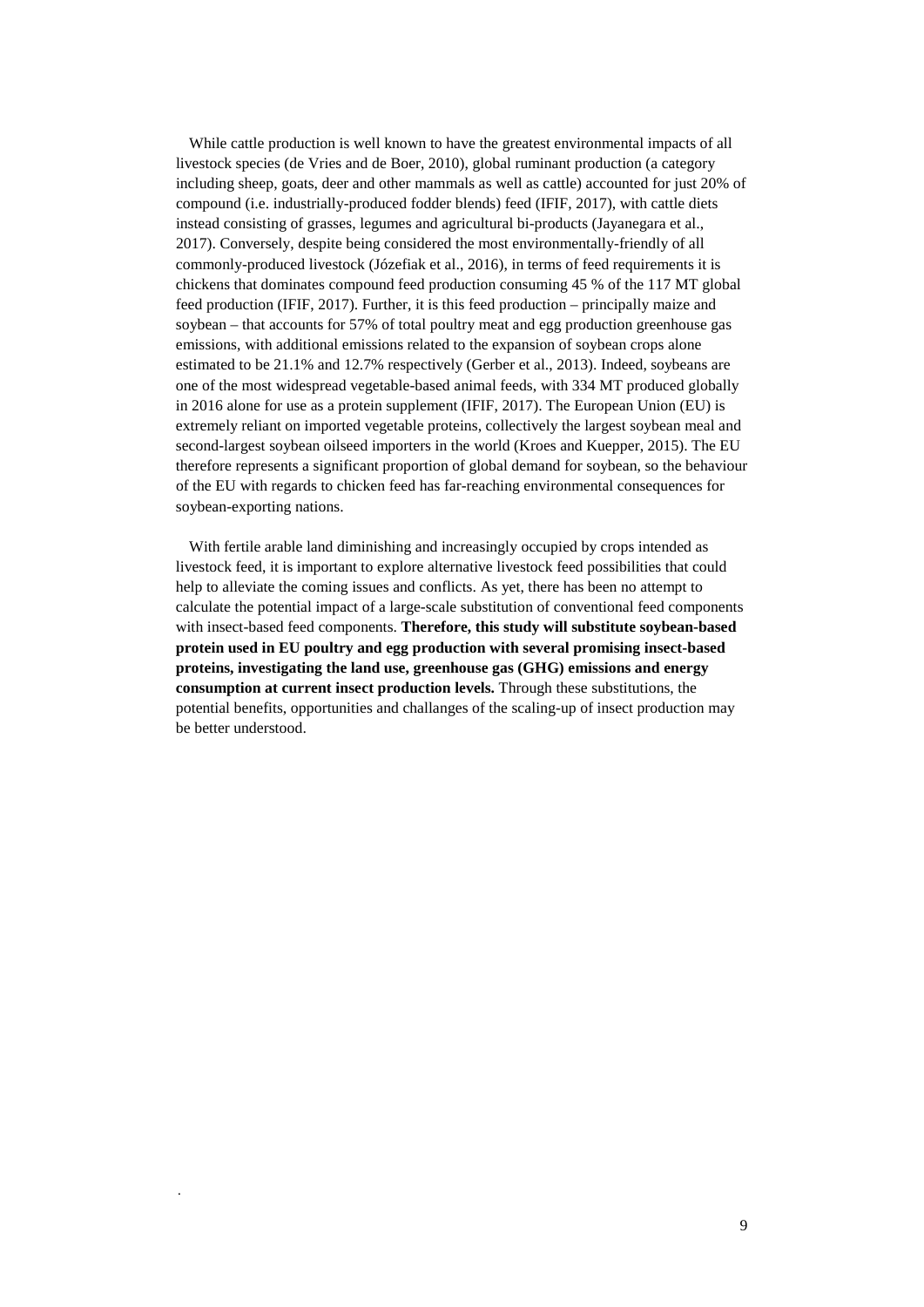## 2 Background

## 2.1 Soybean production, processing and use as a livestock feed

Soybean is the world's most abundant oilseed, and production is likely only to increase as demand for food, feed and oil is bolstered by population growth (Orf, 2008). Globally, 6% of soybeans grown are consumed directly by humans as food in the form of tofu, soy-milk, other substitute foodstuffs or edamame beans, with the remaining 94% of soybeans crushed to produce soybean meal and soybean oil (Oliveira and Schneider, 2016). As a result of the crushing process, 18.5% of the whole soybean oilseed is extracted as oil, 79.6% as soybean meal and the remainder is a waste product (Goldsmith, 2008). 98% of soybean meal is used as a protein supplement within industrially-produced compound livestock feeds (Oliveira and Schneider, 2016). Livestock feed composition is dominated by the requirement to provide sufficient energy and protein. In the diets of poultry in particular, energy requirements are ordinarily met using cereals such as corn, wheat and barley, with soybean meal or fish meal supplementation used to provide the bulk of the protein requirements (Khan et al., 2016). Soybeans are unique amongst plants in that they boast a protein quality and amino acid profile of equal quality to that of meat (Hartman et al., 2011). Combined with the fact that they are easily digested by many animal species (Sánchez-Muros et al., 2014), soybean is an extremely efficient livestock protein supplement (Hartman et al., 2011). In addition, soybean products are easy to transport cost-effectively across vast distances (Westhoek et al., 2011), making them an attractive export product.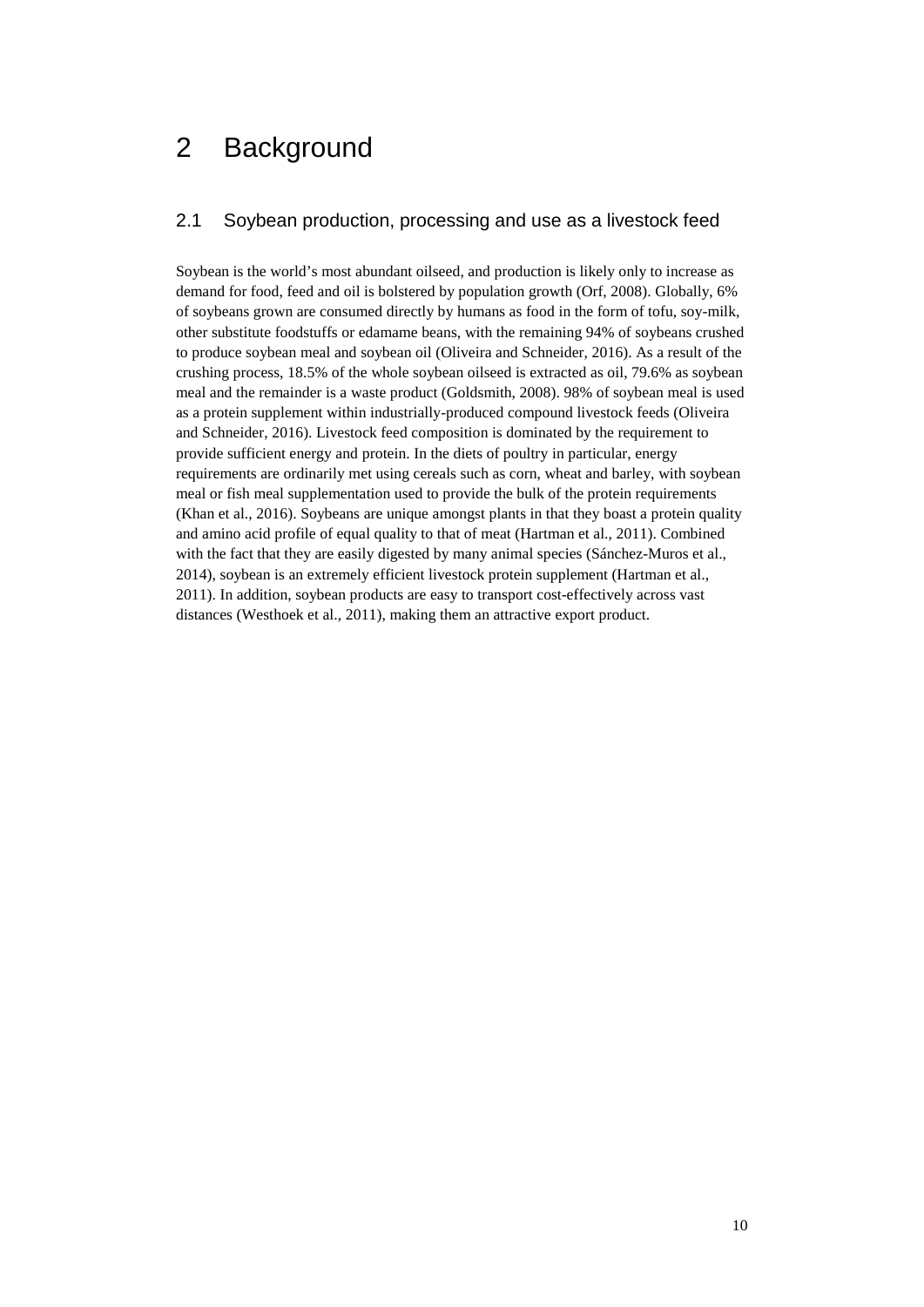### 2.2 EU soybean product import 2016/17

The EU has become excessively reliant on the import of plant-based protein supplements. A 2011 EU parliamentary motion revealed the depth of concern felt at the lack of domestically produced plant-based proteins, calling for greater research and development in achieving the goal of greater protein self-sufficiency (Häusling, 2011). Dependency on the import of plant-based proteins such as soybean for use in animal feed exceeds 70 percent (Verbeke et al., 2015), with diversification of European protein supply therefore considered an important goal (de Visser et al., 2014).

|  | Table 1. EU soybean product import 2016/17 (Oilword 2017) |  |  |  |  |
|--|-----------------------------------------------------------|--|--|--|--|
|--|-----------------------------------------------------------|--|--|--|--|

|                             |                           | <b>Import (1000T)</b> |                          |              |                        |
|-----------------------------|---------------------------|-----------------------|--------------------------|--------------|------------------------|
| Country of<br><b>Origin</b> | Sovbean<br><b>Oilseed</b> | <b>Soybean Meal</b>   | Soybean Oil              | <b>Total</b> | $%$ of<br><b>Total</b> |
| Brazil                      | 5353                      | 7096                  |                          | 12449        | 36                     |
| Argentina                   | 154                       | 10137                 | $\overline{\phantom{a}}$ | 10291        | 30                     |
| USA                         | 4940                      | 222                   | $\overline{\phantom{0}}$ | 5162         | 15                     |
| Paraguay                    | 1382                      | 1112                  | 34                       | 2528         | 7                      |
| Canada                      | 1022                      | 47                    | $\qquad \qquad$          | 1069         | 3                      |
| Other Countries*            | 1447                      | 1313                  | 257                      | 3017         | 9                      |
| <b>Total</b>                | 14298                     | 19927                 | 291                      | 34516        | 100                    |

\*Soybean Oilseed: Serbia/Montenegro, Kazakhstan, Russia, Moldova, Togo, Burkina Faso, Ukraine, Nigeria, Uruguay, China, India, Turkey, Others.

\* Soybean Meal: Serbia/Montenegro, Kazakhstan, Russia, Ukraine, Nigeria, Bolivia, Uruguay, China, India, Others.

\* Soybean Oil: Serbia/Montenegro, Russia, Moldova, Ukraine, Norway, Belarus, Others.

This reliance reflected in the trade figures for soybean in particular. Between September 2016 and October 2017, the EU imported 34.5 MT of soybean products. Soybean meal represented the largest share of imported soybean products, followed by whole soybean oilseed at and finally soybean oil. During 2016/17, Brazil, Argentina, the USA, Paraguay and Canada represented over 90% of total soybean product imports to the EU by mass (*Table 1*). Less than 7% of total soybean products consumed during 2016/17 were sourced from within the EU (*Table 2*).

| Sov                   |                                      | <b>1000T</b> |                                  |                               |                |                      |
|-----------------------|--------------------------------------|--------------|----------------------------------|-------------------------------|----------------|----------------------|
| <b>Product</b>        | <b>Domestic</b><br><b>Production</b> | Import       | <b>Oilseed</b><br><b>Crushed</b> | <b>Results of</b><br>Crushing | <b>Exports</b> | Available<br>for use |
| <i><b>Oilseed</b></i> | 2454                                 | 14298        | 14575                            |                               | 220            | within EU<br>1957    |
| Meal                  | $\qquad \qquad \blacksquare$         | 19927        | $\overline{\phantom{a}}$         | 11435                         | 296            | 31066                |
| 0il                   | $\overline{\phantom{0}}$             | 291          | $\qquad \qquad -$                | 2714                          | 862            | 2143                 |
| <b>Total</b>          | 2454                                 | 34516        | 14575                            | 14149                         | 1378           | 35166                |

As seen previously, the majority of soybean oilseeds are crushed to produce soybean meal and soybean oil. This is reflected in the total soybean product availability within the EU. Data in *Table 2* shows that 87% of available oilseeds are crushed into soybean meal and soybean oil (Oilseed Crushed)/(Domestic Production + Imported Oilseed)). Soybean meal accounts for 88% of all soybean products available for use within the EU, almost all of which is used as livestock feed.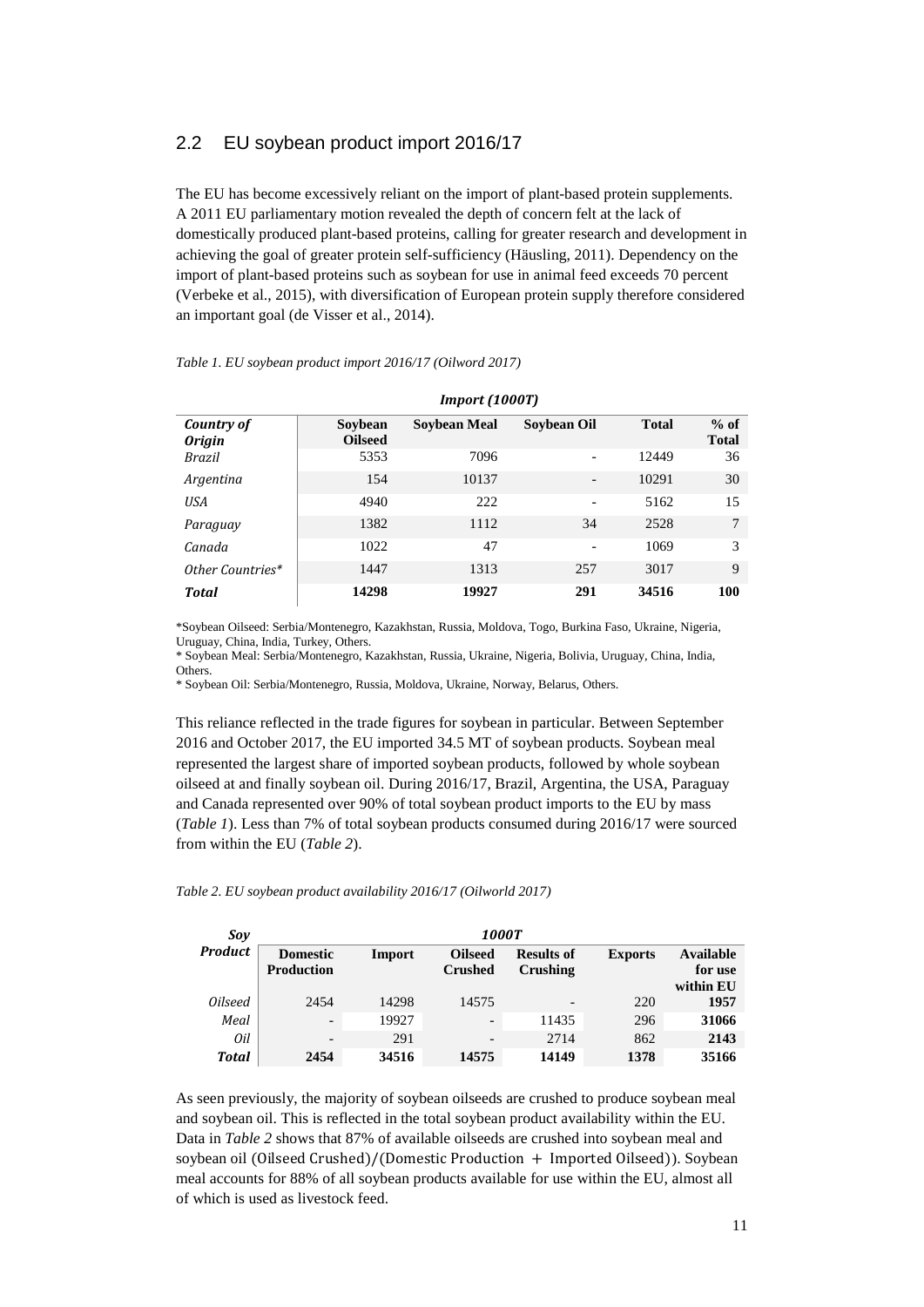## 2.3 Environmental impact of soybean production on exporting nations

The environmental consequences of soybean production are severe. Conventional agricultural practices result in the release of huge amounts of carbon from soils (McCarl et al., 2007), with the exposure of topsoil to drying and oxidation through tillage resulting in rapid soil degradation and erosion (Piccolo, 2012). In addition, they are also associated with eutrophication, acidification, biodiversity loss and fossil fuel reliance (FAO, 2016). Soil erosion is especially severe for soybean production as is herbicide use (Pimentel et al., 2009), while legume production in general is considered the second heaviest disruptor of the nitrogen cycle with an estimated 20 MT/year converted from the atmosphere (Rockström et al., 2009). Despite conservation agricultural practices such as no-till, residue retention and alternative crop rotations having been found to vastly improve soil and water quality while preventing soil erosion (Palm et al., 2014) and suggestions that it can reduce nitrogen requirements (Islam, 2016), these methods remain a minority – though increasingly popular – practice in nations exporting soybean to the EU (FAO, 2015).

Furthermore, there are specific environmental impacts related to EU soybean exporting nations, not least those located in South America. Brazil and Argentina are presently the two largest exporters of soybean products to the EU, together accounting for over 60% of imported soybean products (*Table 1*). A very strong correlation between the expansion of soybean production and deforestation exists in Argentina (Gasparri et al., 2013) with the value of soybean as a cash crop incentivising the conversion of rotational cropping into permanent soybean production (Phélinas and Choumert, 2017), intensifying the environmental impacts of soybean production in addition to destructive soybean expansion. Brazil meanwhile is the second-largest producer and exporter of soybean in the world (FAO, 2018), with the area of land dedicated to soybean production nearly doubling over the last two decades (FAO, 2018). It is also the world's largest producer and exporter of cattle (FAO, 2018), with the pasture expansion over the same period occurring almost entirely within the Amazon (Bowman et al., 2012). Post-2000 studies of the Brazilian Amazon have largely attributed deforestation and vegetation loss to conversion to pasture rather than conversion to arable land (Brown et al., 2005, Morton et al., 2006, Barona et al., 2010, Nepstad et al., 2014). However, though the ostensible cause of deforestation is the expansion of pasture by cattle ranchers, this expansion is necessitated by the conversion of existing pasture to allow for the production of the more lucrative soybean crop (Fearnside, 2001, Nogueira et al., 2018). As such, the relieving of soybean-related production pressures is vital to reducing deforestation rates in the region.

The subsequent environmental impacts of this soy/cattle-led deforestation are devastating. It is thought that 18.3% of carbon stock has been lost to the clearing in the Brazilian Amazon alone, with enormous implications for global carbon sequestration. Pasture now represents some 70% of agricultural land in Brazil (FAO, 2018), much of which is a result of Amazonian conversion. Simulations indicate that the continued deforestation of the Brazilian Amazon could have potentially catastrophic results locally, with sharp declines in dry season rainfall, higher temperatures and an increase in the frequency and severity of El Niño-type droughts (McAlpine et al., 2009). While there is evidence to suggest that recent years have seen Brazilian deforestation drastically reduced through regulation and favourable economic conditions (Nepstad et al., 2014, Nepstad et al., 2009), it is likely that deforestation is simply shifting into areas such as Peru and Bolivia (Kalamandeen et al., 2018). Plus, the mining industry continues to drive deforestation in the Amazon entirely separate from expansion for pasture or arable land (Sonter et al., 2017), meaning that the reduction of any preventable deforestation – e.g. through reducing soybean demand as a livestock feed – is increasingly important.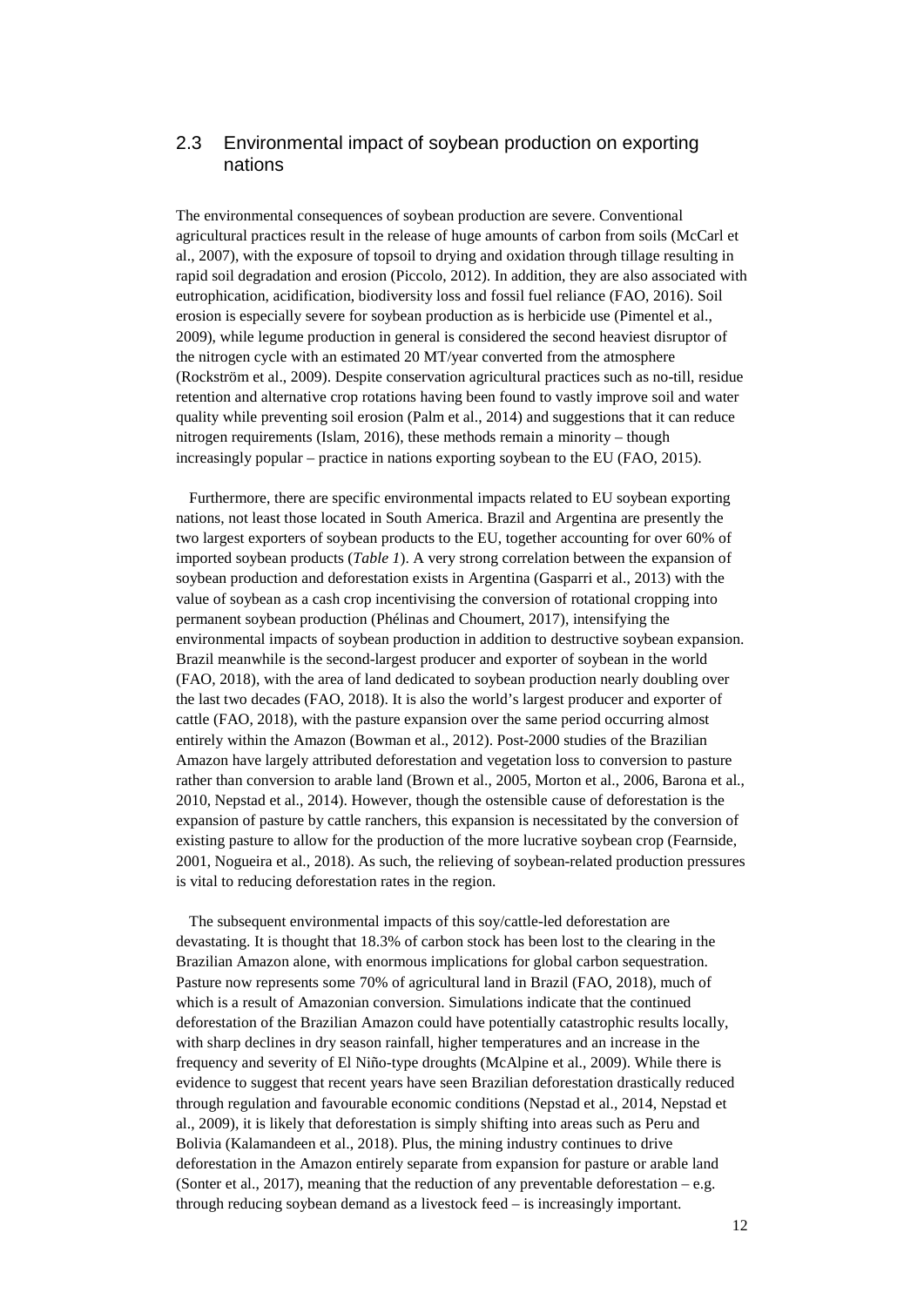## 2.4 The viability of insects as livestock feed compared to human foodstuff

With such severe direct environmental consequences, it would appear beneficial for a swift reduction in EU animal product consumption to occur. To this end, insects have been suggested as a useful alternative protein source to meat (Huis et al., 2013). However, the likelihood of widespread dietary changes occurring remains unknown. Entomophagy (the practice of eating insects) is commonly undertaken by a third of the world population, with 80% of countries partaking in the consumption of over 2000 different insect species (Miglietta et al., 2015). Therefore, the Western world represents a global minority in this regard, with the idea of entomophagy yet to receive popular support the Western world (Hussein et al., 2017) despite the direct correlation between the consumption of animal products and often devastating environmental impacts being increasingly well-publicised (Hallström et al., 2015). Given the complexity of factors that underlie the adoption of dietary changes (Tilman and Clark, 2014) – compounded by the candidly-termed 'disgust factor' by the FAO (Huis et al., 2013) – it appears unlikely that an overwhelming paradigm-shift in Western food culture will occur in the near future.

While the perception of insects within the Western world appears to present a significant obstacle to their direct consumption as part of a human diet, public opinion has been found to be largely in support of insect-fed animal products - especially for those animals for whom insects are considered part of their natural diet, such as pigs and poultry (Verbeke et al., 2015). Furthermore, there is increasing evidence that insects are able provide similar protein, amino acid and digestibility profiles as conventional livestock feed. One of the largest studies to date - over 200 insect species - found that many insects display excellent nutritional values for energy, protein, amino acids, and monounsaturated fatty acids and/or polyunsaturated fatty acids, as well as several micronutrients including copper, iron, magnesium, manganese, phosphorous, selenium, zinc, riboflavin, pantothenic acid, biotin, and folic acid (Rumpold and Schluter, 2013). Furthermore, insect digestibility in animals has been found to be at least equal to conventional livestock feeds (e.g. De Marco et al., 2015, Miech et al., 2017, Schiavone et al., 2017). As such, the introduction of insect-based animal feeds as an alternative to conventional plant-based livestock feeds may enable the swift assuaging of many negative environmental impacts of animal product consumption and production while circumventing the social challenges obstructing the adoption of entomophagy.

From a regulatory perspective, the European Union recently introduced EU/2015/2283 on novel foods, hugely expanding the definition of novel foods and simplifying and hastening approval and authorisation of alternative foods for sale on the European market for human consumption – including insects. However, animal feed is regulated separately from human foodstuffs, and though animal feed regulations were recently amended to lift restrictions on insect-derived protein use in animal feeds, the use of insect proteins was legalised only in aquaculture production, with use in poultry and pig production remaining prohibited (*Figure 1).*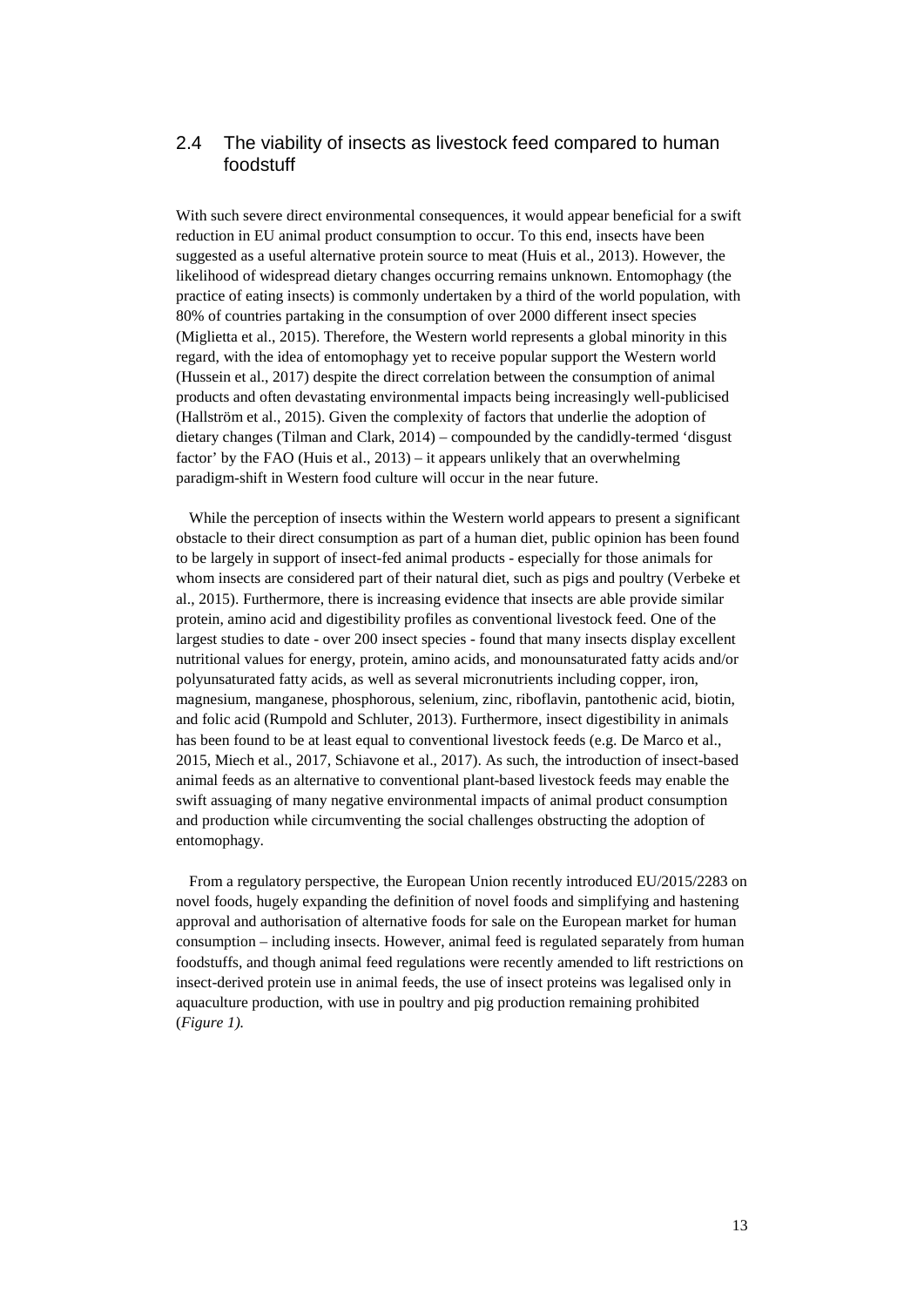

## EU legal opportunities for the use of insect PAPS in animal feed

<span id="page-13-0"></span>*Figure 1. EU regulation on the use of insect PAPS (Processed Animal Protein) in livestock feed (IPFF, 2018)*

In addition, even insects fed to aquaculture animals may only be reared on 'feed-grade' materials, potentially limiting their environmental impact mitigation. Evidence suggests that the inherent safety risks involved in the production and consumption of insects are no greater than those inherent to other livestock in terms of bacterial, viral, fungal or parasitic transmissions (Committee, 2015), and can be largely avoided using existing preventive measures (Belluco et al., 2013). Though some concerns have been raised – such as with the cadmium content of *Acheta domesticus* (Charlton et al., 2015) - the momentum that the edible insect concept continues to generate and their recent acceptance into novel food legislation would suggest a trend towards wider regulatory acceptance.

## 2.5 The necessity of livestock production

Despite this study focussing on the alleviation of problems associated with livestock production and consumption, they are raised in a firmly European perspective. Within developing countries livestock are often more than simply a dietary choice; as well as invaluable calories and protein in areas where arable land is often unproductive, they provide many other important services to some of the most resource-poor on the planet such as traction, manure, regular income and risk management (Havlik et al., 2014). Furthermore, livestock are able to graze on infertile pasture land unsuitable for crop production, improving diets, economic conditions and food security in some of the most vulnerable world regions (Foley et al., 2011). Globally, current agricultural land is thought to be most efficiently utilised when ~12% protein is derived from animal sources; were all protein derived from plant-based sources, it is highly improbable that global protein requirements could be met (Kernebeek et al., 2016). Thus, while excessive animal product consumption should be curtailed, and damaging production processes avoided, it is important to recognise the significant benefits that modest animal production provides at both local and global scales.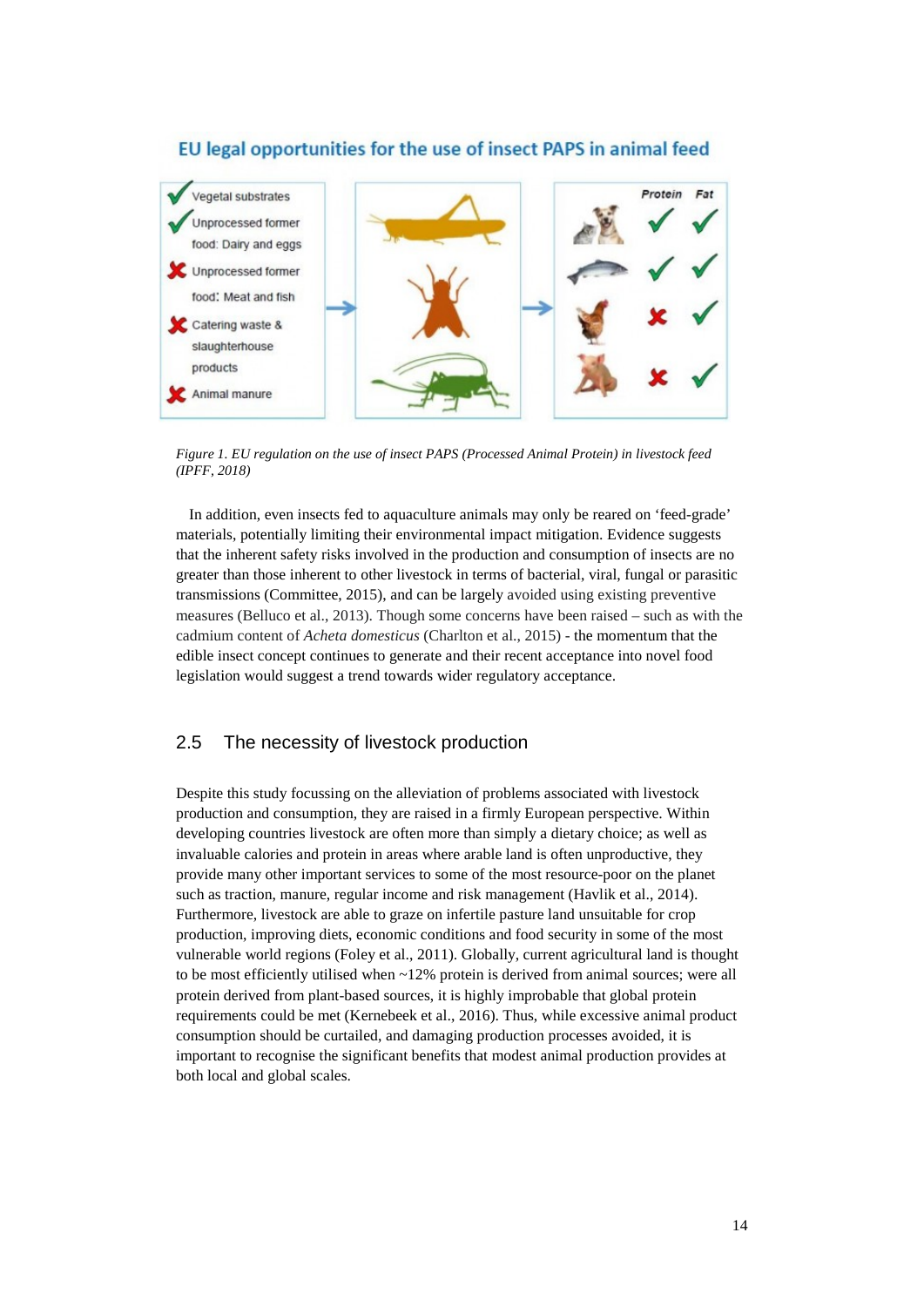## 3 Methodology

### 3.1 Theoretical framework and limitations

This study falls under the category of futures research insomuch as it is an interdisciplinary study of possible futures changes; the benefit is less in the accuracy of the forecast – although of course it will endeavour to ensure scientific reliability to as great a degree as is possible – but in the potential ability to open minds to consider new possibilities and anticipate new opportunities (Giaoutzi and Sapio, 2013). It does not present an exercise in backcasting, as while potential futures will be considered, it does not intend to provide a pathway to a chosen 'desirable' scenario (Vergragt and Quist, 2011). Scenario development has become a key research tool in assisting stakeholders and decision-makers to think creatively about plausible futures, and see the potential in new ideas (Bengston et al., 2012). In asking the question 'what *could* happen', it is possible to affect both policy and behaviour both in the short and long term (Vergragt and Quist, 2011).

Importantly, this paper does not present an LCA of any product, instead utilising existing LCAs to provide the most reliable insect production data possible. While this study focuses on the potential land use benefits from large-scale insect production, land use savings are often offset by problems in other production areas when substituting soybean meal with alternative products (Watson et al., 2017). As such, this study will extract the land utilisation of the insect production area and soybean meal-related land use from insect feed (if any), the GHG emissions and the energy use of each insect species for comparison with soybean meal. However, the dearth of available insect LCAs means that there are unavoidable differences between LCA methodologies that affect their respective outcomes, and subsequently impact the results of this study. These differences in are both explained in 3.3.3 and their impact considered as part of the results discussion.

## 3.2 Calculating the land use of soybean meal utilised in EU poultry and egg production

To find the land use of soybean meal utilised as poultry feed within the EU, several calculations are needed. First, the total amount of soybean meal fed to EU livestock is found (*Table 3*), before the amount of this soybean meal used in poultry and egg production is calculated (*Table 4*). The land used by this soybean meal production is then calculated (*Table 5*), before the amount of protein provided by this soybean meal is found (*Table 6*) so that the amount of protein required for substitution with insect meal is known. This section will explain these calculations in greater detail.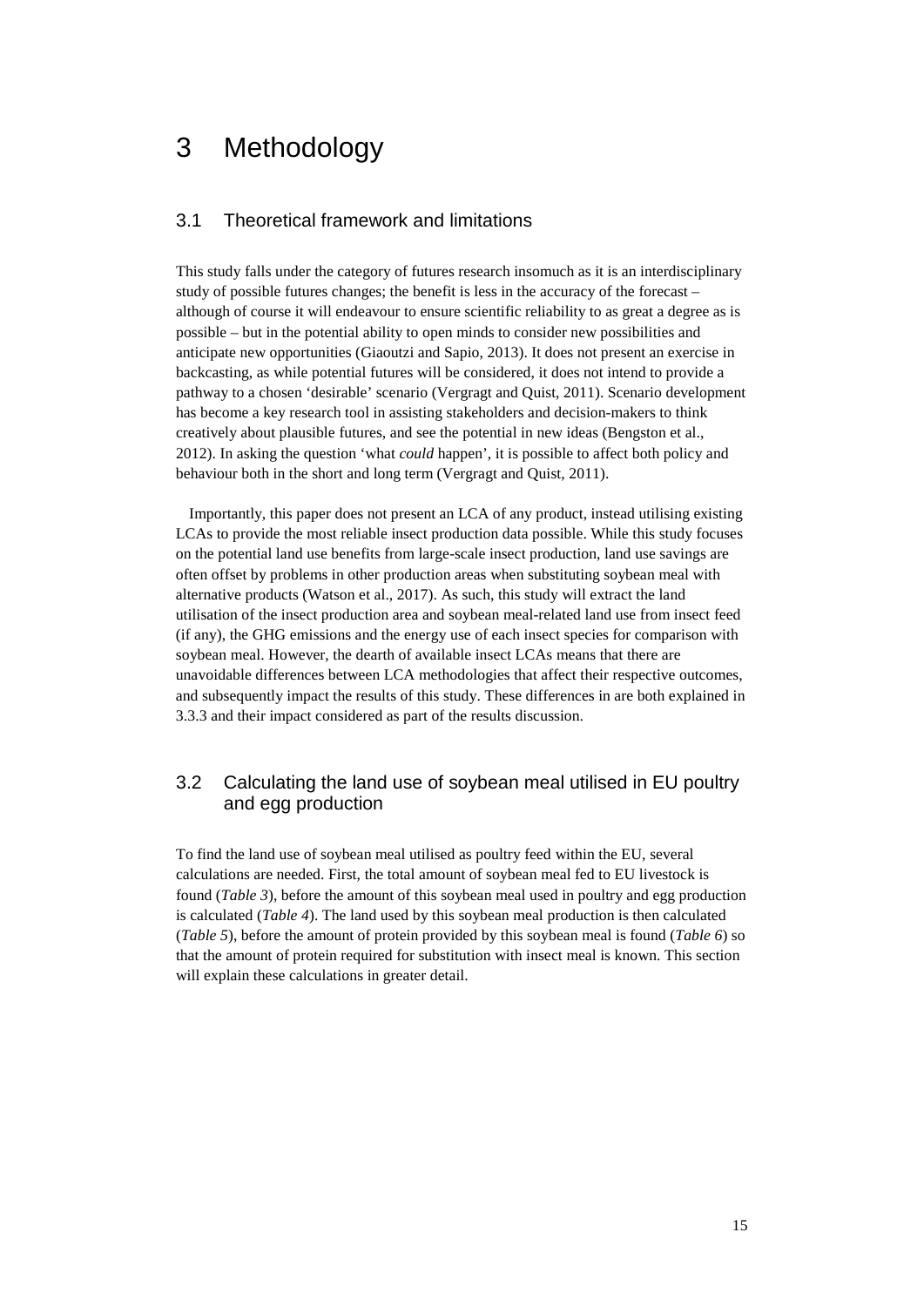#### *3.2.1 EU soybean meal utilised as livestock feed 2016/17*

|                          |                                              | (1000T)                         |                                       | (%)                                           |
|--------------------------|----------------------------------------------|---------------------------------|---------------------------------------|-----------------------------------------------|
| <b>Country of Origin</b> | <b>Oilseed Crush</b><br><b>Result (Meal)</b> | <b>Imported</b><br>Soybean Meal | <b>Total Imported</b><br>Soybean Meal | <b>Total EU Soybean</b><br><b>Meal Supply</b> |
|                          |                                              |                                 |                                       |                                               |
| Brazil                   | 3733                                         | 6954                            | 10587                                 | 34.6                                          |
| Argentina                | 105                                          | 9934                            | 10039                                 | 33.3                                          |
| <b>USA</b>               | 3353                                         | 218                             | 3570                                  | 11.3                                          |
| Paraguay                 | 896                                          | 1090                            | 1985                                  | 6.6                                           |
| Canada                   | 662                                          | 46                              | 708                                   | 2.3                                           |
| <b>Other Countries</b>   | 982                                          | 1287                            | 2269                                  | 7.4                                           |
| Total                    | 9630                                         | 19528                           | 29158                                 | 95.4                                          |

*Table 3. EU soybean meal supply for livestock feed 2016/17 (Oilworld, 2017)*

(Imported Soybean Oilseed  $* 0.87 * 79.6 * 0.98$ ) = Oilseed Crush Results (Meal)

Oilseed Crush Results (Meal) + (Imported Soybean Meal \* 0.98) = Total Imported Soybean Meal (Total Soybean Meal Available for Use Within EU ∗ 0.98)/(Total Imported Soybean Meal) 100 = % EU Soybean Meal Supply

Applying the 87% proportion of oilseeds crushed as per *Table 2*, the 79.6% soybean meal that results from the crushing process and the 98% of meal that is used as livestock feed to only imported soybean oilseeds as per *Table 2* provides the amount of crushed imported soybean oilseeds used as livestock feed *(Table 3)*. Adding the amount of imported soybean meal (at 98% to reflect use for livestock feed) results in total amount of imported soybean oilseed and soybean meal used as EU livestock feed. By comparing this amount to the total available soybean meal in *Table 2* (at 98%) a reliance on imported soybean of over 95% is evident in the supply of EU soybean meal for livestock feed, with Brazil and Argentina alone supplying almost 70% (*Table 3*).

#### *3.2.2 EU soybean meal used as poultry feed*

As has been lamented by previous authors wishing to investigate the use of soybean in animal feed at a European scale (e.g. Van Gelder et al., 2008, Kroes and Kuepper, 2015), no official data or estimations exist as to the proportion of soybean (and other feed products) within animal feed across the EU. As such, this must be calculated manually. Taking cues from three existing studies, notably Van Gelder et al. (2008), Hoste (2014) and Kroes and Kuepper (2015), this study utilises the soybean proportion within the diets of livestock in the Netherlands as representative of soybean meal utilisation in the wider European area. The departure for this study is simply that it is attempting to isolate soybean meal used within poultry and egg production.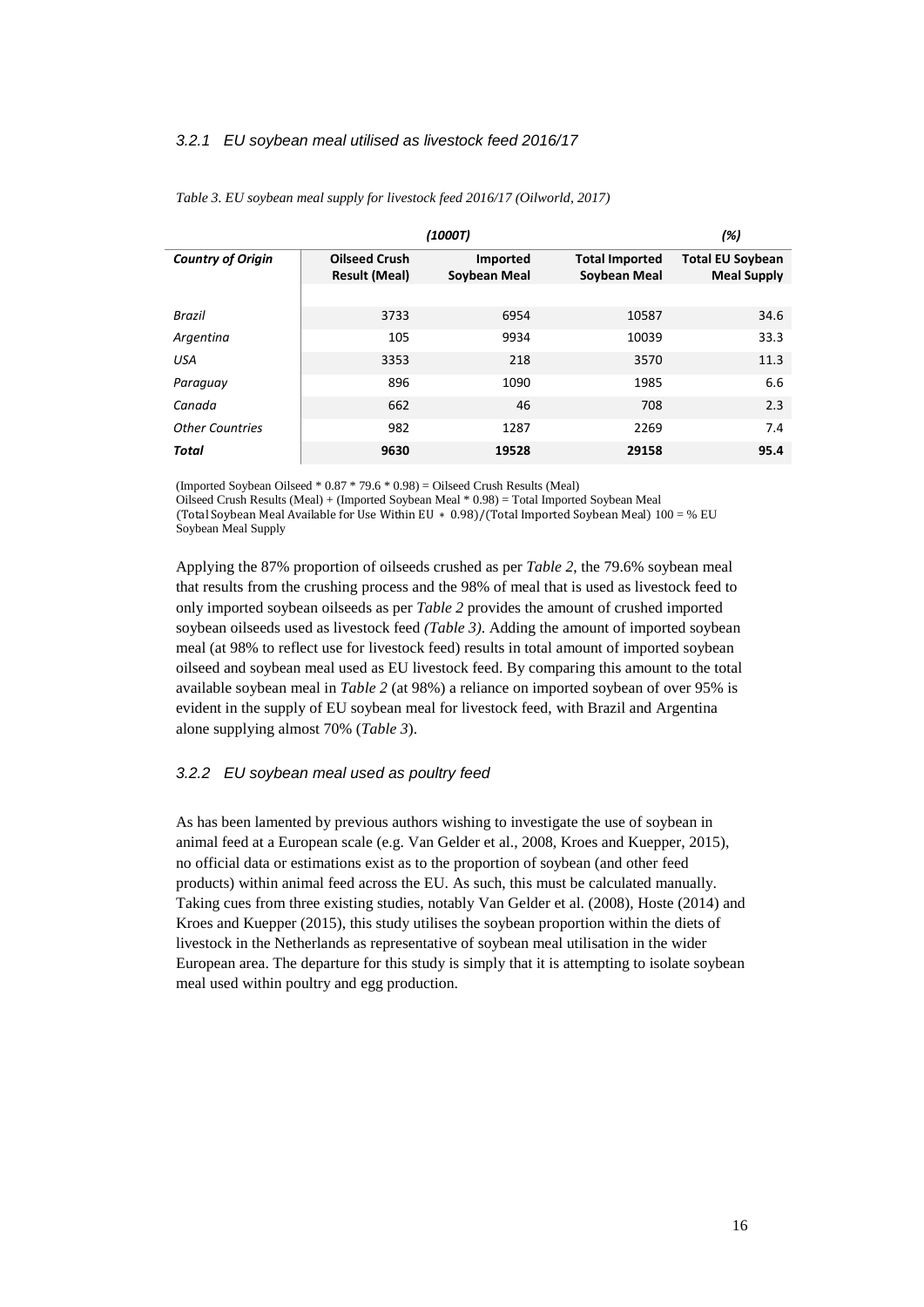|       |  | Table 4. Soybean meal requirement of EU poultry and egg production 2016/17 (FEFAC 2017; Hoste |  |
|-------|--|-----------------------------------------------------------------------------------------------|--|
| 2014) |  |                                                                                               |  |

| <b>Product</b>             | <b>EU</b> Total<br><b>Production</b><br>1000T) | Soybean Meal<br><b>Required</b><br>(g/kg) | <b>Total Sovbean</b><br><b>Meal Required</b><br>(1000T) | % EU Soybean Meal<br>Used in Poultry &<br><b>Egg Production</b> |
|----------------------------|------------------------------------------------|-------------------------------------------|---------------------------------------------------------|-----------------------------------------------------------------|
| Poultry<br>(Slaughter Wt.) | 14810                                          | 578.00                                    | 8560.18                                                 | 27.55                                                           |
| Eggs                       | 7700                                           | 305.00                                    | 2348.50                                                 | 7.56                                                            |
| <b>Total</b>               | 22510                                          |                                           | 10908.68                                                | 35.83                                                           |

EU Total Production \* (Soybean Meal Required / 1000) = Total Soybean Meal Required (Total Soybean Meal Required)/(Total Soybean Available for Use Within EU ∗ 0.98) 100 = % Available Soybean Meal Livestock Feed

Representing the best figures available at present, (Hoste, 2014) calculated a soybean meal requirement of 578g/kg poultry meat (slaughter weight), and 305g/kg eggs between 2011-2013. Thus, the production of poultry and eggs within the EU requires over 35% of available soybean meal, totalling 10.91 MT (*Table 4*).

### *3.2.3 Soybean land-use of EU poultry and egg production*

Adjusting the soybean meal supplied by each exporting nation by the 35.83% as per *Table 4* provides the proportion of imported soybean meal used as feed for poultry or egg production. Multiplying by 0.796 provides the equivalent soybean oilseed mass, and by then applying the 2016 soybean yields for each country as per the (FAO, 2018) the total land required to produce soybean meal in poultry and egg production across the EU can be found (*Table 5*).

|                          |                                                        | <b>1000T</b>                            | T/ha             | 1000ha                                                                     |
|--------------------------|--------------------------------------------------------|-----------------------------------------|------------------|----------------------------------------------------------------------------|
| <b>Country of Origin</b> | <b>Meal Used</b><br>for Poultry<br>& Egg<br>Production | Equivalent<br>Soybean<br><b>Oilseed</b> | Soybean<br>Yield | <b>Land Required for</b><br>Soybean used in<br>Poultry & Egg<br>Production |
| <b>Brazil</b>            | 3793                                                   | 4766                                    | 3.0              | 1581                                                                       |
| Argentina                | 3597                                                   | 4519                                    | 2.9              | 1556                                                                       |
| Paraguay                 | 711                                                    | 894                                     | 2.7              | 329                                                                        |
| <b>USA</b>               | 1279                                                   | 1607                                    | 3.5              | 459                                                                        |
| Canada                   | 254                                                    | 319                                     | 2.7              | 120                                                                        |
| <b>Other Countries</b>   | 813                                                    | 1021                                    | 1.8              | 572                                                                        |
| Total                    | 10448                                                  | 13125                                   | ٠                | 4617                                                                       |

*Table 5. Soybean land use in exporting countries for EU poultry feed 2016/17 (Oilworld 2017; FAOSTAT 2018)*

Total Imported Soybean Meal  $* 0.3583 =$  Meal Used for Poultry & Egg Production

Meal Used for Poultry & Egg Production / 0.796 = Equivalent Soybean Oilseed

Equivalent Soybean Oilseed / Soybean Yield = Land Required for Soybean Used in Poultry & Egg Production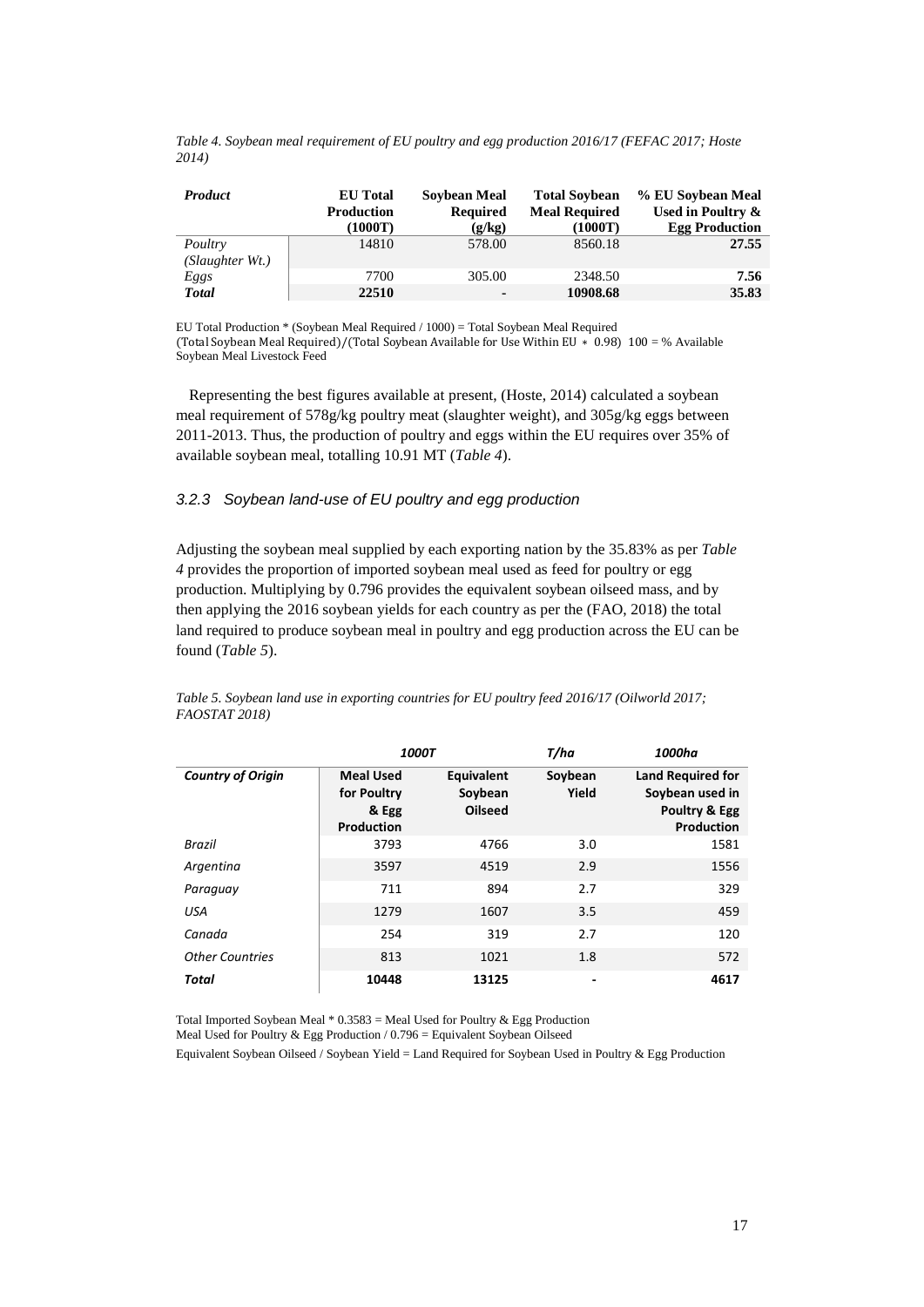#### *3.2.4 EU crude protein provided by soybean meal in poultry feed*

To find the quantity of protein required for substitution with insect meal, it is necessary to calculate the amount of protein that soybean meal provides EU poultry and egg production. The EU has itself estimated the protein content of imported soybean meal at 45.5% (AGRI, 2017). Imported soybean meal therefore supplied a total of 4.6 MT crude protein for egg and poultry meat production during 2016/17. Furthermore, by combining the crude protein and land use calculations, we can estimate the protein yield of individual exporter countries, with an average protein yield of 1.03 Tonnes/Hectare evident across all soybean exporting nations (*Table 6*).

|                             | <b>1000T</b>                                                    |                                      | 1000ha                                               | T/ha                                        |
|-----------------------------|-----------------------------------------------------------------|--------------------------------------|------------------------------------------------------|---------------------------------------------|
| Country of<br><b>Origin</b> | <b>Meal Used for</b><br>Poultry & Egg<br><b>Feed Production</b> | <b>Total Crude</b><br><b>Protein</b> | <b>Land Used for</b><br>Soybean<br><b>Production</b> | <b>Soybean Meal</b><br><b>Protein Yield</b> |
| Brazil                      | 3793                                                            | 1726                                 | 1581                                                 | 1.09                                        |
| Argentina                   | 3597                                                            | 1637                                 | 1556                                                 | 1.05                                        |
| Paraguay                    | 711                                                             | 324                                  | 329                                                  | 0.98                                        |
| USA                         | 1279                                                            | 582                                  | 459                                                  | 1.27                                        |
| Canada                      | 254                                                             | 115                                  | 120                                                  | 0.96                                        |
| <b>Other Countries</b>      | 813                                                             | 370                                  | 572                                                  | 0.65                                        |
| <b>Total</b>                | 10448                                                           | 4754                                 | 4617                                                 | 1.03                                        |

*Table 6. EU imported soybean meal protein content & yield (Oilworld 2017)*

(Meal Used for Poultry & Egg Production  $*$  0.455) = Total Crude Protein Total Crude Protein / Land Used for Soybean Production = Soybean Meal Protein Yield

#### *3.2.5 Future soybean productivity improvements*

Though this study is focussed on the substitution of soybean meal-based protein with insect-based protein, a fair representation of the substitution of soybean meal also necessitates the consideration of potential land-use reductions through the increased productivity, as this is generally believed to be the most likely method of meeting additional crop demand in the future (Gregory and George, 2011). The calculation:

#### *Equivalent Soybean Oilseed Production / Soybean Yield*

enables a basic consideration of the impact of soybean productivity, and thus the potential that greater future soybean productivity may have on land use in comparison to insect production.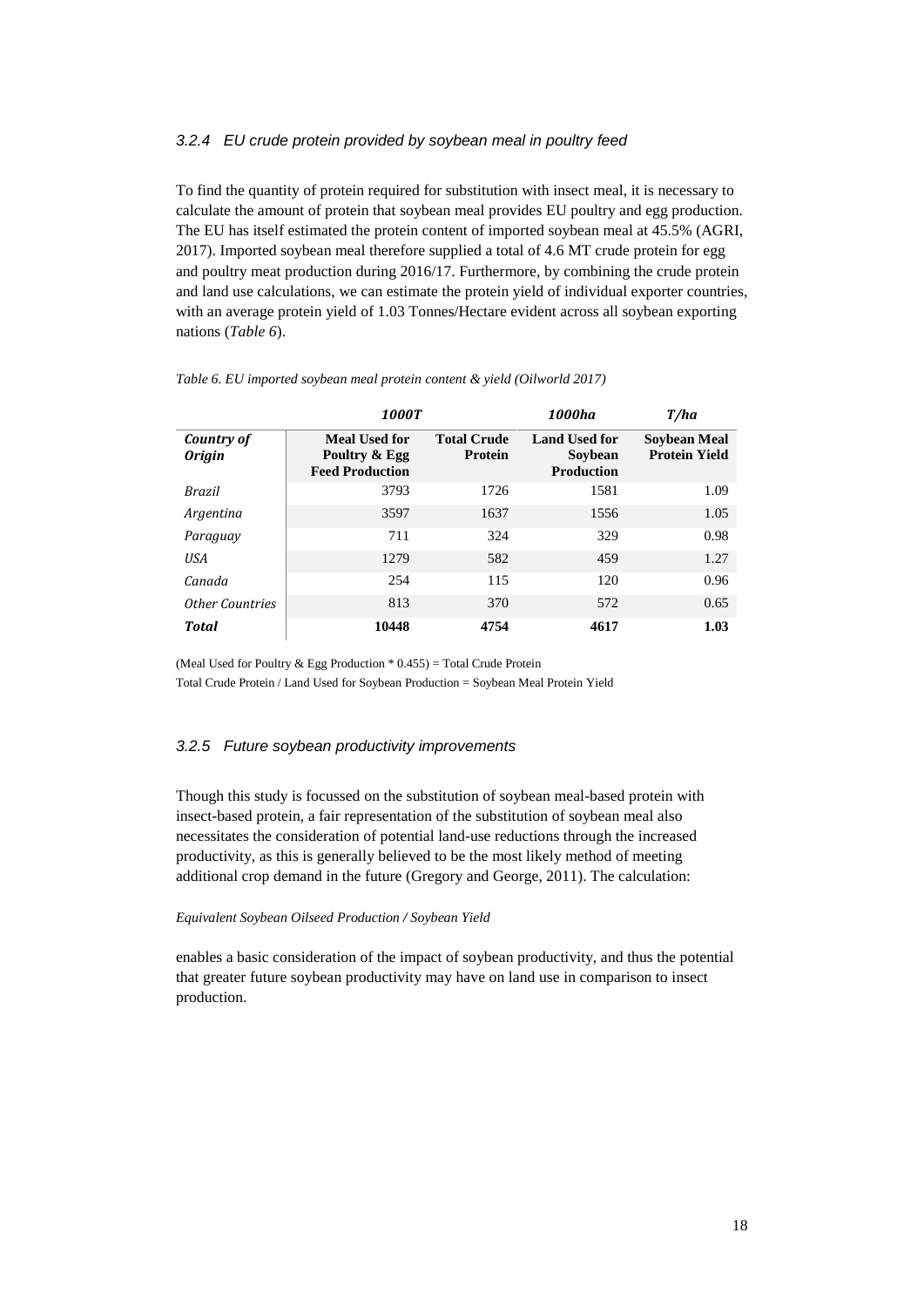### 3.3 Calculating the land use of insect production

#### *3.3.1 Species selection*

Insects are often collected manually in the wild on an ad-hoc basis for subsistence purposes (Huis et al., 2013). Not only does this provide obvious benefits in areas where food is a scarce resource (Moreki et al., 2012), but it can have other positive effects such as the control of pest species (Vogel, 2010) - though the uncontrolled collection of wild insects does present an extinction risk (Banjo et al., 2006). For the purposes of this study however, the main characteristic of wild collection is that it is an implausible method of aquiring insects on the scale necessary for any substantial substitution in animal feeds. Furthermore, it is vital that species chosen for production are native to the local area to minimise the risk of introducing a potentially invasive species (Jansson and Berggren, 2015). The FAO have identified a number of insect species considered to have the greatest potential for eventual large-scale industrial production – the black soldier fly, the common housefly, the yellow mealworm, the lesser mealworm, the silkworm, and several species of cricket (Huis et al., 2013). An ever-increasing amount of literature exists on the utilisation of these insects as feed for use in aquaculture, for poultry and for pigs (e.g. Kenis et al., 2014, Miglietta et al., 2015, Newton et al., 1977), with species such as the black soldier fly already industrially produced (AgriProtein, 2016). As such, the species selected for use in this study 1) are within the group considered to be potentially suitable for industrial production by the FAO 2) have empirical evidence of use as a substitute for soybean meal in chicken feed and 3) exist to some extent on the European continent.

#### **Diptera: Black Soldier Fly Larvae (Hermetia illucens)**

Thought to originate in South America, the Black soldier fly *Hermetia illucens* is now found throughout tropical and subtropical areas of the world. The most northernmost record in Europe was recently updated to Czechia, having previously been recorded in Northern France, Switzerland, Southern Germany and the Balkan Peninsula (Roháček and Hora, 2013). *Hermetia illucens* feed only in the larval stage of development, surviving adulthood solely on the fat stores accumulated through this period; with no mouth pieces, they have no interest in human habitation or food and as such are not considered a pest species (Newton et al., 2005). In fact, the pest species *Musca domesticus* (the house fly) is disinclined from ovipositing in the same areas as *Hermetia illucens* (Bradley and Sheppard, 1984). The larvae of the black soldier fly are well researched with regards to their nutritional competition and suitability to food and feed applications. The digestibility of *Hermetia illucens. L* in chickens has been found to be similar to soybean meal, with similar nutritional values and protein content in excess of 40% (e.g. DeMarco et al 2015; Leiber et al 2017). One study found it possible to completely substitute soybean meal with black soldier fly larvae in poultry feed whilst maintaining a growth rate 96% of the control group, while consuming less feed (Hale, 1973). More modern studies have focussed more on utilising black soldier fly larvae meal in combination with soybean meal in poultry diets rather than complete replacement (e.g. Oluokun, 2000, De Marco et al., 2015, Leiber et al., 2017), while no negative impacts on egg production or chicken health were detected at a 24% replacement with soybean cake in laying hens (Maurer et al., 2016)

#### **Coleoptera: Mealworm Beetle Larvae (Tenebrio molitor)**

Indigenous to Europe and now at a worldwide distribution (Tran et al., 2018), the larvae of the beetle *Tenebrio molitor* are very well researched in terms of their applicability to food and feed purposes, with crude protein levels found to match or exceed that of soybean meal and adequate levels of amino acids to be a viable food and feed ingredient (Bovera et al., 2015, Zhao et al., 2016). In terms of their applicability as poultry feed, digestibility has been found to be equal to soybean meal in broilers (Józefiak 2014), while several studies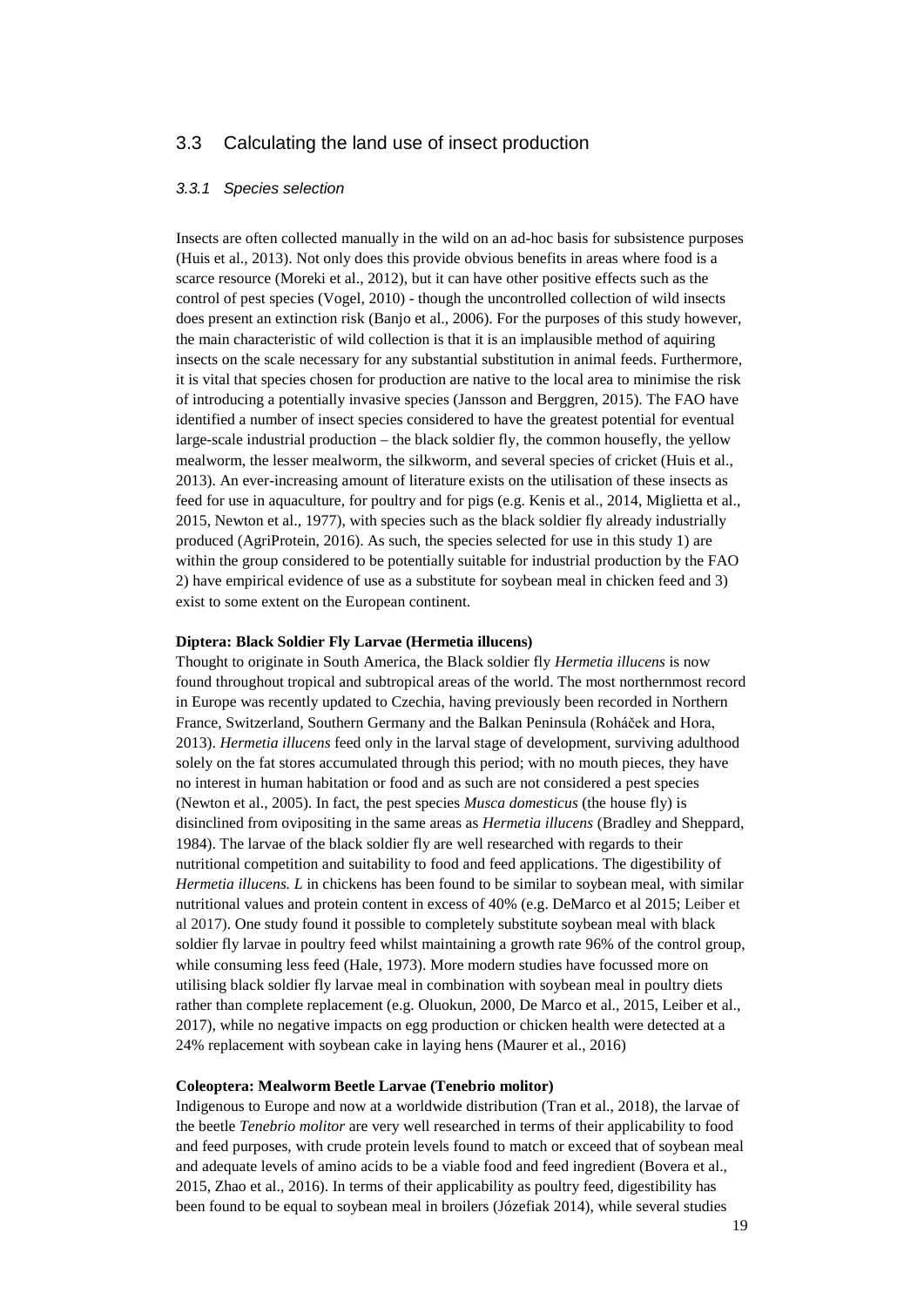have confirmed feasibility in terms of growth efficiency and nutrition at various levels of substitution. Ramos-Elorduy et al. (2002) were able to substitute 10% of soybean meal with yellow mealworm larvae without a loss in weight gain. More recently, Biasato et al. (2018) found that mealworm larvae substituted at 25-45% rates with soybean meal positively impacted body weight and feed intake, with some negative impacts on feed efficiency and intestinal morphology. Bovera et al. (2015) were able to completely substitute a baseline poultry feed containing 44.6% soybean meal with yellow mealworm larvae, with no impact on weight gain at slaughter age and with a greater feed conversion ratio - although supplementation of the methionine and lysine amino acids were required for normal growth, as is also the case with soybean meal.

#### **Orthoptera: House Cricket (Acheta domesticus)**

Crickets are widely used as laboratory animals and reared for exotic animals (Józefiak et al., 2016), and represent one of only a few species that have a long history of being farmed at scale (Hanboonsong et al., 2013). *Acheta domesticus* are commonly found in Europe (Ghouri, 1961), but while the species offers similar nutritional benefits to other insect species, it also boasts one of the highest crude protein contents of all edible insects. Proximate analysis of *Acheta domesticus* has often found dry matter crude protein contents in excess of 70% (Rumpold and Schluter, 2013, Barroso et al., 2014, Oonincx, 2015), and a defatted protein content approaching 80% (Sipponen 2018). Furthermore, there have been a number of feeding trials performed on broiler chickens utilising cricket meal as a direct substitute for soybean meal. Wang et al. (2005) was able to entirely replace fishmeal (10% of control diet) and 32% of soybean meal (22.5% of control diet) with field cricket meal (albeit of the similar family *Gryllus)* with no negative impact on broiler growth. DeFoliart et al. (1982) and Finke et al. (1985) both found results in favour of substituting soybean meal with Mormon cricket meal (*Anabrus simplex*). Finally, Nakagaki et al. (1987) fed *Acheta domesticus* to poultry as a soybean meal substitute with no negative impact on broiler growth rate.

#### *3.3.2 Selected insect species composition summary*

As is evident in *Table 7*, the selected insect species have key nutritional values very similar to that of conventional soybean meal, especially regarding protein content. The main exception to the compositional similarities is the far greater moisture content of insect species in comparison to soybean meal.

|                                       | Dry<br><b>Matter</b><br>(%) | <b>Energy</b><br>$(KJ)^*$ | <i>Crude</i><br>protein<br>$(g)^*$ | Fat<br>$(g)^*$    | <b>Crude</b><br><b>Fibre</b><br>$(g)^*$ | <b>References</b>                                                           |
|---------------------------------------|-----------------------------|---------------------------|------------------------------------|-------------------|-----------------------------------------|-----------------------------------------------------------------------------|
| Sovbean<br>(meal,<br>defatted)        | $87.5^{\circ}$              | $1864^a$                  | $47.5^{\rm a}$                     | 1.9 <sup>a</sup>  | $10.6^{\circ}$                          | <sup>a</sup> (Baker et al., 2011)                                           |
| <b>Hermetia</b><br><i>illucens. L</i> | 37.7 <sup>b</sup>           | $2380^\circ$              | 48 <sup>b</sup>                    | 35 <sup>b</sup>   | 7 <sup>d</sup>                          | b(Salomone et al., 2017)<br>$°C$ DeMarco 2015)<br>$d$ (Newton et al., 1977) |
| Acheta<br>domesticus                  | $32.2^e$                    | $1905$ <sup>f</sup>       | $47.1^e$                           | $25.8^{\circ}$    | $5.5^e$                                 | e(Ayieko et al., 2016)<br>f(Rumpold and Schluter,<br>2013)                  |
| <b>Tenebrio</b><br>molitor. L         | 38.1 <sup>g</sup>           | $2440^\circ$              | 51.9 <sup>h</sup>                  | 21.6 <sup>h</sup> | 7.2 <sup>h</sup>                        | $E$ (Finke, 2002)<br>h(Bovera et al., 2015)<br>$\degree$ (DeMarco 2015)     |

*Table 7. Composition of selected insect species in comparison to a representative soybean meal*

\* values are /100g DM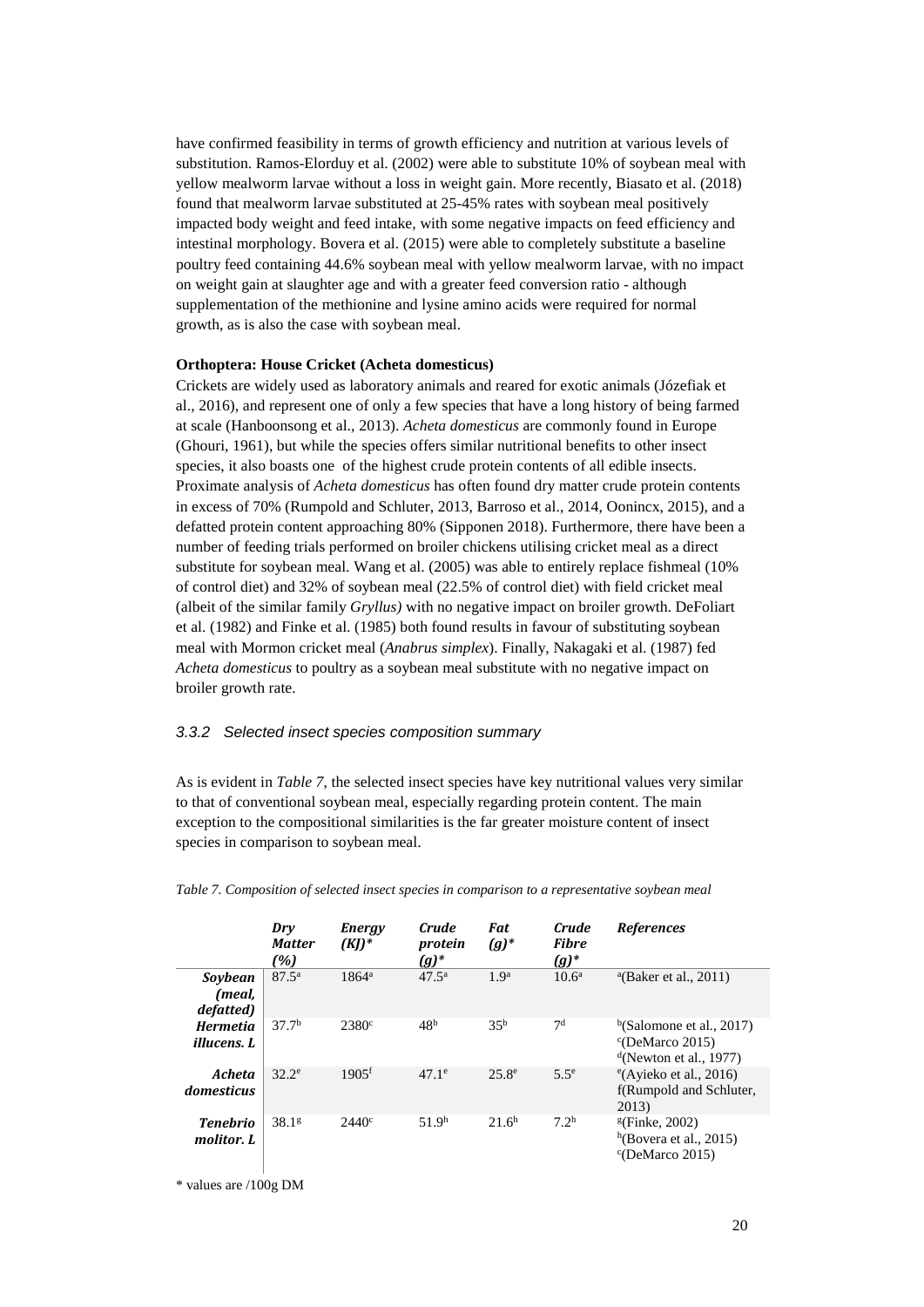#### *3.3.3 Insect production data selection*

There are very few LCAs of insect production, and the lack of publications severely hampers the ability to aquire directly comparable data with identical methodologies. Ideally, soybean meal would be substituted with insect meal – i.e. dried insect that is milled to form a grain, for easy substitution with soybean meal in compound chicken feed. However, with so few insect LCAs available that include the meal production phase it was not possible to do so. As such, the selected LCA studies represent the best available sources for the aims of this study, with unavoidable differences between studies explained below.

#### *Acheta domesticus – whole cricket production, Thailand (Halloran et al., 2017)*

The cricket facility produces whole adult crickets for human consumption, and as such no processing – either drying or meal production – is accounted for in the results. Both a current and an optimised future cricket-rearing scenario were offered, with the optimised scenario was considered fairer for comparison given to the burgeoning state of insect production. Insects were reared on a mixture of grains and oilseed that included 28% soybean meal. Despite *Achesta domesticus* production being disrupted in Europe by the cricket paralysis virus (AdDNV) and the subsequent switching of some farmers to species in the similar genus *Gryllus* (Eilenberg et al., 2015), the study by Halloran et al. (2017) remains the only published LCA for cricket production and is thus considered as applicable nonetheless.

#### *Hermetia illucens – dried larvae production, Italy (Salomone et al., 2017)*

The production of *Hermetia illucens* takes place at a pilot bioconversion facility in Italy, where the larvae consume organic food waste and convert it into bio-fertiliser. As the flies are raised on food waste, no land is considered as required for the production of their feed. It was also assumed for the purposes of annual yields that the facility ran at full potential capacity for the entire year. No meal production occurred at the bioconversion plant, so the results include only the drying phase of production. While other sources are available that detail production to an extent, some lack industrial scale (Sheppard et al., 2002, Newton et al., 2005), while others lack specific production data (Józefiak et al., 2016). Just three peerreviewed life cycle analysis exist for this species in Smetana et al. (2016) Roffeis et al. (2017) and Salomone et al. (2017), with Salomone et al. (2017) more relevant for the purposes of this study.

#### *Tenebrio molitor – dried larvae meal production, France (Thévenot et al., 2018)*

Mealworm production data gathered by Thévenot et al. (2018) is based upon a commercial production facility in France, and is the only study where both the drying and meal production phases were included. The mealworms were raised on a mixture of grains and oilseed, although the soybean meal content was an unspecified proportion of 24.5% 'meals'. As such, for the purposes of this study it is assumed that the entirety of 'meals' is soybean. The LCA carried out by Oonincx and De Boer (2012) is widely cited and was until recently the only published mealworm LCA, but as a farm-to-gate study it did not account for the drying or meal production phases, making the LCA by Thévenot et al. (2018) more appropriate for use here.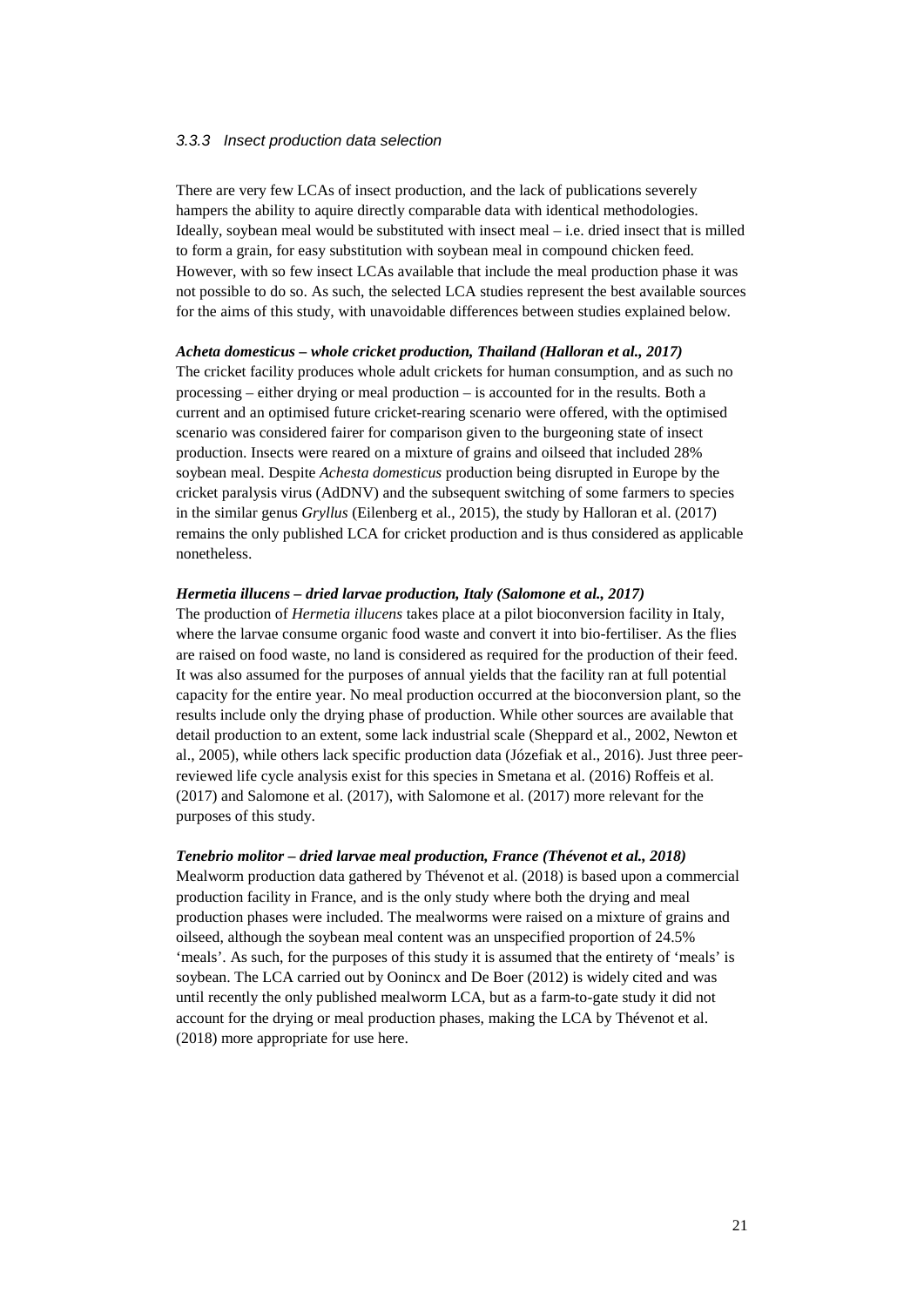#### *3.3.4 Insect production land use*

It is essential to account for the agricultural land use of any soybean meal utilised in the production of the selected insect species to obtain an accurate substitution. To this end, *Hermetia illucens. L* is considered to require no bespoke land for feed production as it is fed solely with food waste. As such, the land use figures extracted from Salomone et al. (2017) represent only insect production and processing land use. For *Tenebrio molitor*, Thévenot et al. (2018) reported a total land use of 6.35 m²/kg mealworm meal protein produced, with 13% of land use required for insect & meal production and the remaining 87% of land use attributed to feed production. As it was assumed that soy accounted for the entire 24.5% proportion of 'meals' in mealworm diets, *Tenebrio molitor. L* Insect Production = 6.35\*0.13, and Soy Production = 6.35\*0.87\* 0.245. *Acheta domesticus* land use required further calculations as per the data and formulae in *Table S1*.

#### *Table 8. Insect production land use data*

 $\overline{a}$ 

| $m^2$ /kg crude protein (DM)       |                          |              |                               |  |  |  |
|------------------------------------|--------------------------|--------------|-------------------------------|--|--|--|
| <b>Insect</b><br><b>Production</b> | Sov<br><b>Production</b> | <b>Total</b> | <b>References</b>             |  |  |  |
| 0.05                               | N/A                      | 0.05         | (Salomone et<br>al., 2017)    |  |  |  |
| 0.11                               | 11.40                    | 11.51        | (Halloran et<br>al., $2017$ ) |  |  |  |
| 0.83                               | 1.35                     | 2.18         | (Thévenot et<br>al., 2018)    |  |  |  |
| N/A                                | 9.71                     | 9.71         | Table 6                       |  |  |  |
|                                    |                          |              |                               |  |  |  |

### 3.4 Calculating greenhouse gas emissions

While insect GHG emissions are extracted directly from the selected studies under their respective, varied production conditions, the difficulties in estimating GHG emissions from soybean production are well documented. As explained by Castanheira and Freire (2013) in their review of existing soybean-related LCA studies, reported emissions are heavily dependent on local land-use changes and production methods and as such, the results of an emissions study should be considered relevant only for the specific production and environmental circumstances of the study area. Therefore, presenting as accurate data as is possible requires data aggregated both by region and production method.

FAO data regarding soybean emissions is extracted from the LEAP database (LEAP, 2018a) and aggregated data by country, region and tillage method – either conventional or no-till (NT). NT is usually part of a wider alternative agricultural methodology called Conservation Agriculture (CA), usually involving no-tillage as well as alternative crop rotation, manure and residue management strategies (Grignani et al., 2012). For this study it was considered that the use of CA represents the major contributing factor in terms of production emission differentiation <sup>[1](#page-21-0)</sup>.

<span id="page-21-0"></span> $1$  Although the use of irrigation (rather than rainfall) in soybean production has a significant impact on emissions, this factor was discounted given the very small proportion of irrigated soybean and general crops in the major exporting nations.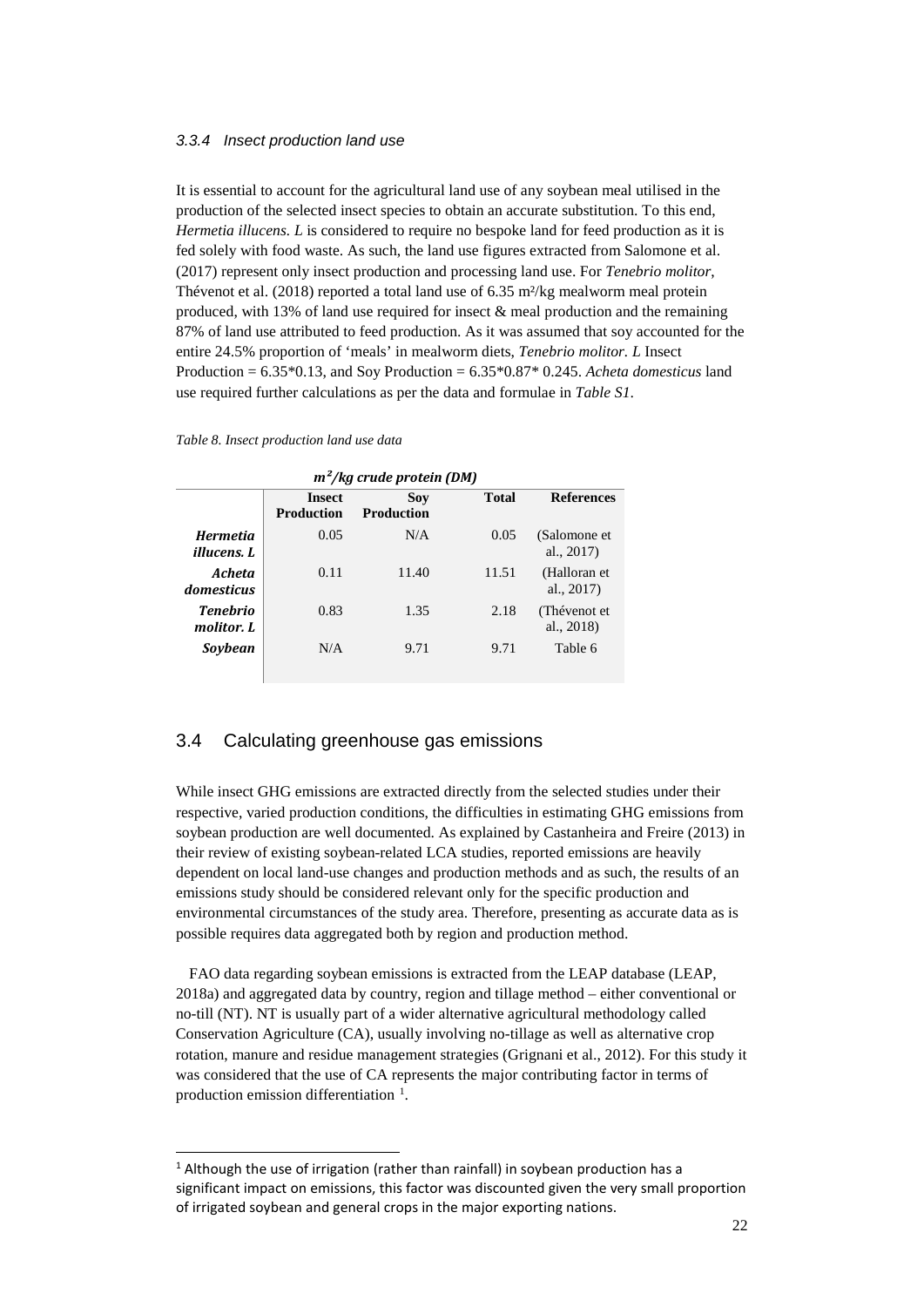CA adoption varies globally (Kassam et al., 2015), so to obtain the proportion of land each country under CA, data is adapted from the most recent FAO estimations (FAO, 2015) and then combined with the total arable land for the same period for each major exporting nations (AQUASTAT, 2018). For 'other countries', the emissions for the three next largest exporters (India, Ukraine and Uruguay) are averaged, and because most countries who utilise CA to any significant extent are already major exporters (LEAP, 2018b) it is assumed that soybean production under 'other countries' is carried out entirely under conventional tillage. This provides the regionalised eq. CO² emissions (production  $emissions + LUC$  emissions<sup>[2](#page-22-0)</sup>) for soybean production.

Finally, because the FAO emissions data utilises a FU of 1kg DM soybean, these figures are adjusted using a crude protein content of 40.8% (Dalgaard et al., 2008) to produce an FU of 1kg protein, enabling comparison on a crude protein basis with insect proteins. It does not include possible emissions from the meal production phase of soybean. Data tables and calculations for soybean GHG emissions are available in the appendix (S2).

### 3.5 Calculating energy use

 $\overline{a}$ 

Energy use /kg crude protein is extracted as reported for mealworms and black soldier flies from Thévenot et al. (2018) and Salomone et al. (2017) respectively. For cricket energy usage, the formula (Annual Energy Use)/(Annual Insect Production  $* DM * CP$ ) using data from Halloran et al. (2017) was used to obtain a FU of 1kg protein. Energy use for soybean meal production was extracted from Thévenot et al. (2018).

<span id="page-22-0"></span> $<sup>2</sup>$  LUC has an enormous impact on soy production emissions, and its inclusion has been</sup> shown as vital by many authors e.g. (Cederberg et al, 2007) (Esteves et al, 2016)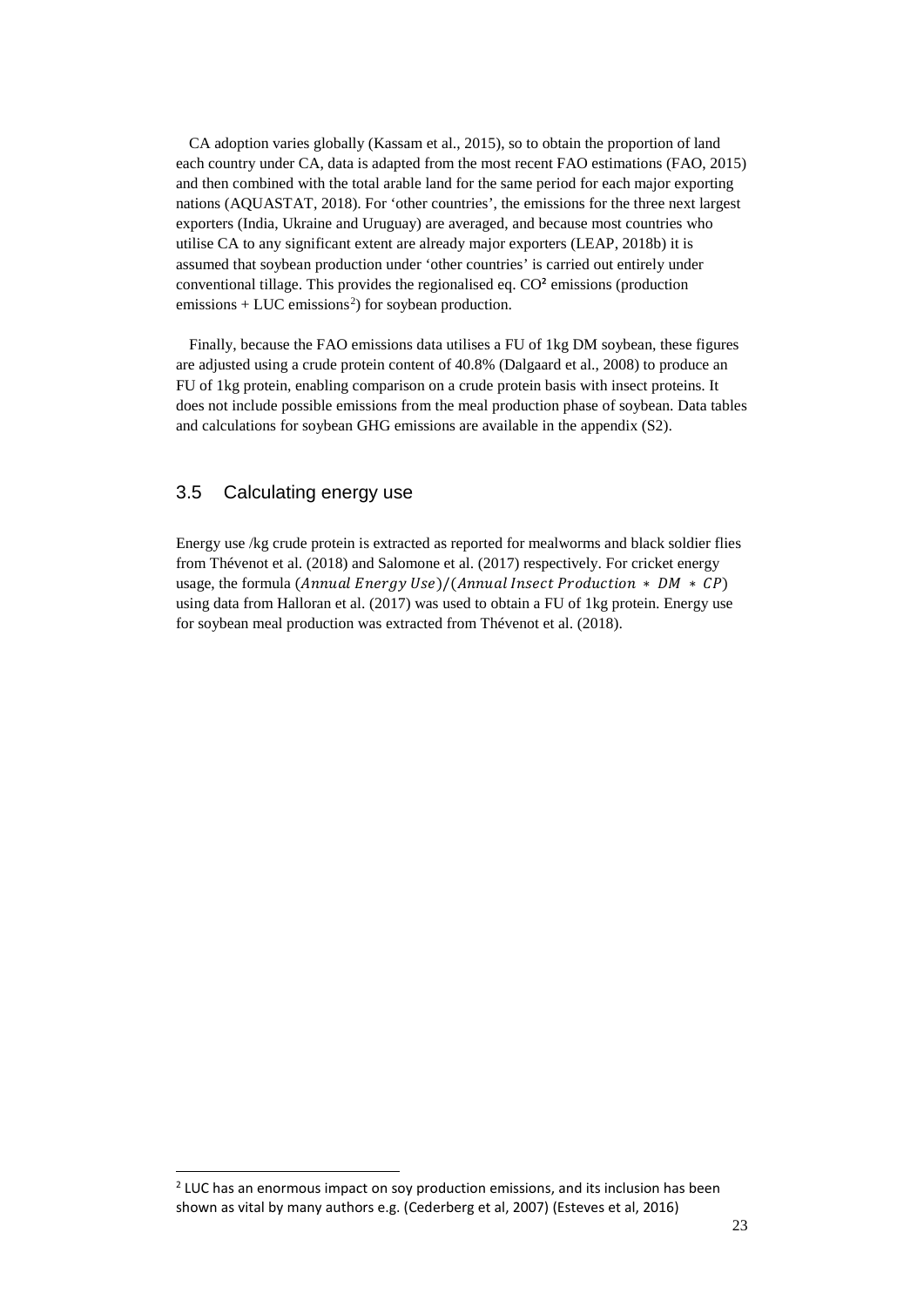## 4 Results

## 4.1 Land use comparison – soybean-based protein substitution with insect-based protein

Substitution of soy protein with insect protein within EU poultry and egg production potentially reduces the land used for feed production by up to 4.6 Mha - an area of land greater than that of the Netherlands, Switzerland or Estonia. This is achieved at a 100% substitution with protein from *Hermetia illucens. L*, utilising just 24 000 ha or less than 1% of land currently used to produce soy-based protein. In fact, all insect species were able to entirely substitute soy protein while utilising less than 8.5% of the current feed production area *(Figure 2)*.



<span id="page-23-0"></span>*Figure 2. Land use for EU poultry feed at different rates of soy protein substitution with insects*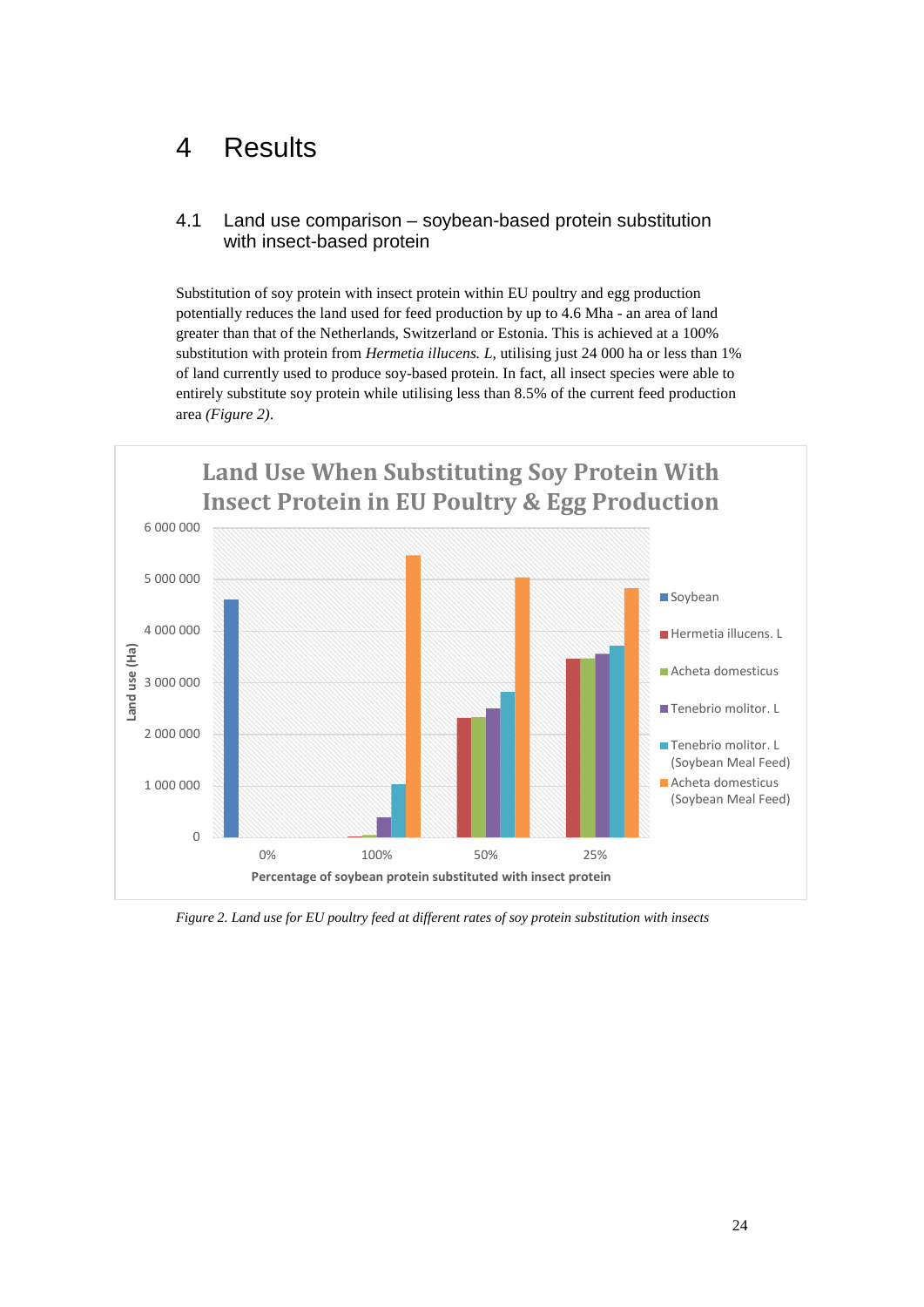The use of soybean meal in insect production has a clear influence on land use. The amount of soybean meal required to produce *Acheta Domesticus* protein at a 100% protein substitution rate is significantly greater than current total soybean requirements. The more modest soybean meal requirements of *Tenebrio Molitor* production results in a land use far less pronounced than *Acheta Domesticus*. Production of mealworm fed with soybean meal still shows a significant land saving, utilising only 22.44% of current soybean meal land use at a 100% substitution rate. Even at a protein substitution rate of just 25%, *Tenebrio molitor.* L fed using soybean meal reduces land use by 900,000 ha – an area roughly the size of the island of Cyprus.

### 4.2 Greenhouse gas emissions and energy use comparison – soybean protein substitution with insect protein

Extrapolating /kg crude protein results for energy consumption and GHG emissions to 100% substitution rates demonstrates the consequences of large-scale production in a less abstract perspective (*Figure 3*). Using figures from the World Energy Council, at a 100% substitution with soy-based protein the energy consumption of *Tenebrio Molitor* production is equivalent to the annual energy consumption of 79 million European Union households (WEC, 2016a). By comparison, the total current energy consumed in the production of soybean meal for EU poultry and egg production is the equivalent of 1.5 million EU households (WEC, 2016a). *Acheta domesticus* production uses the equivalent annual energy consumption of only 1.2 million EU households, with *Hermetia illucens* energy use the equivalent of 5.4 million households (WEC, 2016a).



<span id="page-24-0"></span>*Figure 3. Equivalent EU household CO² emissions and energy use at 100% substitution*

Current soybean production emissions meanwhile are the equivalent of the annual emissions of roughly 23 million EU households, while production of the insect species with the lowest GHG emissions – *Acheta domesticus* – emits the equivalent of less than 5 million EU households (WEC, 2016b). *Tenebrio molitor* has relative high emissions in addition to exceptionally high energy consumption, with emissions equivalent to 16.7 million EU households, while *Hermetia illucens* production emits the equivalent CO² emissions of 6 million EU households (WEC, 2016b).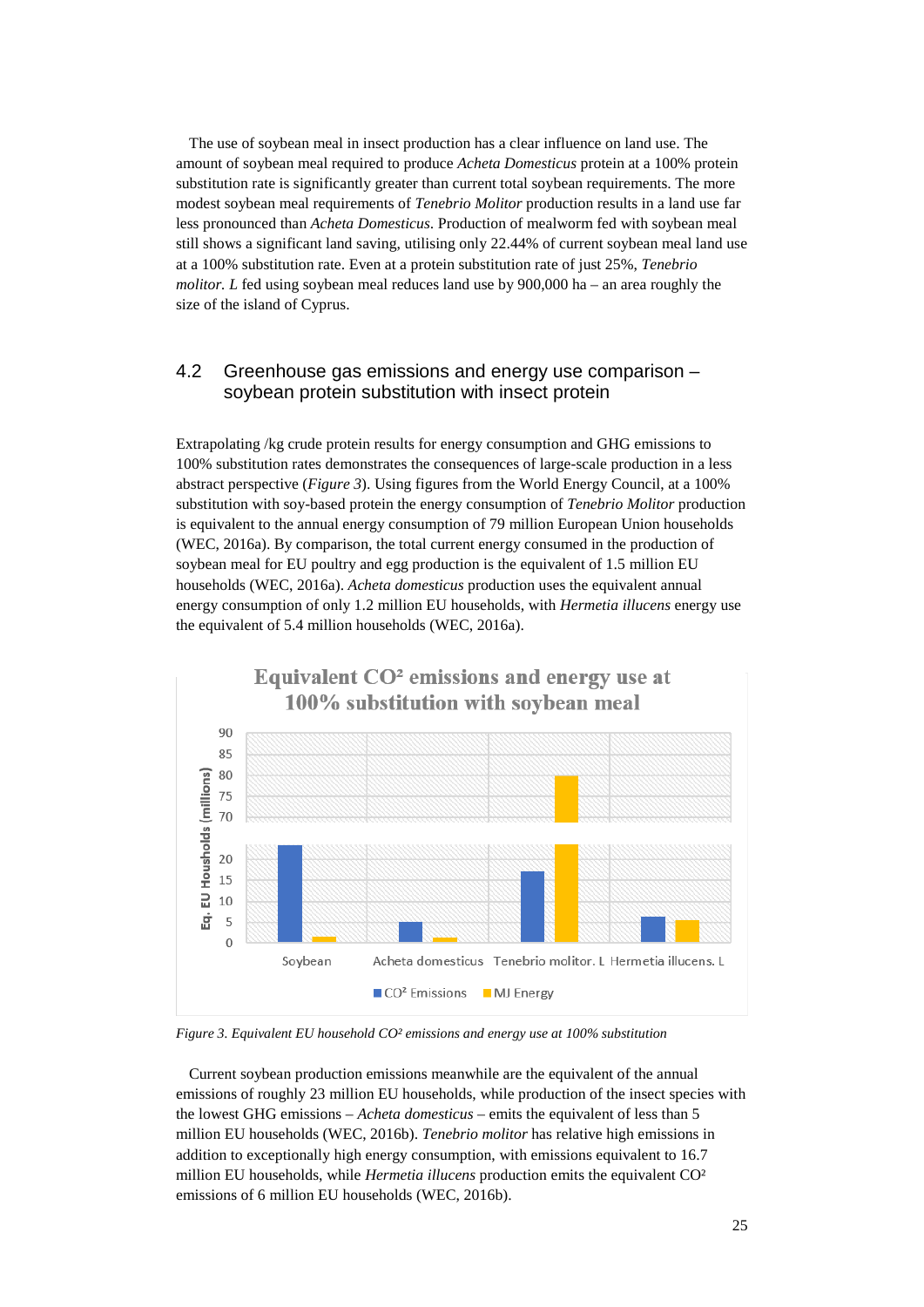## 4.3 Land use comparison – future soybean yield improvements

There is a huge difference in productivity between soybean exporters to the EU (*Figure 4*). Were US soybean productivity levels matched across all of the soybean meal used in EU poultry & egg production, total land use would be reduced by 860,000 ha. While Brazil, Argentina, Paraguay and Canada all boast similar soybean productivity level, 'other countries' (represented by India, Ukraine and Uruguay as the three next-largest soybean exporters, as per section 3.4) have significantly lower soybean productivity levels. At this productivity level, EU poultry & egg production would utilise 56% more land than the 4.61 Mha of land currently required. Low-volume exporters therefore represent the leastefficient soybean producers.



<span id="page-25-0"></span>*Figure 4. Land use at 100% soybean meal production by region*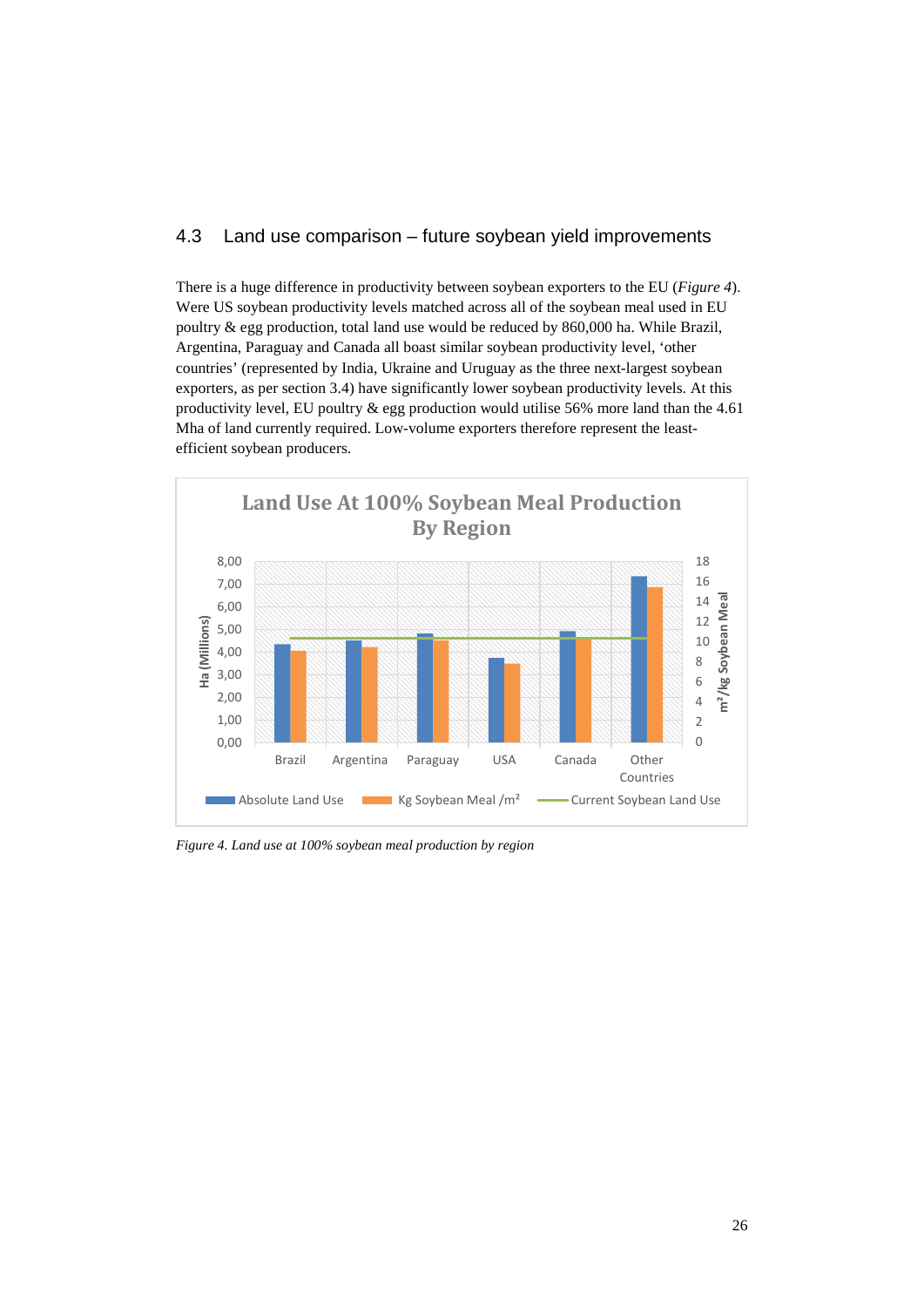## 5 Discussion

### 5.1 Land-use implications of a large-scale insect protein substitution

This study has found that insect-sourced protein has the potential to significantly reduce current land used to provide soy-based protein in EU poultry  $\&$  egg production. In the bestcase scenario, this could save over 4.6 Mha of land – an area greater than the size of the Netherlands, Estonia or Switzerland *(Figure 2)*. Not are the potential land savings enormous, but are likely underestimates as many studies utilise far greater soybean meal contents in poultry diets than our source data from Hoste (2014) (e.g. studies by Ramos-Elorduy et al., 2002, Van Gelder et al., 2008, Serrano et al., 2013, Alhotan et al., 2014, Bovera et al., 2015), which would result in even greater land requirements for soybean meal production. While an improvement in soybean productivity to US levels would use 860,000 ha less land, this would still do little else to mitigate the other major environmental impacts of soybean production. In addition, a greater amount of land would be saved through substitution with 25% of any soybean-free insect proteins *(Figure 3)*. As such, the next question to ask is exactly what the reduced land-use associated with the introduction of insect-based protein could mean in real terms.

#### *5.1.1 Feeding the world?*

Inspired by the work of (Cassidy et al., 2013), one potential utilisation of any arable land no longer required as livestock feed would be the redirection of the soybean crop from animal feed to human consumption. 13.12 MT soybean oilseed equivalents (TS) were imported in 2016/17 (*Table* 5) for use in EU poultry & egg production, with one tonne of soybean (SC) producing 3430000.40 calories (Cassidy et al., 2013). At a calorie requirement of 2700 per day,  $((TS * SC)/2700)/365$  demostrates that the redirected soybean crop could feed over 45 million people for an entire year, in the event of a 100% substitution of soy protein with *Hermetia illucens. L* protein. This is important not only in the context of future global population growth, but also the potential for an immediate impact on the estimated 789.1m people currently undernourished worldwide. To this end, the soybean crop used for feed in EU poultry and egg production alone could provide an additional 1200 calories daily to over 100m people - all with no further agricultural intensification or expansion necessary.

#### *5.1.2 Fuelling the world?*

While crop competition undoubtedly impacts global hunger (Godfray et al., 2010), Holt-Giménez et al. (2012) laments that enough food already exists to feed 10 million people but goes to waste, and world hunger therefore represents the prioritisation of livestock and automobiles over people. However, soybean meal is by definition the by-product of soybean oil extraction; diverting soybeans to human consumption and preventing the production of soybean meal would therefore directly prevent soybean oil extraction. Because biodiesel derived from soybean oil is an important biofuel (Hill et al., 2006, Pimentel et al., 2009), this could conceivably encourage biofuel production to move elsewhere and thus negate the land savings of any insect protein substitution.

However, most insect species yield a significant amount of oil (Manzano-Agugliaro et al., 2012), with mealworm, black soldier fly larvae and house cricket containing 36%, 26%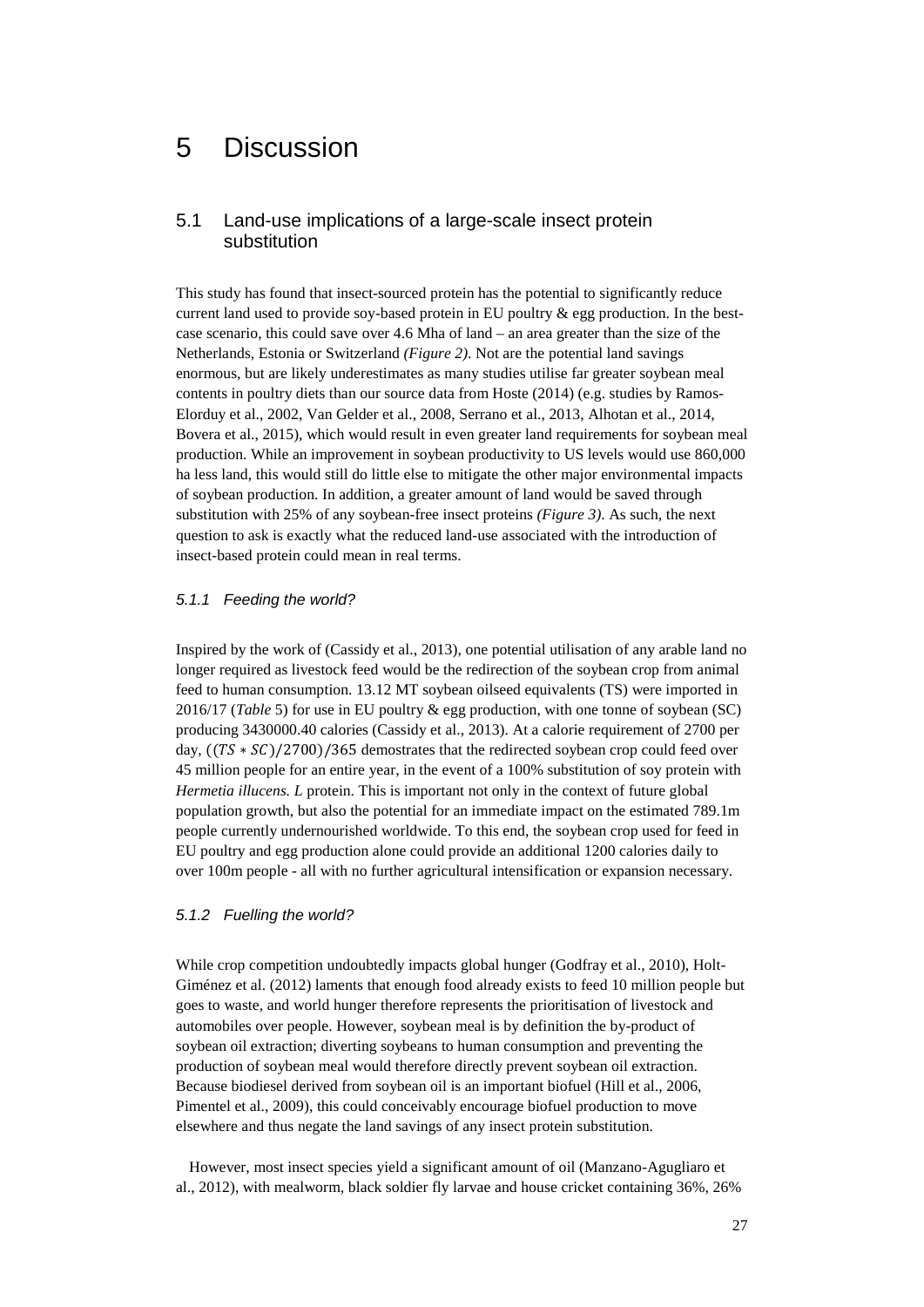and 17% oil respectively (Makkar et al., 2014). This is clearly comparable to the 18.62% soybean oil resulting from the 2016/17 EU oilseed crush (Section 2.2). While the nature of our source data does not allow for an accurate comparison of soybean oil yields with insect oil yields, an estimate can nevertheless the made. Given that Salomone et al. (2017) reported a BSF meal protein content of 42%, if oil represents 26% of BSF meal composition, multiplying our BSF protein yield  $\left(\sim 200 \text{ tonnes/ha}\right)$  by 0.565 results in the relative oil yield - 113 tonnes/ha. In comparison, our study results suggest a soybean oil yield of 0.59 tonnes/ha.

These oil yields are not only greater than those of soybean, but the quality of oil extracted from mealworm larvae and black soldier fly larvae has been found to be of equal quality to that of existing biofuels (Li et al., 2011, Zheng et al., 2012, Zheng et al., 2013, Leong et al., 2016). As such, while the loss of soybean meal production would prevent the production of potential biodiesel and threaten the displacement of biodiesel production to other areas, it is plausible that this could be directly replaced – and possibly surpassed - by insect-based biodiesels utilising a fraction of the land.

#### *5.1.3 Mitigating the world?*

While the results in *Figure 3* suggest that some insect production circumstances could result incur higher emission and energy costs in comparison to soybean production, both Thévenot et al. (2018) and Oonincx and De Boer (2012) point out that these impacts can potentially be reduced through a variety of strategies and new technologies. Fertile land on the other hand is ultimately finite. In fact, the use of insect-based protein could help to mitigate overall emissions, despite possible emission increases at the production stage in comparison to soybean.

Feed production is not a zero-sum game. As proponents of land-sharing (as opposed to land-sparing) have argued in relation to biodiversity (Tscharntke et al., 2012), agricultural production is not an absolute negative influence on the environment. While land-sparing actions such as reforestation may improve carbon sequestration prospects on land no longer required for soybean production (Pan et al., 2011), it is highly improbable such land would simply be abandoned for reforestation. Instead, reduced soybean demand may alleviate the pressure on farmers to increase yields (Zikeli and Gruber, 2017), allowing for the introduction of CA practices that vastly reduce the environmental impacts of agricultural production while maintaining land productivity.

This could be especially valuable in terms of carbon sequestration. Despite some authors questioning CA sequestration potential (Palm et al., 2014, Powlson et al., 2016), other studies have suggested that CA practices could have an enormous impact on soybean production emissions. Bernacchi et al. (2005) calculated that the introduction of no-till agriculture across the whole of US corn & soybean production could transform it from a carbon source to a carbon sink, able to sequester 21.7 Mt carbon annually - more than double the emissions of black soldier fly production at 100% substitution with soybean meal. In South America, Sá et al. (2017) have suggested a potential for additional carbon mitigation of up to 8.24 Gt (1 Gt=1000 Mt) between 2016-2050 in the event of the adoption of multiple carbon-mitigation strategies including no-till agriculture and forestation – more than a quarter of annual global emissions. Carbon sequestration at this scale would render additional emissions related to insect production insignificant in comparison.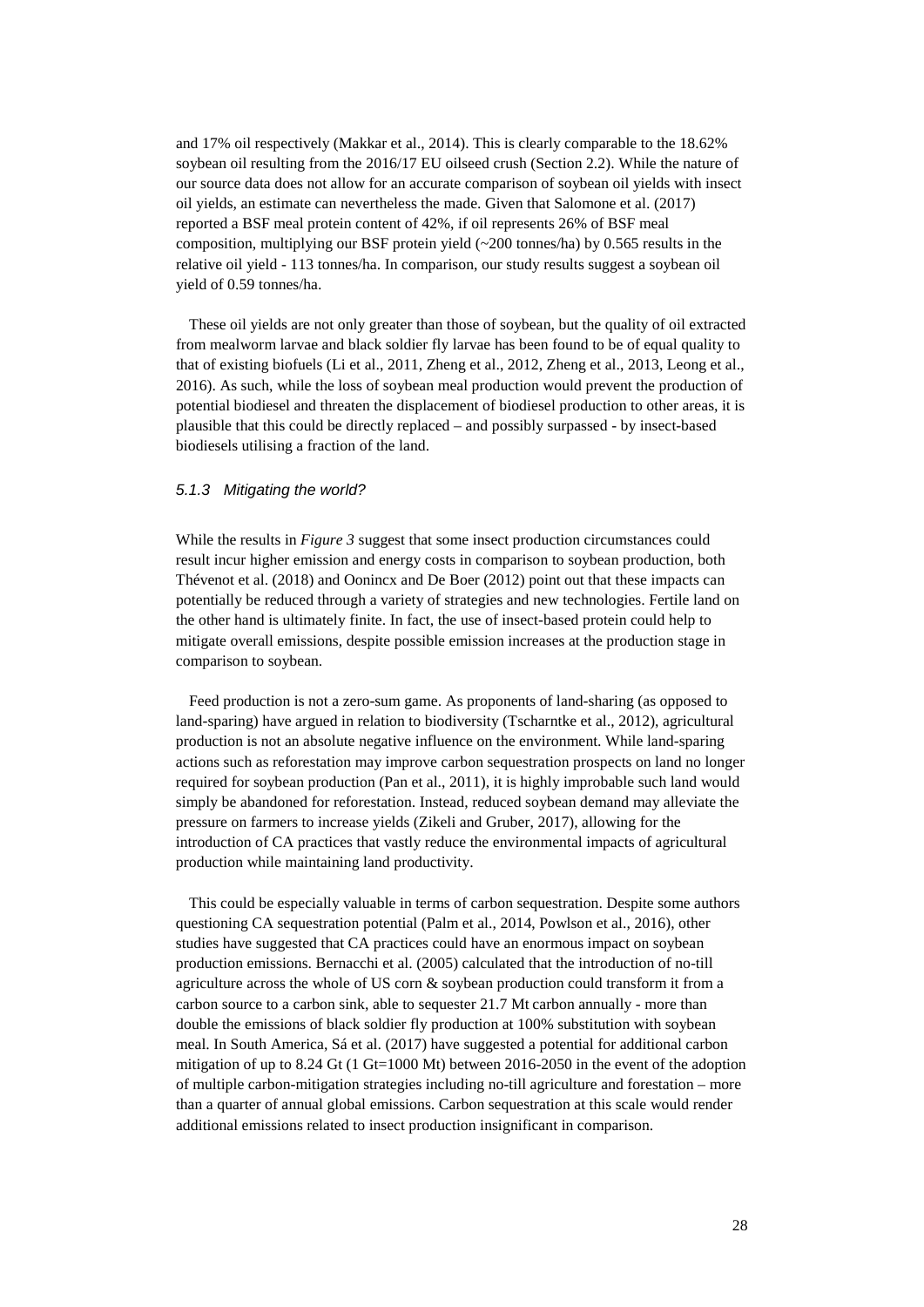#### *5.1.4 Fertilising the world?*

The disruption of the nitrogen and phosphorous cycles through fixation for fertiliser production is considered by Rockström et al. (2009) to be of an importance almost equal to its own planetary boundary. Fertiliser produced from damaging nitrogen-fixing then contributes significantly to livestock-sector Nitrous Oxide  $(N_2O)$  emissions (Rojas-Downing et al., 2017), and with the IPCC estimating the warming potential of  $N_2O$  to be 310 times that of s (Stocker et al., 2013) fertiliser-related emissions are particularly damaging.

Insect production can help to alleviate this reliance on nitrogen-fixation (though interestingly soybean actually requires no nitrogen fertilisation due to a symbiotic relationship with the bacteria *Bradyrhizobium japonicum* (Orf, 2008)), as food waste has been found to be of equal quality to commercial fertilizer post-digestion by black soldier fly larvae (Choi et al., 2009) and mealworm larvae (Wang et al., 2017), and assumed to be of equal quality by house crickets (Halloran et al., 2017). The blacks soldier fly bioconversion plant utilised by Salomone et al. (2017) reported a biofertilizer output of one third of the food waste input, and given that the biofertilizer is a necessary output of insect production with food waste, it would represent a significant amount of essentially free alternative fertiliser.

### 5.2 Potential obstacles to a large-scale insect meal substitution

Though it is impossible to speculate as to the specific outcome for land-use at a local scale, these would represent four outcomes that, crucially, are not mutually exclusive. Livestock feed, human food, biofuel and biofertiliser could all be produced with no additional land requirement, while increasing the viability of alternative farming methods that could sequester a significant amount of carbon and reduce environmental impacts. For this to become a realistic proposition however, the results imply a number of obstructions to overcome.

#### *5.2.1 Land-use benefits dependent on the use of alternative insect feed sources*

Though the results show that the substitution of soybean protein with insect-based protein results in vastly-decreased land requirement, they also show that the inclusion of soybean meal within the diets of insect species has a significant impact on land use, markedly increasing the amount of land needed per kg crude protein production. The soybean mealfree *Hermetia illucens* production boasts by far the lowest land use, though when soybeanrelated land uses are removed from *Acheta domesticus* and *Tenebrio molitor* production both land requirements are reduced to a similar level as the black soldier fly *(Figure 1)*. Of course, the removal of soybean meal from *Acheta domesticus* and *Tenebrio molitor*  production is entirely theoretical; unlike black soldier fly larvae, as yet no large-scale studies exist for these two species using anything other than commercial, grain-based feeds.

The lack of large-scale studies is not an indication of infeasibility, but simply a reflection of the burgeoning interest in the use of insects as food and feed. In fact, all of the insect species used in this study have been raised successfully from waste products and side streams at experimental scales. Though doubt has been cast by some authors as to the viability of the use of waste side streams in raising crickets at a commercial scale (Lundy and Parrella, 2015), others have found positive rearing results for crickets (Miech et al.,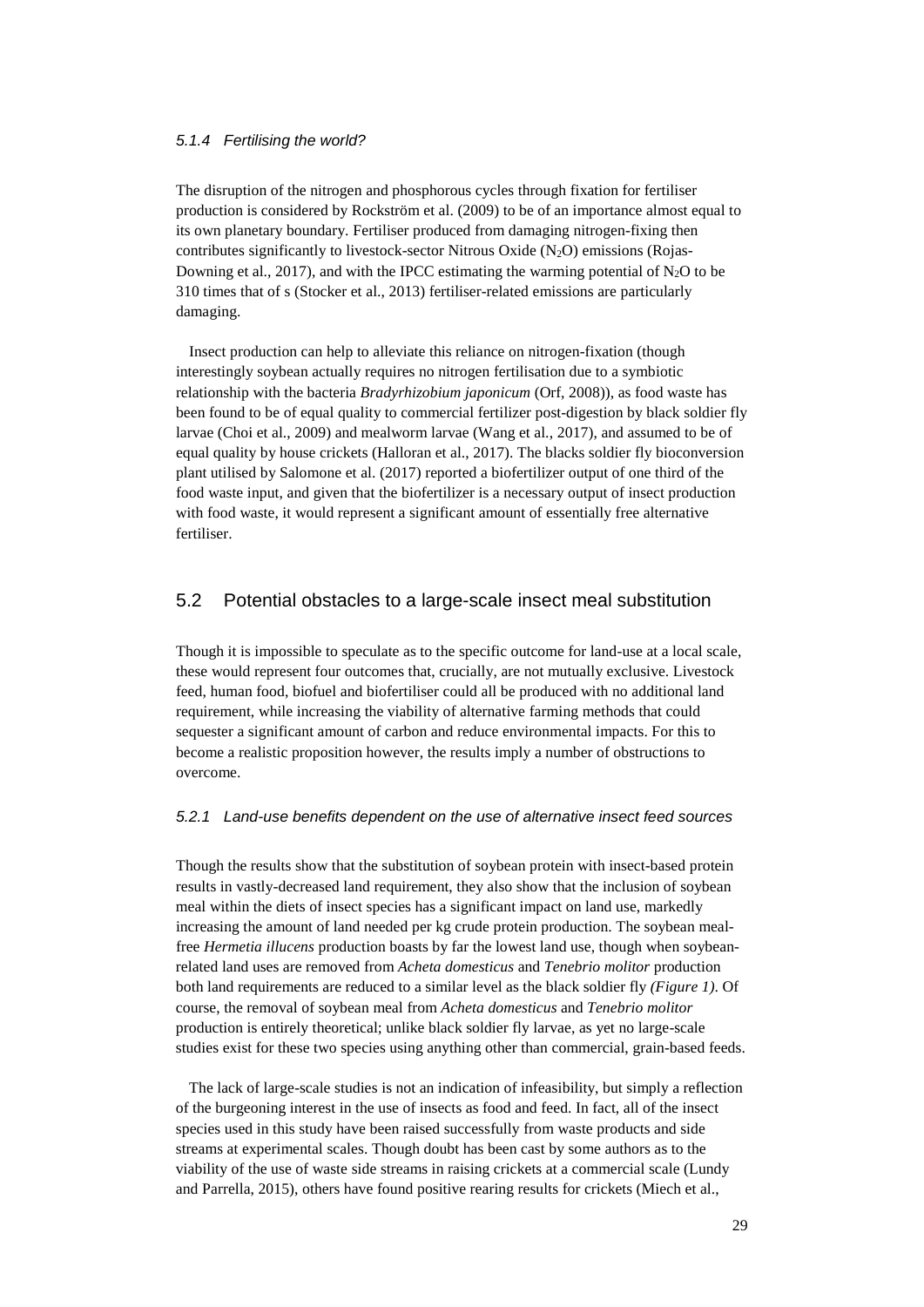2016), mealworms (Ramos-Elorduy et al., 2002, van Broekhoven et al., 2015), black soldier flies (Leong et al., 2016, Moula et al., 2017, Surendra et al., 2016) and house flies (Čičková et al., 2015). This use of waste side streams as insect feed is key to the extremely low land use evident in *Figure 2*, with this study finding the greatest land-use reductions associated with waste-based insect production that avoids the use of conventional feeds such as soy.

#### *5.2.2 Potentially prohibitive quantities of alternative feed required*

The use of waste sides-streams is key to maximising the potential benefits of insect production. Therefore, the obtaining of sufficient quantities of such feeds is essential to the viability of large-scale insect production.

Food waste is the most common alternative food source used in the production of the insect species investigated in this paper (e.g. Ramos-Elorduy et al., 2002, Oonincx et al., 2015, van Zanten et al., 2015, Surendra et al., 2016, Mondello et al., 2017), and is also used in current industrial insect production facilities such as Enterra (Enterra, 2018) in Canada and AgriProtein (AgriProtein, 2016) in South Africa. However, in Europe the use of food waste as an insect feed is currently prohibited in many circumstances under the 'feed-grade' materials requirement detailed in section 2.4. Furthermore, if we take the total amount of food waste required for the complete substitution of soybean meal protein with *Hermetia illucens. L* meal protein as per production data in Salomone et al. (2017), over 332 Mt of food waste would be required annually to enable complete substitution. In comparison only 88 million tonnes of EU food waste is produced annually (Stenmarck et al., 2016), suggesting that the sheer amount of waste required to feed insects could in itself be prohibitive. Though the EU have moved to encourage the use of food waste as fish and pet feed, the amount made available is a comparatively insignificant at 3.5 million tonnes (IFIF, 2017).

Despite the obtaining of the necessary amount of food waste for large-scale production appearing to be some way off, it is important to note that existing feed companies such as AgriProtein (AgriProtein, 2016) claim to be able to produce 50 tonnes of larvae per day from 250 tonnes of organic food waste, suggesting a productive efficiency far exceeding that reported in Halloran et al. (2017) and thus greatly reduced food waste requirements. Plus, with an estimated 1.3bn tonnes of food waste generated worldwide only from food intened for human consumption (Kojima and Ishikawa, 2013), there remains a significant volume of waste that could potentially be utilised for insect production.

In addition, while food waste is currently the most popular alternative substrate to conventional feeds, the insect species in this study have been raised on a wide variety of other waste side-streams such as manure (Sheppard et al., 2002, Newton et al., 2005, Čičková et al., 2015, Lundy and Parrella, 2015, Hussein et al., 2017), sewage sludge (Leong et al., 2016) and agricultural by-products (van Broekhoven et al., 2015, Miech et al., 2016), to varying degrees of success. *Tenebrio molitor. L* are even able to feed on polystyrene and convert it to usable organic matter (Yang et al., 2015). Thus, there are many waste side-streams aside from food waste that insect production could potentially exploit.

#### *5.2.3 Excessive energy consumption*

In terms of energy use, it is generally considered that all products with a low dry matter content (e.g. lucerne, leaves, aquatic proteins) are less sustainable from an energy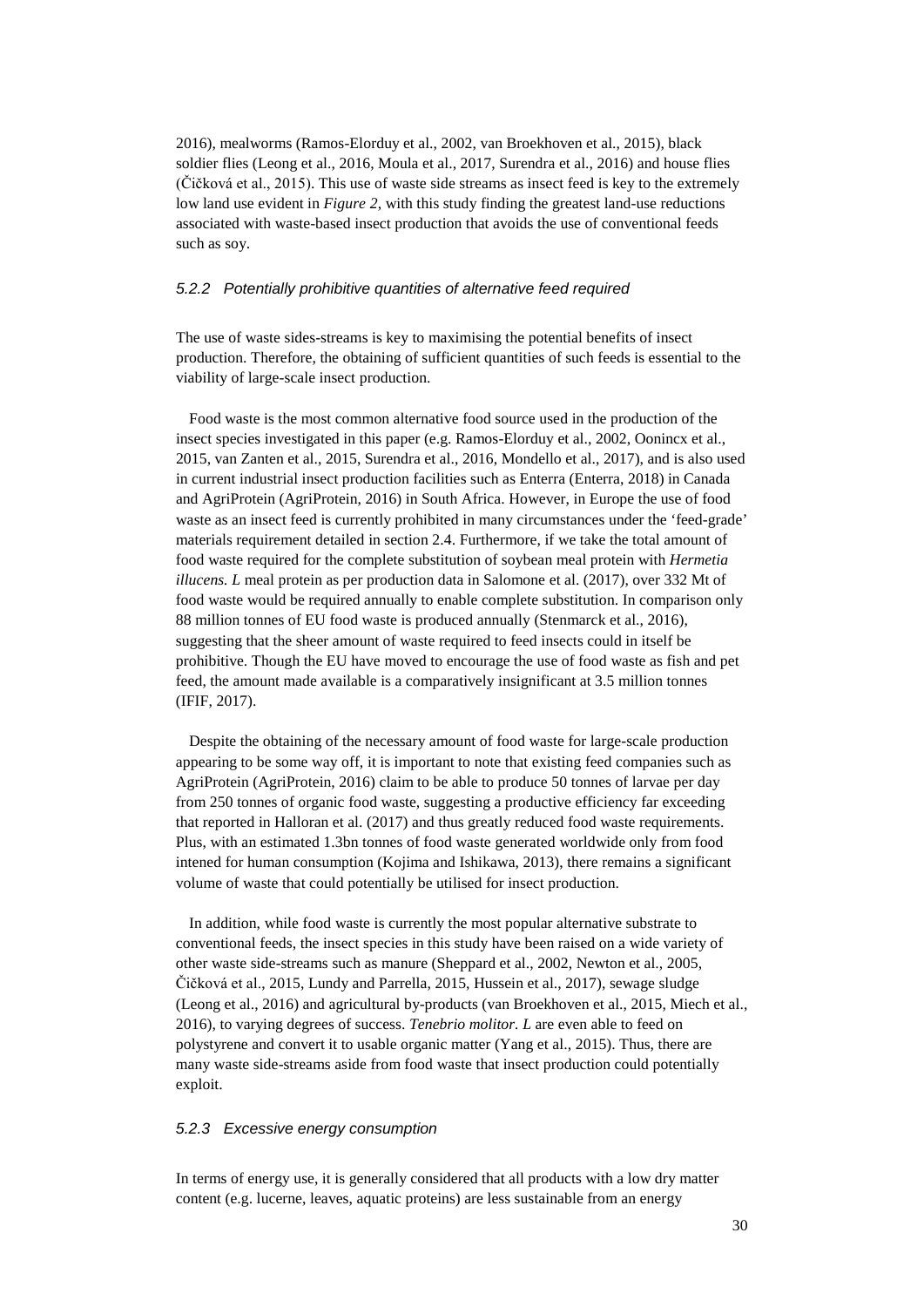consumption perspective due to the high energy costs incurred during the drying stage (van Krimpen et al., 2016). Indeed, ability to delay soybean harvest is until a specific moisture content is achieved is an inherent advantage of soybean production from an energy use perspective (Johnson et al., 2008). Moisture contents up to 250% greater than that of soybean meal are evident in our selected species' composition (*Table 7*), and it is clear from *Figure 3* that insect production is generally energy intensive in comparison to soybean production.

It is possible that the lack of either drying or processing in the production of *Acheta domesticus* contributed significantly to its low energy requirement, both of which occurred in the energy-intensive *Tenebrio molitor. L* production. However, another reason for this energy consumption disparity may be that as poikilotherms, insects are do not regulate their internal body temperature and as such expend far less energy than animals who need to maintain a core temperature. While this allows insects to convert feed to biomass far more efficiently than ordinary livestock and is therefore one of the great advantages of insect production (see reviews by Huis and Oonincx, 2017, Moon and Lee, 2015, Sánchez-Muros et al., 2014), it also means that it is necessary to maintain suitable ambient temperatures for optimal production, increasing energy use (Oonincx and De Boer, 2012).

The ideal rearing temperature the three insect species used in this study is considered to be around 30°C (Clifford and Woodring, 1990, Harnden and Tomberlin, 2016, Kim et al., 2016), closely matching the average ambient temperature of the region of Thailand where the low-energy *Acheta domesticus* production takes place (Climate-Data, 2018). Conversely, temperatures drop to  $12^{\circ}$ C in the region of Italy where the more energyintensive *Hermetia illucens. L* production takes place (Yr, 2018b), and as low as 2°C (Yr, 2018b) in the region of France where *Tenebrio molitor. L* are produced (Yr, 2018a) with the highest energy consumption *(Figure 3)*. This suggests a geographic correlation between climate and energy consumption, potentially resulting in far more energy-intensive insect production in colder climates in Northern Europe - at least while mass production techniques are refined (Oonincx and De Boer, 2012).

### *5.2.4 Lack of available data*

The lack of applicable large-scale insect production data in itself inhibits the scaling-up of insect production, a lack of data increases uncertainties.

Insect production methods can vary greatly depending on factors such as purpose and audience (Feng et al., 2018), something distinctly reflected in this study. For example, *Acheta domesticus* production took place at a low-tech facility in a developing country, rearing whole crickets intended for direct human consumption. Conversely, *Hermetia illucens. L* and *Tenebrio molitor. L* were both produced in more high-tech facilities in Europe, with neither product intended for human consumption. Purpose concretely impacted output units, with the crickets intended or human consumption kept whole, with black soldier fly larvae dried as a by-product of biofertiliser production and mealworms dried and ground to create meal for sale as pet food or research. It is possible that the lack of a meal processing stage in the production of black soldier fly larvae gives the process misleading efficiency, considering that 3.8kg dried mealworms were required to produce 1kg mealworm meal in Thévenot et al. (2018). In addition, variations of up to 25% have been reported for *Acheta domesticus* DM content (32.2, (Ayieko et al., 2016), 30.2 (Finke, 2002) & (Williams et al., 2016), 29.2 (Yi et al., 2013) and 24.1% (Oonincx, 2015)) which would in turn have a significant impact on the amount of insects required for protein substitution and thus directly impact land use conclusions. In addition, Halloran et al.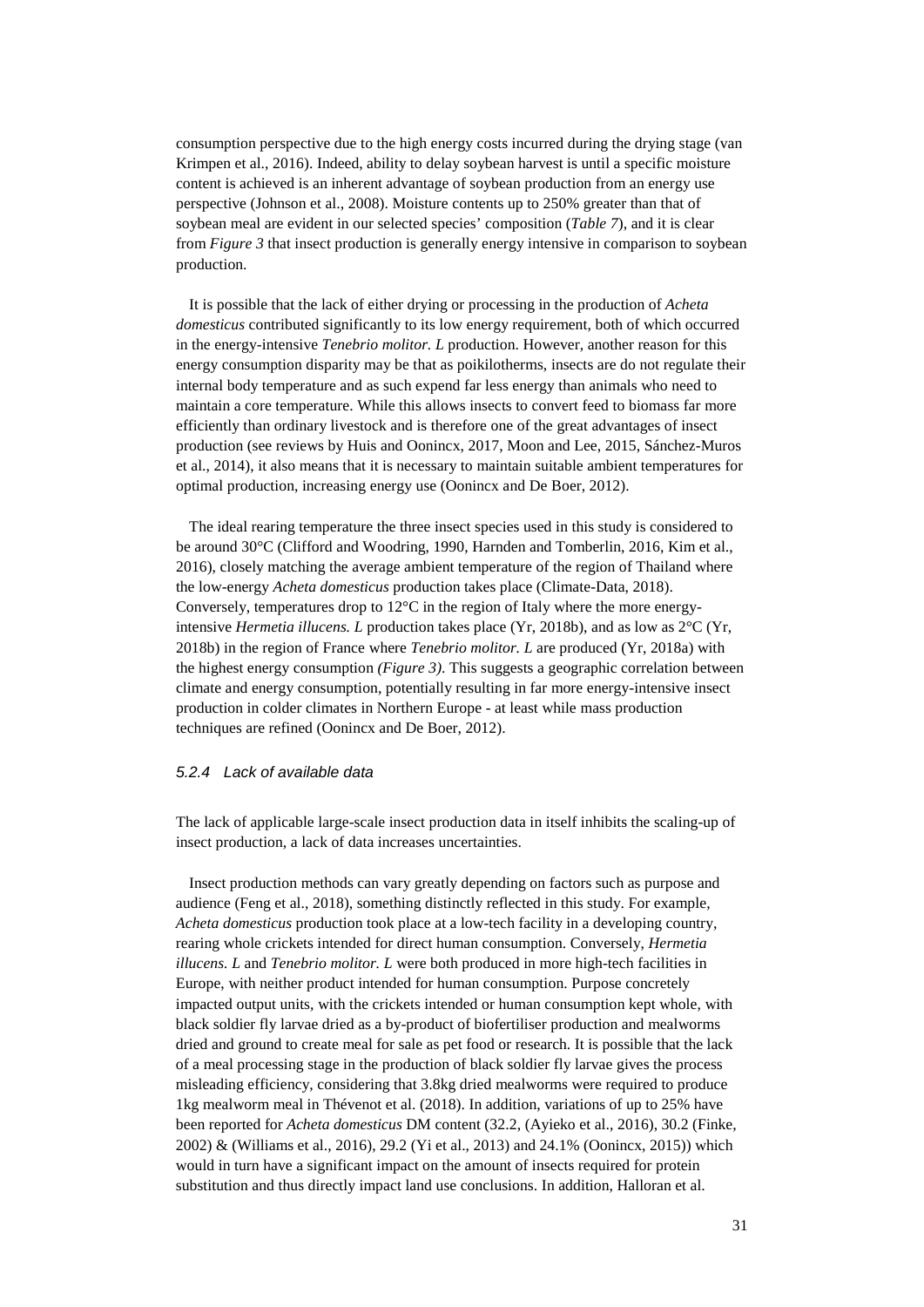(2017) specifies colour and size as of particular interest for human consumption, yet cosmetic appearance is not relevant for either of the other production systems.

How these species' production would perform under a different purpose is unknown. Directly comparable insect production studies at an industrial-scale and for the purpose of meal production would help to strengthen the case for insect protein use, enable targeted research and provide clearer pathways to its wider implementation.

#### *5.2.5 System complexity & maturity*

The potential real-world benefits of the substitution of soybean protein with insect protein such as a greater food supply, biodiesel production, fertiliser production and carbon mitigation are interrelated; the inherent conflicts between resources required for optimum insect production and competing uses suggest that insect protein substitution could only occur within a complex, global system.

These conflicts come in a variety of guises both in terms of supply & demand and consumer behaviour. For example, despite food waste representing the most common alternative insect feed, food and agricultural waste is also necessary for the production of biofuel, energy and biomaterials (Girotto et al., 2015) – something that could be difficult if the volume of food waste required for insect production that has been calculated is accurate. Waste and overconsumption - the two most significant global food system losses (Alexander et al., 2017) – are responsible for the supply of food waste, but are driven by consumer behaviour. Perversely, this could mean that the more efficiently food is produced, distributed and consumed, the less food waste is available and thus the less viable insect production actually becomes. Further, the use of crop residues in the production of insects (e.g. Lundy and Parrella, 2015, Miech et al., 2016, Wang et al., 2017) directly conflicts with CA implementation, as CA requires that crop residues are retained to prevent soil degradation (Grignani et al., 2012, Palm et al., 2014). This is compounded by the fact that farmers are reluctant to adopt CA systems regardless of environmental benefits simply due to increased weed pressures and the prospect of yield reductions in cash crops (Zikeli and Gruber, 2017). As such, while insect production may alleviate yield pressures and encourage farmers to adopt CA practices, it could also provide additional competition for crop residues central to the effectiveness of CA. Modelling by Röös et al. (2017) reinforces the idea that the reduction of negative agricultural impacts requires action not only on supply, but equally on demand and waste; the compound benefits of action on all three fronts far exceeded action on just one facet of agricultural production and consumption.

Such conflicts are not criticisms of or insurmountable obstacles to the substitution of soybean protein with insect-based protein, but simply a reflection of a relatively burgeoning idea that is only now beginning to gain significant traction. Soybean production in comparison is a mature system developed over many decades, with US soybean yields more than doubling between 1961 and 2016. The impact of this can be seen in our results, where the high-tech, high-volume soybean exporters to the EU boast yields approaching double those of exports sourced from low-volume, low-tech countries (*Figure 4*). This is a factor highlighted by Čičková et al. (2015); the apparent efficiency of commercial insect production facilities such as AgriProtein suggests that technological progress may be further than available LCA studies indicate.

Ultimately, this study implies that an interconnected, global system would be required to cope with the conflicting demands of waste side-stream-based insect production, and time required for the system itself to mature. As such, there is an urgent need for further studies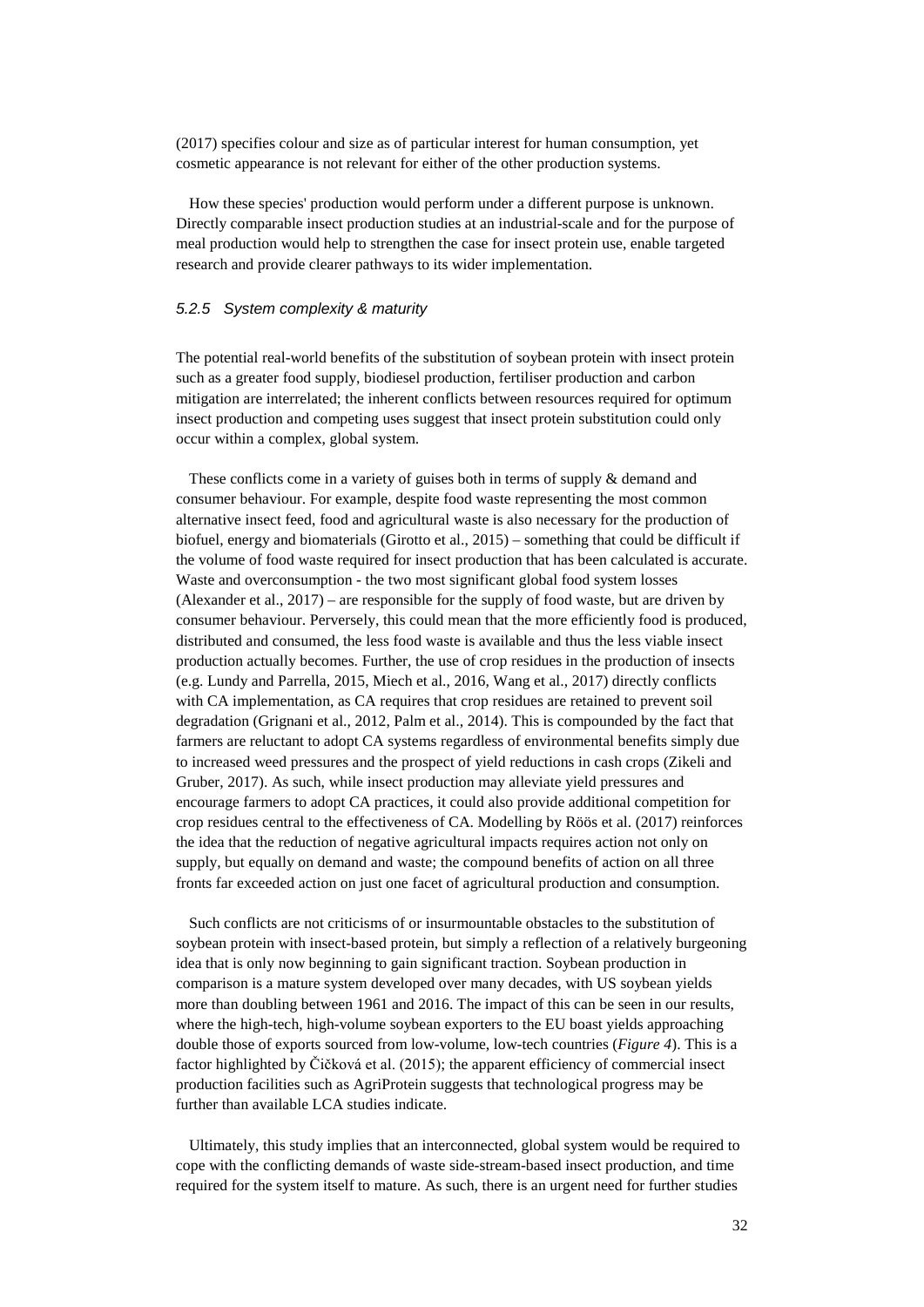investigating the relationship between these potential conflicts with regards to large-scale insect production.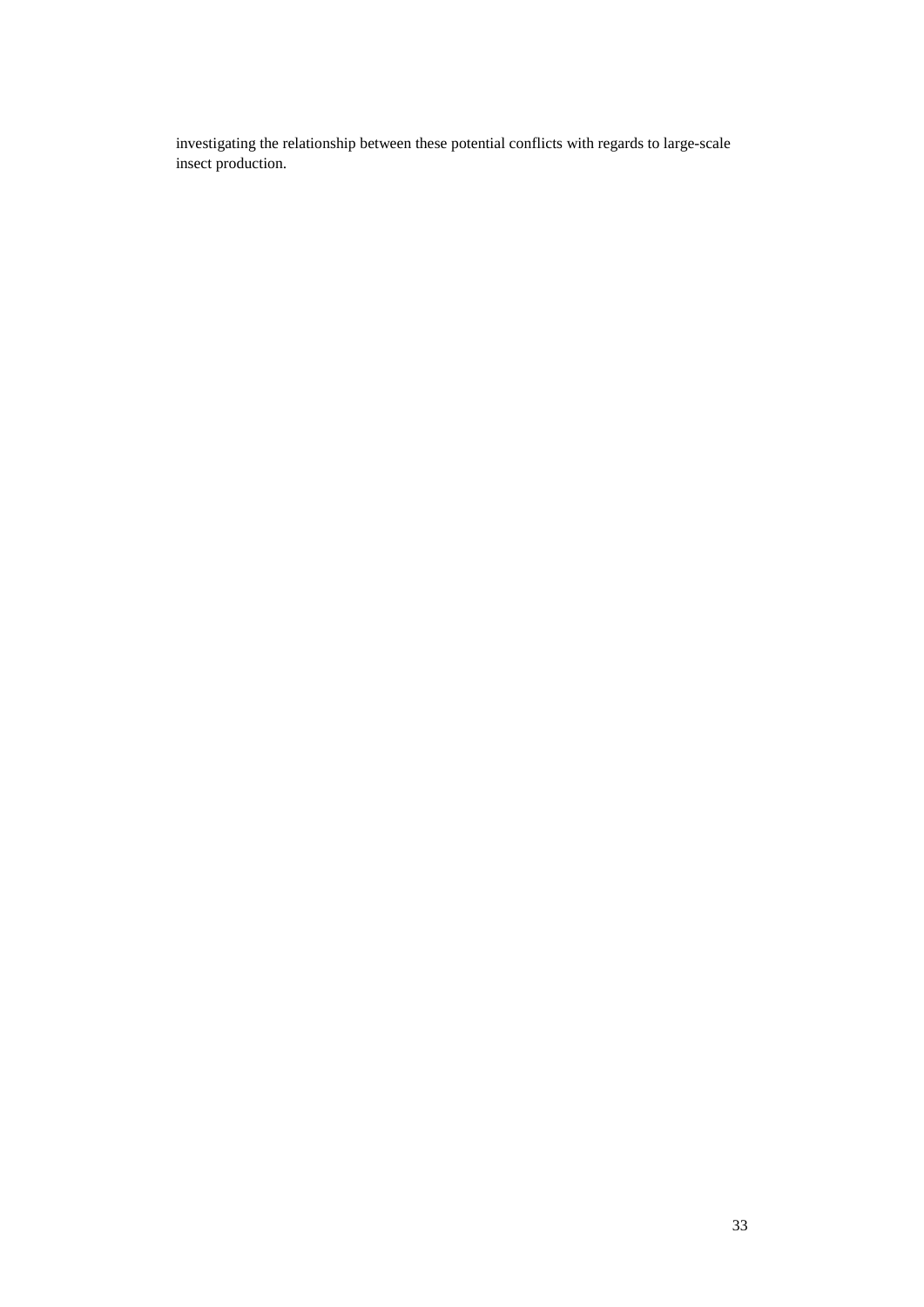## 6 Conclusion

The convergence of an increasing population, greater resource demand for dwindling natural resources, increasing anthropomorphic environmental impacts and climate change necessitates the urgent exploration of consumptive, productive and cultural changes that could help to alleviate these pressures. To this end, this paper investigated the land use impact of the substitution of soybean protein with insect-based protein in EU poultry and egg production.

The results of this study indicate potential land-use savings of over 4.6 Mha – an area of land greater than that of the Netherlands, Estonia or Switzerland. The production and expansion of soybean severely impacts vital ecosystems in South America where the majority of EU soybean meal is sourced, so these land-use savings are very significant on a global scale. Land use reductions associated with the use of insect protein were found to vary by species and feed composition, with land-use increasing sharply when soybean meal was included in the diets of *Tenebrio molitor. L* and *Acheta domesticus*. The greatest landuse savings were associated with the rearing of insects on waste-side streams – specifically *Hermetia illucens. L* reared on food waste – though a lack of large-scale insect production LCAs for our selected insect species meant this was the only insect species where a specialised food waste-based rearing process was utilised.

In the event of a complete substitution of soybean meal with *Hermetia illucens. L*, the soybean crop no longer required for EU poultry and egg production could meet the complete calorific requirements of 45 million people, for an entire year. Alternatively, this soybean could provide 1200 calories per day to 100,000 million people annually. In addition to potentially alleviating global hunger, the production of insect species for livestock feed could result in several by-products such as oil and biofertilizer, enabling the substitution of biodiesel currently sourced from soybean meal processing while also reducing the reliance on damaging nitrogen fixation necessary for commercial fertiliser production. While the GHG emissions and energy use of some insect species production were found to be considerable, mitigation strategies are available for both GHG emissions and energy use, whereas arable land is a finite – and dwindling – resource. In fact, reduced demand for soybean could in itself assist GHG mitigation, as it may ease the introduction of CA practices that have been widely suggested to have significant carbon sequestration potential in soybean production. These potential benefits are not mutually exclusive, with no further agricultural intensification or expansion necessary.

However, the expansion of insect production to a scale where complete substitution with soybean meal is possible presents several major issues. With food waste representing the common insect substrate, it is apparent that an enormous amount of food waste would be required at the insect yields reported, a far larger amount in fact than the total volume of EU food waste currently produced annually. Though other waste side-streams such as manure, agricultural wastes and even polystyrene have been shown as viable substrates, they are yet to be expanded to an industrial scale. The drying and heating requirements of insect production are likely to be of concern in colder European climates, with significantly increased energy usage and thus GHG emissions, though future carbon-free energy sources may negate these concerns. In addition, though EU regulations are moving towards the acceptance of insects as both human food and animal feed, the use of insect meals in the production of terrestrial livestock remains prohibited at the present time.

While this study presented a comparison, interpretation and extrapolation of existing insect production analysis to a large scale, it is important to recognise that this is done largely for ease of conceptualisation of the scale of potential land-use, GHG emissions and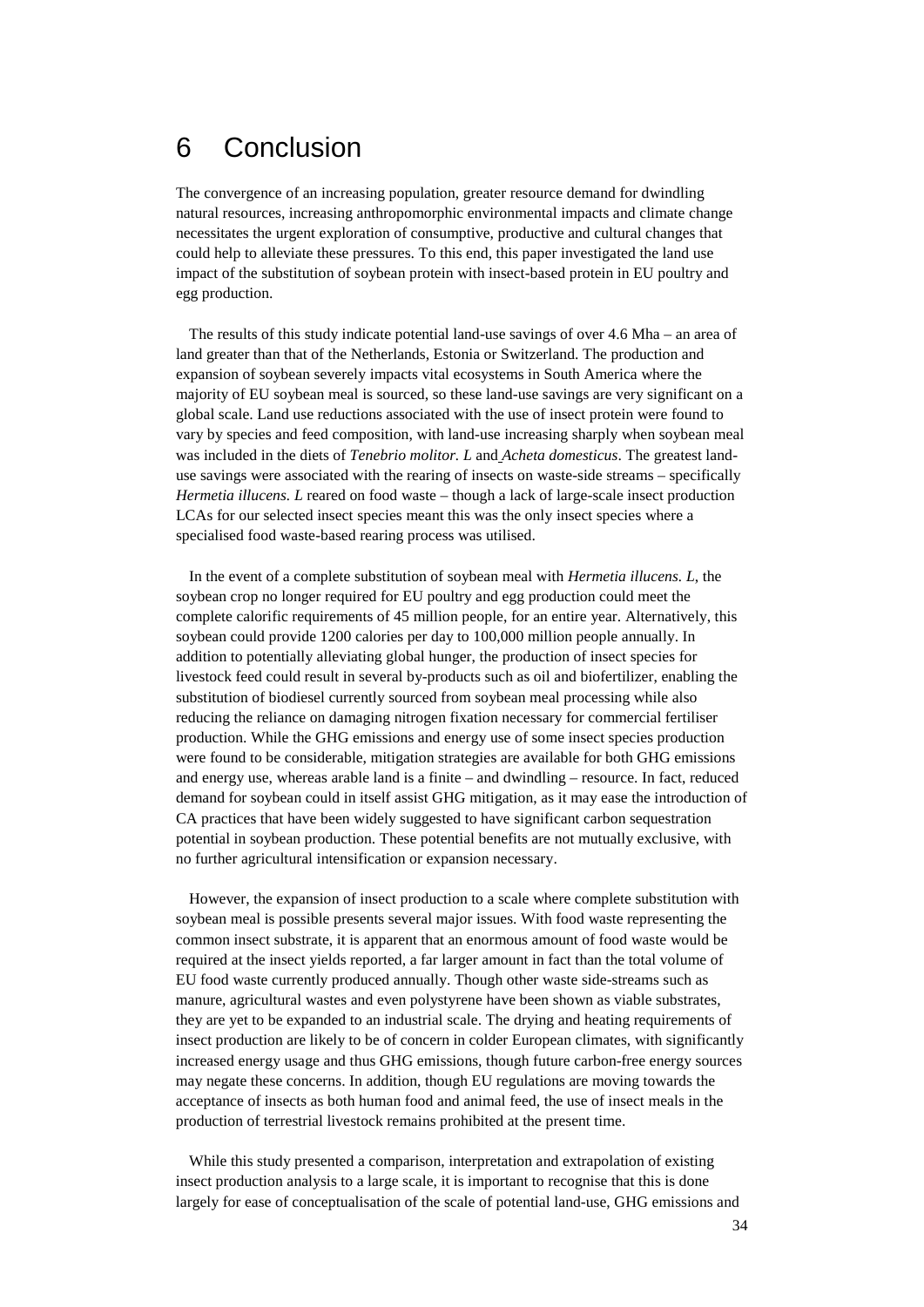energy use changes. It is intended only as a starting point for alternative insect production methods able to exploit waste or underused resources on a more local scale – for example, the utilisation of permanent meadows as insect feed, the introduction of a sewage sludge/insect production method, or small-scale local production on alternative waste sources. Large-scale, centralised insect production may or may not end up being a preferable – or even feasible – method of achieving the vast environmental benefits that have been suggested in this paper.

This study was limited by the lack of available commercial-scale insect production studies. Press releases from commercial-scale insect production ventures suggest far greater insect yields are currently possible than the studies available for analysis in this paper, though with no data publicly available to evidence these claims they cannot be considered reliable. Despite the multitude of potential benefits to the substitution soybean protein with insect protein, there are many unknowns and knowledge gaps to overcome. Future research is urgently required as to the viability and impact of different waste side-streams on insect composition and yield, insect production techniques, the applicability of a wider variety of insect species into the diets of common livestock, and the nature of potential resource conflicts and their resolution as part of a larger system. Ultimately, the substitution of soybean protein with insect-based protein shows great potential for alleviating a multitude of current environmental issues and future conflicts, with control of waste usage at regional and global scale central to the ability of insect production to become viable at industrial scale.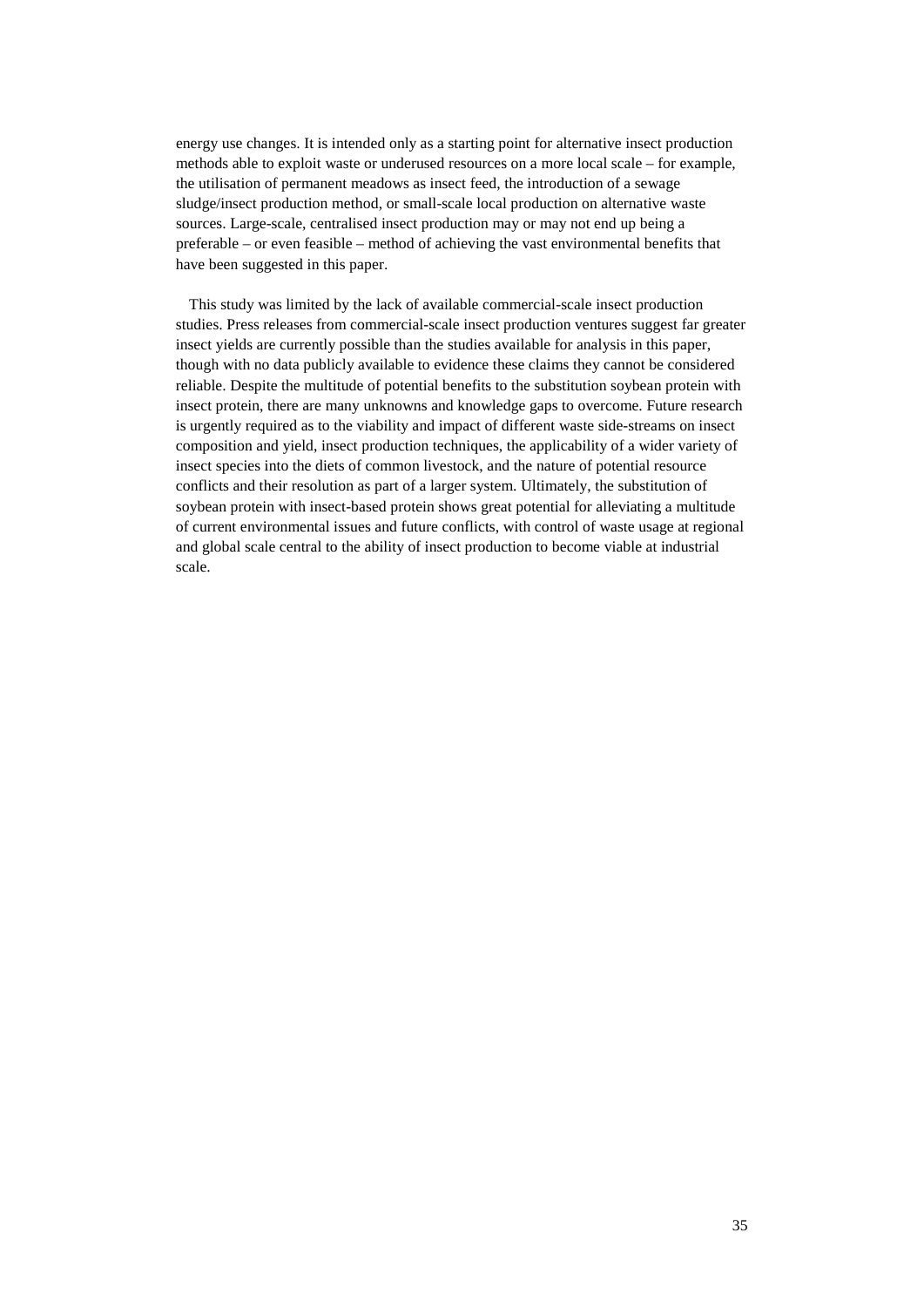## References

- AGRI 2017. EU Proteins Balance Sheet. Brussels: European Commission Directorate-General: Agriculture and Rural Development, DG AGRI.
- AGRIPROTEIN. 2016. *17.5 MILLION DOLLAR HARVEST FOR WORLD'S LARGEST FARM* [Online]. AgriProtein. Available: [https://agriprotein.com/press-articles/17-](https://agriprotein.com/press-articles/17-5-million-dollar-harvest-for-worlds-largest-farm/) [5-million-dollar-harvest-for-worlds-largest-farm/](https://agriprotein.com/press-articles/17-5-million-dollar-harvest-for-worlds-largest-farm/) [Accessed 14 May 2018].
- AL-MULALI, U., BINTI CHE SAB, C. N. & FEREIDOUNI, H. G. 2012. Exploring the bidirectional long run relationship between urbanization, energy consumption, and carbon dioxide emission. *Energy,* 46**,** 156-167.
- ALEXANDER, P., BROWN, C., ARNETH, A., DIAS, C., FINNIGAN, J., MORAN, D. & ROUNSEVELL, M. D. A. 2017. Could consumption of insects, cultured meat or imitation meat reduce global agricultural land use? *Global Food Security,* 15**,** 22- 32.
- ALEXANDRATOS, N. & BRUINSMA, J. 2012. World agriculture towards 2030/2050: the 2012 revision. ESA Working paper Rome, FAO.
- ALHOTAN, R., PESTI, G. & COLSON, G. 2014. Reducing crude protein variability and maximizing savings when formulating corn-soybean meal-based feeds. *Journal of Applied Poultry Research,* 23**,** 456-469.
- AQUASTAT. 2018. *Aqustat Database* [Online]. Food and Agriculture Organization of the United Nations. Available:<http://www.fao.org/nr/water/aquastat/data/query/> [Accessed 22 March 2018 2018].
- AYIEKO, M. A., OGOLA, H. J. & AYIEKO, I. A. 2016. Introducing rearing crickets (gryllids) at household levels: adoption, processing and nutritional values. *Journal of Insects as Food and Feed,* 2**,** 203-211.
- BAKER, K. M., UTTERBACK, P. L., PARSONS, C. M. & STEIN, H. H. 2011. Nutritional value of soybean meal produced from conventional, high-protein, or low-oligosaccharide varieties of soybeans and fed to broiler chicks 1. *Poultry Science,* 90**,** 390-395.
- BANJO, A., LAWAL, O. & SONGONUGA, E. 2006. The nutritional value of fourteen species of edible insects in southwestern Nigeria. *African Journal of Biotechnology,* 5**,** 298-301.
- BARONA, E., RAMANKUTTY, N., HYMAN, G. & COOMES, O. T. 2010. The role of pasture and soybean in deforestation of the Brazilian Amazon. *Environmental Research Letters,* 5**,** 024002.
- BARROSO, F. G., DE HARO, C., SÁNCHEZ-MUROS, M.-J., VENEGAS, E., MARTÍNEZ-SÁNCHEZ, A. & PÉREZ-BAÑÓN, C. 2014. The potential of various insect species for use as food for fish. *Aquaculture,* 422-423**,** 193-201.
- BELLUCO, S., LOSASSO, C., MAGGIOLETTI, M., ALONZI, C. C., PAOLETTI, M. G. & RICCI, A. 2013. Edible Insects in a Food Safety and Nutritional Perspective: A Critical Review. *Comprehensive Reviews in Food Science and Food Safety,* 12**,** 296-313.
- BENGSTON, D. N., KUBIK, G. H. & BISHOP, P. C. 2012. Strengthening Environmental Foresight: Potential Contributions of Futures Research. *Ecology and Society,* 17.
- BERNACCHI, C. J., HOLLINGER, S. E. & MEYERS, T. 2005. The conversion of the corn/soybean ecosystem to no‐till agriculture may result in a carbon sink. *Global Change Biology,* 11**,** 1867-1872.
- BERNARD, B. & LUX, A. 2016. How to feed the world sustainably: an overview of the discourse on agroecology and sustainable intensification. *Regional Environmental Change,* 17**,** 1279-1290.
- BIASATO, I., GASCO, L., DE MARCO, M., RENNA, M., ROTOLO, L., DABBOU, S., CAPUCCHIO, M. T., BIASIBETTI, E., TARANTOLA, M., STERPONE, L., CAVALLARIN, L., GAI, F., POZZO, L., BERGAGNA, S., DEZZUTTO, D., ZOCCARATO, I. & SCHIAVONE, A. 2018. Yellow mealworm larvae (Tenebrio molitor) inclusion in diets for male broiler chickens: effects on growth performance, gut morphology, and histological findings. *Poultry Science,* 97**,** 540- 548.
- BOVERA, F., PICCOLO, G., GASCO, L., MARONO, S., LOPONTE, R., VASSALOTTI, G., MASTELLONE, V., LOMBARDI, P., ATTIA, Y. A. & NIZZA, A. 2015.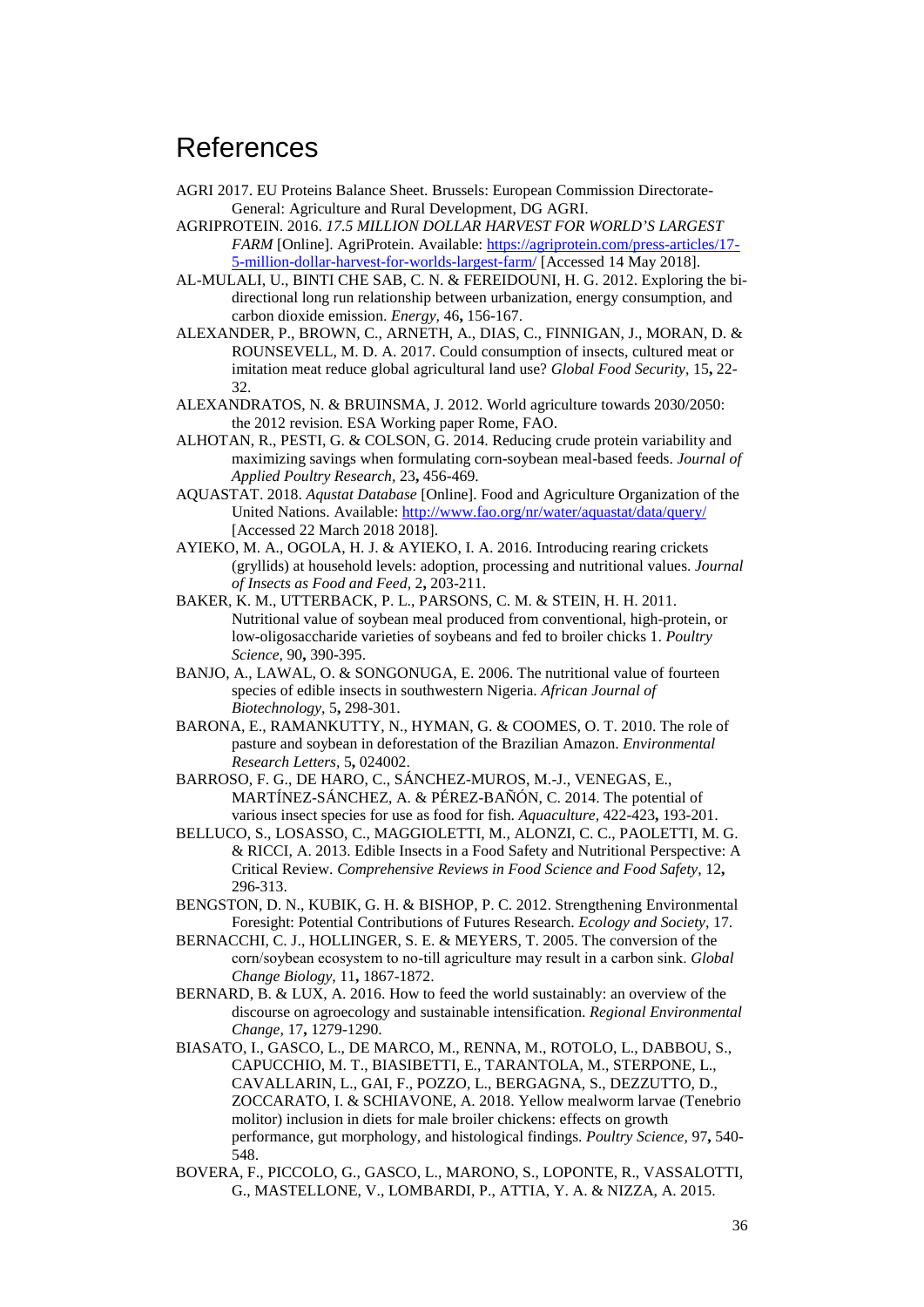Yellow mealworm larvae (Tenebrio molitor, L.) as a possible alternative to soybean meal in broiler diets. *British Poultry Science,* 56**,** 569-575.

- BOWMAN, M. S., SOARES-FILHO, B. S., MERRY, F. D., NEPSTAD, D. C., RODRIGUES, H. & ALMEIDA, O. T. 2012. Persistence of cattle ranching in the Brazilian Amazon: A spatial analysis of the rationale for beef production. *Land Use Policy,* 29**,** 558.
- BRADLEY, S. W. & SHEPPARD, D. C. 1984. House fly oviposition inhibition by larvae ofHermetia illucens, the black soldier fly. *Journal of Chemical Ecology,* 10**,** 853- 859.
- BROWN, J. C., KOEPPE, M., COLES, B. & PRICE, K. P. 2005. Soybean production and conversion of tropical forest in the Brazilian Amazon: The case of Vilhena, Rondonia. *AMBIO: A Journal of the Human Environment,* 34**,** 462-469.
- CAMERON, D., OSBORNE, C., HORTON, P. & SINCLAIR, M. 2015. A sustainable model for intensive agriculture. *Grantham Centre for Sustainable Futures,* 2.
- CASSIDY, E. S., WEST, P. C., GERBER, J. S. & FOLEY, J. A. 2013. Redefining agricultural yields: from tonnes to people nourished per hectare. *Environmental Research Letters,* 8.
- CASTANHEIRA, E. G. & FREIRE, F. 2013. Greenhouse gas assessment of soybean production: implications of land use change and different cultivation systems. *Journal of Cleaner Production,* 54**,** 49.
- CHARLTON, A. J., DICKINSON, M., WAKEFIELD, M. E., FITCHES, E., KENIS, M., HAN, R., ZHU, F., KONE, N., GRANT, M., DEVIC, E., BRUGGEMAN, G., PRIOR, R. & SMITH, R. 2015. Exploring the chemical safety of fly larvae as a source of protein for animal feed. *Journal of Insects as Food and Feed,* 1**,** 7-16.
- CHAUDHARY, A., PFISTER, S. & HELLWEG, S. 2016. Spatially Explicit Analysis of Biodiversity Loss Due to Global Agriculture, Pasture and Forest Land Use from a Producer and Consumer Perspective. *Environmental science & technology,* 50**,** 3928.
- CHOI, Y.-C., CHOI, J.-Y., KIM, J.-G., KIM, M.-S., KIM, W.-T., PARK, K.-H., BAE, S.- W. & JEONG, G.-S. 2009. Potential usage of food waste as a natural fertilizer after digestion by Hermetia illucens (Diptera: Stratiomyidae). *International journal of industrial entomology,* 19**,** 171-174.
- ČIČKOVÁ, H., NEWTON, G. L., LACY, R. C. & KOZÁNEK, M. 2015. The use of fly larvae for organic waste treatment. *Waste Management,* 35**,** 68-80.
- CLIFFORD, C. W. & WOODRING, J. P. 1990. Methods for rearing the house cricket, Acheta domesticus (L.), along with baseline values for feeding rates, growth rates, development times, and blood composition. *Journal of Applied Entomology,* 109**,** 1-14.
- CLIMATE-DATA. 2018. *CLIMATE: MAHA SARAKHAM PROVINCE* [Online]. Climatedata.org. Available:<https://en.climate-data.org/location/37434/#climate-graph> [Accessed 19 April 2018].
- COMMITTEE, E. S. 2015. Risk profile related to production and consumption of insects as food and feed. *EFSA Journal,* 13.
- DALGAARD, R., SCHMIDT, J., HALBERG, N., CHRISTENSEN, P., THRANE, M. & PENGUE, W. A. 2008. LCA of soybean meal. *The International Journal of Life Cycle Assessment,* 13**,** 240-254.
- DE MARCO, M., MARTÍNEZ, S., HERNANDEZ, F., MADRID, J., GAI, F., ROTOLO, L., BELFORTI, M., BERGERO, D., KATZ, H., DABBOU, S., KOVITVADHI, A., ZOCCARATO, I., GASCO, L. & SCHIAVONE, A. 2015. Nutritional value of two insect larval meals (Tenebrio molitor and Hermetia illucens) for broiler chickens: Apparent nutrient digestibility, apparent ileal amino acid digestibility and apparent metabolizable energy. *Animal Feed Science and Technology,* 209**,** 211-218.
- DE SCHUTTER, O. 2014. UN Special Rapporteur on the right to food. *Report on agroecology and the right to food*.
- DE VISSER, C. L. M., SCHREUDER, R. & STODDARD, F. 2014. The EU's dependency on soya bean import for the animal feed industry and potential for EU produced alternatives. *Ocl,* 21**,** D407.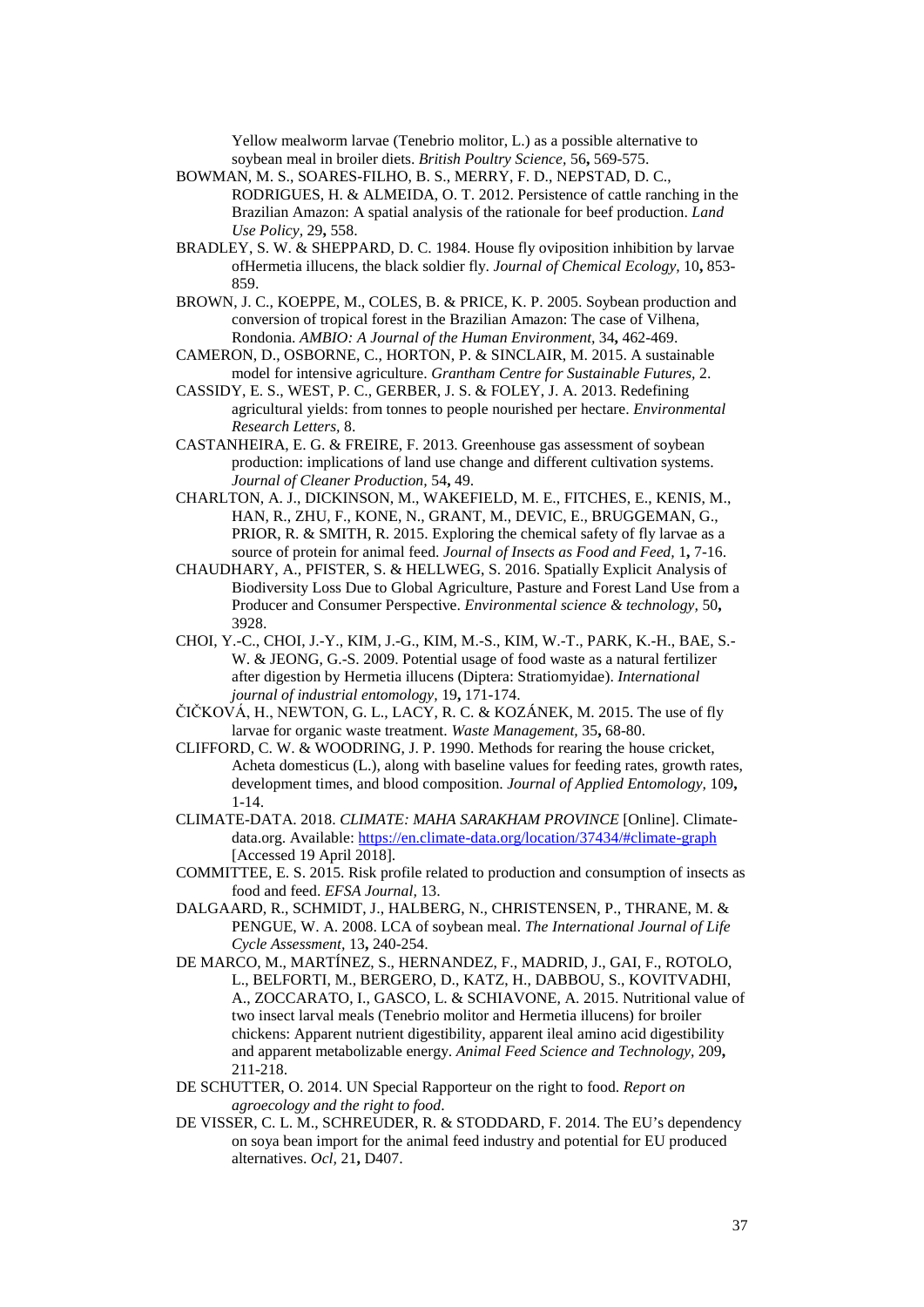- DE VRIES, M. & DE BOER, I. J. M. 2010. Comparing environmental impacts for livestock products: A review of life cycle assessments. *Livestock Science,* 128**,** 1- 11.
- DEFOLIART, G. R., FINKE, M. D. & SUNDE, M. L. 1982. Potential Value of the Mormon Cricket (Orthoptera: Tettigoniidae) Harvested as a High-Protein Feed for Poultry. *Journal of Economic Entomology,* 75**,** 848-852.
- DELGADO, C., ROSEGRANT, M., STEINFELD, H., EHUI, S. & COURBOIS, C. 1999. Livestock to 2020: The Next Food Revolution, Food, Agriculture, and the Environment Discussion Paper 28. *Washington, DC: International Food Policy Research Institute*.
- DELGADO, C. L. 2003. Rising consumption of meat and milk in developing countries has created a new food revolution. *The Journal of nutrition,* 133**,** 3907S.
- DJURFELDT, G., HOLMEN, H., JIRSTROM, M. & LARSSON, R. 2005. *African Food Crisis : Lessons from the Asian Green Revolution,* Cambridge, UNKNOWN, CABI.
- EILENBERG, J., VLAK, J. M., NIELSEN-LEROUX, C., CAPPELLOZZA, S. & JENSEN, A. B. 2015. Diseases in insects produced for food and feed. *Journal of Insects as Food and Feed,* 1**,** 87-102.
- ENTERRA. 2018. *Insect Farming* [Online]. Enterra. Available: <http://www.enterrafeed.com/process/> [Accessed 14 May 2018].
- FAO. 2015. *CA Adoption Worldwide* [Online]. FAO Agriculture and Conumer Protection Department. Available:<http://www.fao.org/ag/ca/6c.html> [Accessed].
- FAO 2016. Environmental performance of animal feeds supply chains: Guidelines for assessment. Rome, Italy.
- FAO. 2018. *FAOSTAT - Data* [Online]. Food and Agriculture Organisation of the United Nations. Available[: http://www.fao.org/faostat/en/#data](http://www.fao.org/faostat/en/#data) [Accessed 14 January 2018].
- FEARNSIDE, P. M. 2001. Soybean cultivation as a threat to the environment in Brazil. *Environmental Conservation,* 28**,** 23-38.
- FENG, Y., CHEN, X. M., ZHAO, M., HE, Z., SUN, L., WANG, C. Y. & DING, W. F. 2018. Edible insects in China: Utilization and prospects. *Insect Science,* 25**,** 184- 198.
- FINKE, M. D. 2002. Complete nutrient composition of commercially raised invertebrates used as food for insectivores. *Zoo Biology,* 21**,** 269-285.
- FINKE, M. D., SUNDE, M. L. & DEFOLIART, G. R. 1985. An Evaluation of the Protein Quality of Mormon Crickets (Anabrus simplex Haldeman) When Used as a High Protein Feedstuff for Poultry1. *Poultry Science,* 64**,** 708-712.
- FOLEY, J. A., RAMANKUTTY, N., BRAUMAN, K. A., CASSIDY, E. S., GERBER, J. S., JOHNSTON, M., MUELLER, N. D., O'CONNELL, C., RAY, D. K., WEST, P. C., BALZER, C., BENNETT, E. M., CARPENTER, S. R., HILL, J., MONFREDA, C., POLASKY, S., ROCKSTROM, J., SHEEHAN, J., SIEBERT, S., TILMAN, D. & ZAKS, D. P. 2011. Solutions for a cultivated planet. *Nature,* 478**,** 337-42.
- GASPARRI, N. I., GRAU, H. R. & ANGONESE, J. G. 2013. Linkages between soybean and neotropical deforestation: coupling and transient decoupling dynamics in a multi-decadal analysis. *Global Environmental Change,* 23**,** 1605-1614.
- GERBER, P. J., STEINFELD, H., HENDERSON, B., MOTTET, A., OPIO, C., DIJKMAN, J., FALCUCCI, A. & TEMPIO, G. 2013. *Tackling climate change through livestock: a global assessment of emissions and mitigation opportunities*, Food and Agriculture Organization of the United Nations (FAO).
- GHOURI, A. S. K. 1961. Home and Distribution of the House Cricket Acheta domesticus L. *Nature,* 192**,** 1000.
- GIAOUTZI, M. & SAPIO, B. 2013. In Search of Foresight Methodologies: Riddle or Necessity. *In:* GIAOUTZI, M. & SAPIO, B. (eds.) *Recent Developments in Foresight Methodologies.* Boston, MA: Springer US.
- GIROTTO, F., ALIBARDI, L. & COSSU, R. 2015. Food waste generation and industrial uses: A review. *Waste Management,* 45**,** 32-41.
- GODFRAY, H. C. J., BEDDINGTON, J. R., CRUTE, I. R., HADDAD, L., LAWRENCE, D., MUIR, J. F., PRETTY, J., ROBINSON, S., THOMAS, S. M. & TOULMIN,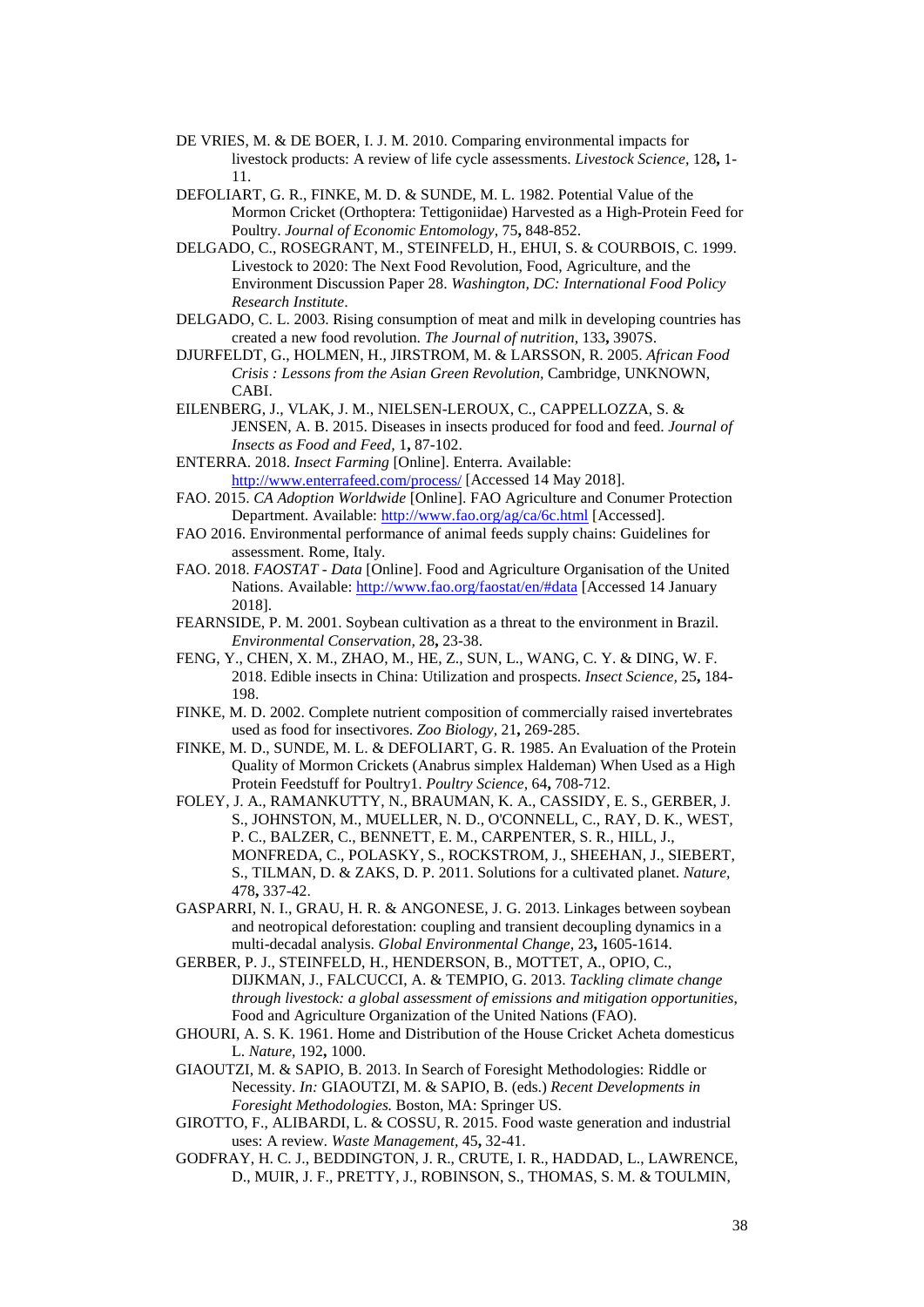C. 2010. Food Security: The Challenge of Feeding 9 Billion People. *Science,* 327**,** 812-818.

GOLDSMITH, P. D. 2008. Soybean production and processing in Brazil. *Soybeans.* Elsevier.

GREGORY, P. J. & GEORGE, T. S. 2011. Feeding nine billion: the challenge to sustainable crop production. *Journal of Experimental Botany,* 62**,** 5233-5239.

- GRIGNANI, C., ALLUVIONE, F., BERTORA, C., ZAVATTARO, L., FAGNANO, M., FIORENTINO, N., CHIARANDÀ, F. Q., AMATO, M., LUPO, F. & BOCHICCHIO, R. 2012. Field Plots and Crop Yields Under Innovative Methods of Carbon Sequestration in Soil. *In:* PICCOLO, A. (ed.) *Carbon Sequestration in Agricultural Soils: A Multidisciplinary Approach to Innovative Methods.* Berlin, Heidelberg: Springer Berlin Heidelberg.
- GRIMM, N. B., FAETH, S. H., GOLUBIEWSKI, N. E., REDMAN, C. L., WU, J. G., BAI, X. M. & BRIGGS, J. M. 2008. Global change and the ecology of cities. *Science,* 319**,** 756-760.
- HALE, O. 1973. Dried Hermetia illucens larvae (Diptera: Stratiomyidae) as a feed additive for poultry. *Ga Entomol Soc J*.
- HALLORAN, A., HANBOONSONG, Y., ROOS, N. & BRUUN, S. 2017. Life cycle assessment of cricket farming in north-eastern Thailand. *Journal of Cleaner Production,* 156**,** 83-94.
- HALLSTRÖM, E., CARLSSON-KANYAMA, A. & BÖRJESSON, P. 2015. Environmental impact of dietary change: a systematic review. *Journal of Cleaner Production,* 91**,** 1-11.
- HANBOONSONG, Y., JAMJANYA, T. & DURST, P. B. 2013. *Six-legged livestock: edible insect farming, collection and marketing in Thailand,* Bangkok, Food and Agriculture Organization of the United Nations, Regional Office for Asia and the Pacific.
- HARNDEN, L. M. & TOMBERLIN, J. K. 2016. Effects of temperature and diet on black soldier fly, Hermetia illucens (L.) (Diptera: Stratiomyidae), development. *Forensic Science International,* 266**,** 109-116.
- HARTMAN, G. L., WEST, E. D. & HERMAN, T. K. 2011. Crops that feed the World 2. Soybean—worldwide production, use, and constraints caused by pathogens and pests. *Food Security,* 3**,** 5-17.
- HÄUSLING, M. 2011. The EU protein deficit: what solution for a long-standing problem?(2010/2111 (INI)). *Committee on Agricultural and Rural Development, European Parliament, Brussels, Belgium*.
- HAVLIK, P., VALIN, H., HERRERO, M., OBERSTEINER, M., SCHMID, E., RUFINO, M. C., MOSNIER, A., THORNTON, P. K., BÖTTCHER, H., CONANT, R. T., FRANK, S., FRITZ, S., FUSS, S., KRAXNER, F. & NOTENBAERT, A. 2014. Climate change mitigation through livestock system transitions. *Proceedings of the National Academy of Sciences of the United States of America,* 111**,** 3709- 3714.
- HILL, J., NELSON, E., TILMAN, D., POLASKY, S. & TIFFANY, D. 2006. Environmental, economic, and energetic costs and benefits of biodiesel and ethanol biofuels. *Proceedings of the National Academy of Sciences,* 103**,** 11206- 11210.
- HOLT-GIMÉNEZ, E., SHATTUCK, A., ALTIERI, M., HERREN, H. & GLIESSMAN, S. 2012. We Already Grow Enough Food for 10 Billion People … and Still Can't End Hunger. *Journal of Sustainable Agriculture,* 36**,** 595-598.
- HOSTE, R. 2014. Sojaverbruik in de Nederlandse diervoederindustrie 2011-2013: Inventarisatie in opdracht van Stichting Ketentransitie verantwoorde soja. LEI Wageningen UR.
- HUIS, A. & OONINCX, D. 2017. The environmental sustainability of insects as food and feed. A review. *Official journal of the Institut National de la Recherche Agronomique (INRA),* 37**,** 1-14.
- HUIS, A. V., ITTERBEECK, J. V., KLUNDER, H., MERTENS, E., HALLORAN, A., MUIR, G., VANTOMME, P., FOOD & AGRICULTURE ORGANIZATION OF THE UNITED NATIONS ISSUING, B. 2013. *Edible insects : future prospects for food and feed security,* Rome, Rome : Food and Agriculture Organization of the United Nations.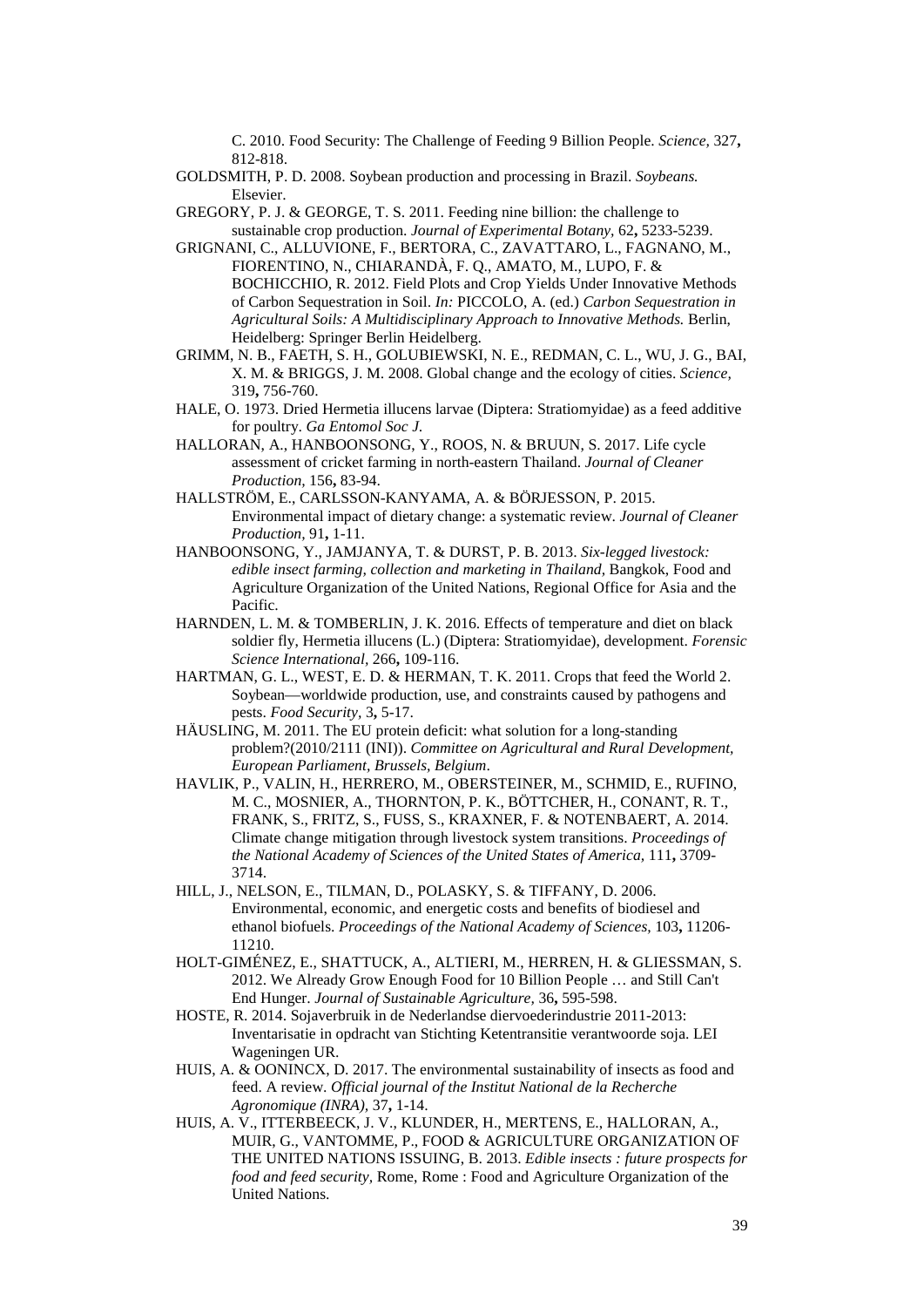- HUSSEIN, M., PILLAI, V. V., GODDARD, J. M., PARK, H. G., KOTHAPALLI, K. S., ROSS, D. A., KETTERINGS, Q. M., BRENNA, J. T., MILSTEIN, M. B. & MARQUIS, H. 2017. Sustainable production of housefly (Musca domestica) larvae as a protein-rich feed ingredient by utilizing cattle manure. *PloS one,* 12**,** e0171708.
- IFIF 2017. International Feed Industry Federation Annual Report 2016/17. Luxembourg: International Feed Industry Federation.
- IFPRI, G. R. 2002. Curse or Blessing. *International Food Policy Research Institute: Washington, DC, USA***,** 4.
- IPFF. 2018. *IPFF - Our Position* [Online]. Brussels: International Platform for Insects as Food and Feed. Available:<http://ipiff.org/our-positions> [Accessed 20 May 2018 2018].
- ISLAM, M. 2016. Nitrogen cycling enhanced by conservation agriculture in a rice-based cropping system of the Eastern Indo-Gangetic Plain. Solutions to improve nitrogen use efficiency for the world, 4-8 December 2016 2016 Melbourne, Australia. International Nitrogen Initiative.
- JANSSON, A. & BERGGREN, Å. 2015. *Insects as food-something for the future? A report from future agriculture,* Uppsala, Swedish Agricultural University
- JAYANEGARA, A., NOVANDRI, B., YANTINA, N. & RIDLA, M. 2017. Use of black soldier fly larvae (Hermetia illucens) to substitute soybean meal in ruminant diet: An in vitro rumen fermentation study. *Veterinary World,* 10**,** 1439-1446.
- JOHNSON, L. A., WHITE, P. J. & GALLOWAY, R. 2008. 3.4 Soybean Drying. *Soybeans - Chemistry, Production Processing, and Utilization, Volume 2.* AOCS Press.
- JÓZEFIAK, D., JÓZEFIAK, A., KIEROŃCZYK, B., RAWSKI, M., ŚWIĄTKIEWICZ, S., DŁUGOSZ, J. & ENGBERG, R. M. 2016. Insects - a natural nutrient source for poultry - a review. *Annals of Animal Science,* 16**,** 297-313.
- KALAMANDEEN, M., GLOOR, E., MITCHARD, E., QUINCEY, D., ZIV, G., SPRACKLEN, D., SPRACKLEN, B., ADAMI, M., ARAGÃO, L. E. O. C. & GALBRAITH, D. 2018. Pervasive Rise of Small-scale Deforestation in Amazonia. *Scientific Reports,* 8**,** 1600.
- KASSAM, A., FRIEDRICH, T., DERPSCH, R. & KIENZLE, J. 2015. Overview of the Worldwide Spread of Conservation Agriculture. *Field Actions Science Reports,* 8.
- KENIS, M., KONÉ, N., CHRYSOSTOME, C. A. A. M., DEVIC, E., KOKO, G. K. D., CLOTTEY, V. A., NACAMBO, S. & MENSAH, G. A. 2014. Insects used for animal feed in West Africa. *Entomologia,* 2.
- KERNEBEEK, V. H. R. J., OOSTING, S. J., ITTERSUM, V. M. K., BIKKER, P. & BOER, D. I. J. M. 2016. Saving land to feed a growing population: consequences for consumption of crop and livestock products. *The International Journal of Life Cycle Assessment,* 21**,** 677-687.
- KHAN, S., NAZ, S., SULTAN, A., ALHIDARY, I. A., ABDELRAHMAN, M. M., KHAN, R. U., KHAN, N. A., KHAN, M. A. & AHMAD, S. 2016. Worm meal: a potential source of alternative protein in poultry feed. *World's Poultry Science Journal,* 72**,** 93-102.
- KIM, S., CHEOL KIM, J., LEE, S. J. & KIM, J. 2016. *Establishment of Optimal Rearing Conditions for the Production of Tenebrio molitor Larvae*.
- KOJIMA, R. & ISHIKAWA, M. Prevention and recycling of food wastes in Japan: policies and achievements. Poster Presented at the 4th Global Forum on Urban Resilience & Adaptation, Bonn, Germany, 2013.
- KROES, H. & KUEPPER, B. 2015. Mapping the soy supply chain in Europe: A research paper for the WNF. Amsterdam: Profundo.
- LEAP. 2018a. *Global database of GHG emissions related to feed crops* [Online]. FAO Livestock Environmental Assessment and Performance Partnership. Available: <http://www.fao.org/partnerships/leap/database/ghg-crops/en/> [Accessed 12 April 2018].
- LEAP. 2018b. *Global database of GHG emissions related to feed crops - Methodology*  [Online]. FAO Livestock Environmental Assessment and Performance Partnership. Available:<http://www.fao.org/3/a-i8276e.pdf> [Accessed 12 April 2018].
- LEIBER, F., GELENCSER, T., STAMER, A., AMSLER, Z., WOHLFAHRT, J., FRUH, B. & MAURER, V. 2017. Insect and legume-based protein sources to replace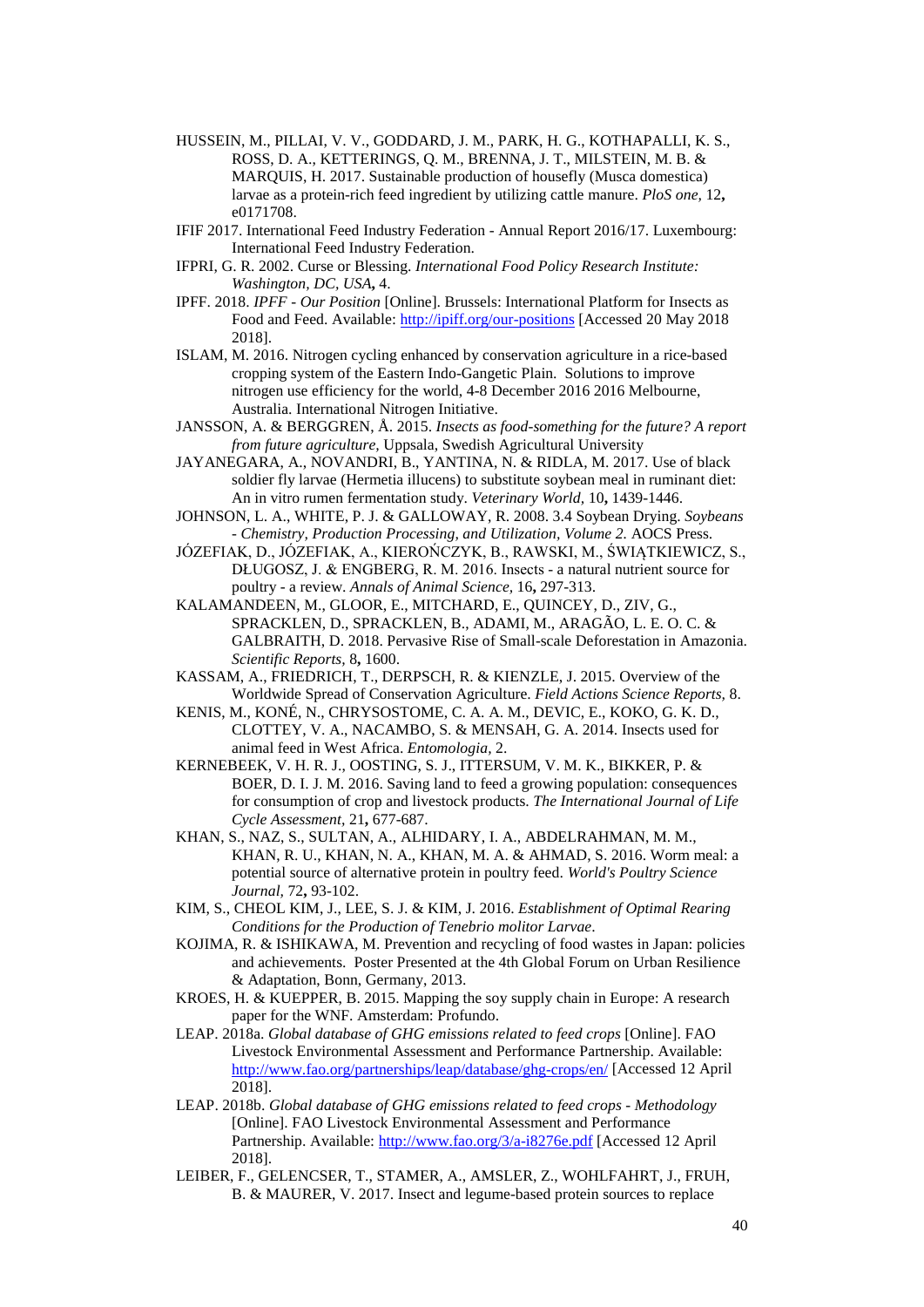soybean cake in an organic broiler diet: Effects on growth performance and physical meat quality. *Renewable Agriculture and Food Systems,* 32**,** 21-27.

- LENZEN, M., MORAN, D., KANEMOTO, K., FORAN, B., LOBEFARO, L. & GESCHKE, A. 2012. International trade drives biodiversity threats in developing nations. *Nature,* 486**,** 109.
- LEONG, S. Y., KUTTY, S. R. M., MALAKAHMAD, A. & TAN, C. K. 2016. Feasibility study of biodiesel production using lipids of Hermetia illucens larva fed with organic waste. *Waste Management,* 47**,** 84-90.
- LI, Q., ZHENG, L., CAI, H., GARZA, E., YU, Z. & ZHOU, S. 2011. From organic waste to biodiesel: Black soldier fly, Hermetia illucens, makes it feasible. *Fuel,* 90**,** 1545-1548.
- LUNDY, M. & PARRELLA, M. 2015. Crickets Are Not a Free Lunch: Protein Capture from Scalable Organic Side-Streams via High-Density Populations of Acheta domesticus. *PLoS One,* 10**,** e0118785.
- MAKKAR, H. P. S., TRAN, G., HEUZÉ, V. & ANKERS, P. 2014. State-of-the-art on use of insects as animal feed. *Animal Feed Science and Technology,* 197**,** 1-33.
- MANZANO-AGUGLIARO, F., SANCHEZ-MUROS, M. J., BARROSO, F. G., MARTÍNEZ-SÁNCHEZ, A., ROJO, S. & PÉREZ-BAÑÓN, C. 2012. Insects for biodiesel production. *Renewable and Sustainable Energy Reviews,* 16**,** 3744-3753.
- MAURER, V., HOLINGER, M., AMSLER, Z., FRÜH, B., WOHLFAHRT, J., STAMER, A. & LEIBER, F. 2016. Replacement of soybean cake by Hermetia illucens meal in diets for layers. *Journal of Insects as Food and Feed,* 2**,** 83-90.
- MCALPINE, C. A., ETTER, A., FEARNSIDE, P. M., SEABROOK, L. & LAURANCE, W. F. 2009. Increasing world consumption of beef as a driver of regional and global change: A call for policy action based on evidence from Queensland (Australia), Colombia and Brazil. *Global Environmental Change,* 19**,** 21-33.
- MCCARL, B. A., METTING, F. B. & RICE, C. 2007. Soil carbon sequestration. *Climatic Change,* 80**,** 1-3.
- MCKINNEY, M. L. 2002. Urbanization, biodiversity, and conservation. *Bioscience,* 52**,** 883-890.
- MEKONNEN, M. M. & HOEKSTRA, A. Y. 2012. A Global Assessment of the Water Footprint of Farm Animal Products. *Ecosystems,* 15**,** 401-415.
- MIECH, P., BERGGREN, Å., LINDBERG, J. E., CHHAY, T., KHIEU, B. & JANSSON, A. 2016. Growth and survival of reared Cambodian field crickets (Teleogryllus testaceus) fed weeds, agricultural and food industry by-products. *Journal of Insects as Food and Feed,* 2**,** 285-292.
- MIECH, P., LINDBERG, J. E., BERGGREN, Å., CHHAY, T. & JANSSON, A. 2017. Apparent faecal digestibility and nitrogen retention in piglets fed whole and peeled Cambodian field cricket meal. *Journal of Insects as Food and Feed,* 3**,** 279-288.
- MIGLIETTA, P., DE LEO, F., RUBERTI, M. & MASSARI, S. 2015. Mealworms for Food: A Water Footprint Perspective. *Water,* 7**,** 6190-6203.
- MONDELLO, G., SALOMONE, R., IOPPOLO, G., SAIJA, G., SPARACIA, S. & LUCCHETTI, M. 2017. Comparative LCA of Alternative Scenarios for Waste Treatment: The Case of Food Waste Production by the Mass-Retail Sector. *Sustainability,* 9**,** 827.
- MOON, S. J. & LEE, J. W. 2015. Current views on insect feed and its future. *Entomological Research,* 45**,** 283-285.
- MOREKI, J., TIROESELE, B. & CHIRIPASI, S. 2012. Prospects of utilizing insects as alternative sources of protein in poultry diets in Botswana: a review. *Journal of Animal Science Advances,* 2**,** 649-658.
- MORTON, D. C., DEFRIES, R. S., SHIMABUKURO, Y. E., ANDERSON, L. O., ARAI, E., DEL BON ESPIRITO-SANTO, F., FREITAS, R. & MORISETTE, J. 2006. Cropland expansion changes deforestation dynamics in the southern Brazilian Amazon. *Proceedings of the National Academy of Sciences,* 103**,** 14637-14641.
- MOTTET, A., DE HAAN, C., FALCUCCI, A., TEMPIO, G., OPIO, C. & GERBER, P. 2017. Livestock: On our plates or eating at our table? A new analysis of the feed/food debate. *Global Food Security,* 14**,** 1-8.
- MOULA, N., SCIPPO, M.-L., DOUNY, C., DEGAND, G., DAWANS, E., CABARAUX, J.-F., HORNICK, J.-L., MEDIGO, R. C., LEROY, P., FRANCIS, F. &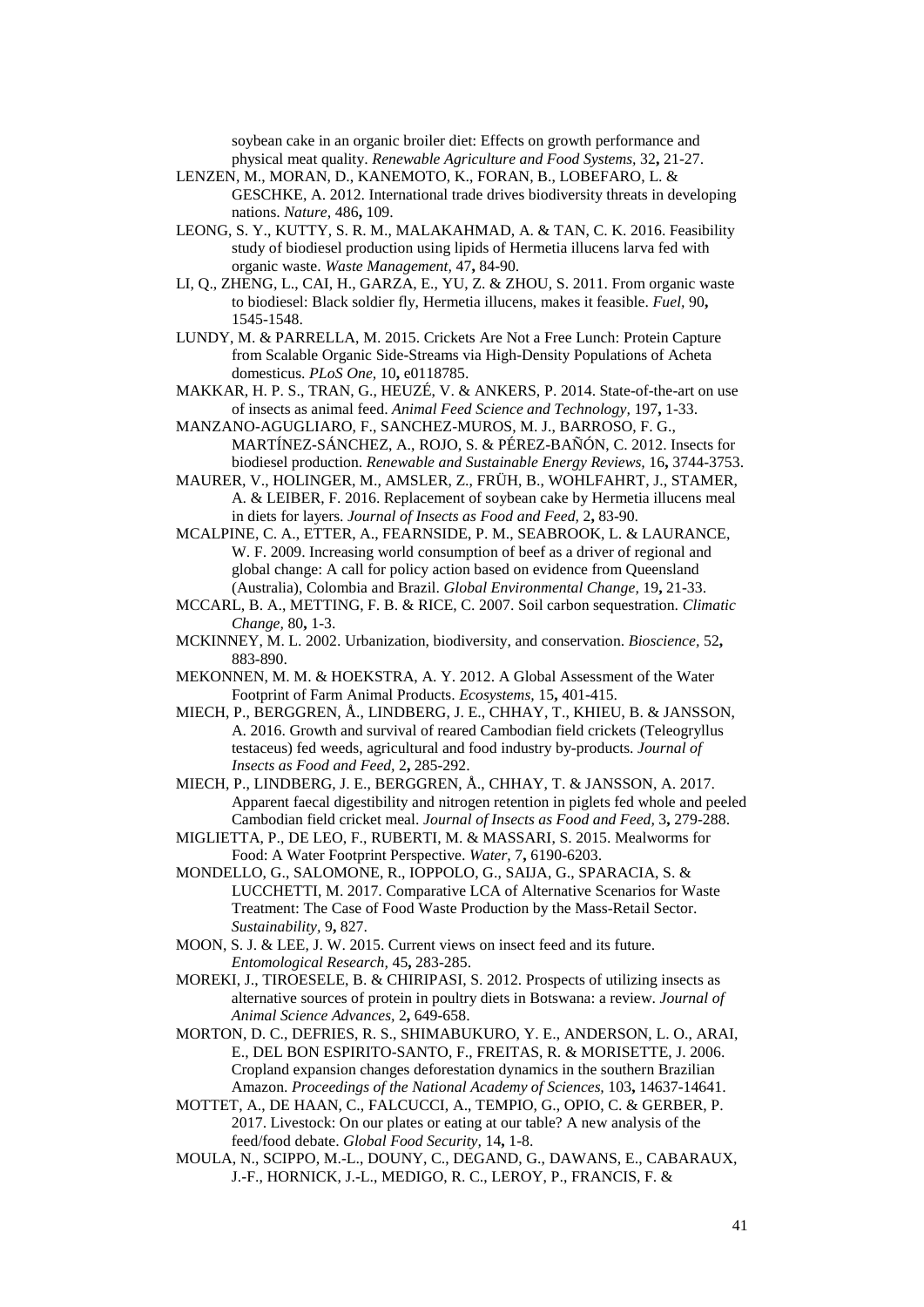DETILLEUX, J. 2017. Performances of local poultry breed fed black soldier fly larvae reared on horse manure. *Animal Nutrition*.

- NAKAGAKI, B. J., SUNDE, M. L. & DEFOLIART, G. R. 1987. Protein Quality of the House Cricket, Acheta domesticus, When Fed to Broiler Chicks1. *Poultry Science,* 66**,** 1367-1371.
- NEPSTAD, D., MCGRATH, D., STICKLER, C., ALENCAR, A., AZEVEDO, A., SWETTE, B., BEZERRA, T., DIGIANO, M., SHIMADA, J. & DA MOTTA, R. S. 2014. Slowing Amazon deforestation through public policy and interventions in beef and soy supply chains. *science,* 344**,** 1118-1123.
- NEPSTAD, D., SOARES-FILHO, B. S., MERRY, F., LIMA, A., XE, MOUTINHO, P., CARTER, J., BOWMAN, M., CATTANEC, A., RODRIGUES, H., SCHWARTZMAN, S., MCGRATH, D. G., STICKLER, C. M., LUBOWSKI, R., PIRIS-CABEZAS, P., RIVERO, S., ALENCAR, A., ALMEIDA, O. & STELLA, O. 2009. The End of Deforestation in the Brazilian Amazon. *Science,* 326**,** 1350- 1351.
- NEWTON, G. L., BOORAM, C. V., BARKER, R. W. & HALE, O. M. 1977. Dried Hermetia Illucens Larvae Meal as a Supplement for Swine. *Journal of Animal Science,* 44**,** 395-400.
- NEWTON, L., SHEPPARD, C., WATSON, D. W., BURTLE, G. & DOVE, R. 2005. Using the black soldier fly, Hermetia illucens, as a value-added tool for the management of swine manure. *Animal and Poultry Waste Management Center, North Carolina State University, Raleigh, NC,* 17.
- NOGUEIRA, E. M., YANAI, A. M., DE VASCONCELOS, S. S., DE ALENCASTRO GRAÇA, P. M. L. & FEARNSIDE, P. M. 2018. Carbon stocks and losses to deforestation in protected areas in Brazilian Amazonia. *Regional Environmental Change,* 18**,** 261-270.
- OILWORLD 2017. Oilworld Statistics Update 8 December 2017. Hamburg: ISTA Mielke GmbH.
- OLIVEIRA, G. D. L. & SCHNEIDER, M. 2016. The politics of flexing soybeans: China, Brazil and global agroindustrial restructuring. *The Journal of Peasant Studies,* 43**,** 167-194.
- OLUOKUN, J. A. 2000. Upgrading the nutritive value of full-fat soyabeans meal for broiler production with either fishmeal or black soldier fly larvae meal ( Hermetia illucens ). *Nigerian Journal of Animal Science,* 3.
- OONINCX, D. G. 2015. *Insects as food and feed: Nutrient composition and environmental impact*, Wageningen University.
- OONINCX, D. G. & DE BOER, I. J. 2012. Environmental impact of the production of mealworms as a protein source for humans–a life cycle assessment. *PloS one,* 7**,** e51145.
- OONINCX, D. G. A. B., VAN BROEKHOVEN, S., VAN HUIS, A. & VAN LOON, J. J. A. 2015. Feed Conversion, Survival and Development, and Composition of Four Insect Species on Diets Composed of Food By-Products. *PLOS ONE,* 10**,** e0144601.
- ORF, J. H. 2008. 2. Breeding, Genetics, and Production of Soybeans. *In:* JOHNSON, L. A., WHITE, P. J. & GALLOWAY, R. (eds.) *Soybeans - Chemistry, Production Processing, and Utilization, Volume 2.* AOCS Press.
- PALM, C., BLANCO-CANQUI, H., DECLERCK, F., GATERE, L. & GRACE, P. 2014. Conservation agriculture and ecosystem services: An overview. *Agriculture, Ecosystems & Environment,* 187**,** 87-105.
- PAN, Y., BIRDSEY, R. A., FANG, J., HOUGHTON, R., KAUPPI, P. E., KURZ, W. A., PHILLIPS, O. L., SHVIDENKO, A., LEWIS, S. L., CANADELL, J. G., CIAIS, P., JACKSON, R. B., PACALA, S. W., MCGUIRE, A. D., PIAO, S., RAUTIAINEN, A., SITCH, S. & HAYES, D. 2011. A Large and Persistent Carbon Sink in the World's Forests. *Science,* 333**,** 988-993.
- PHÉLINAS, P. & CHOUMERT, J. 2017. Is GM Soybean Cultivation in Argentina Sustainable? *World Development,* 99**,** 452-462.
- PICCOLO, A. 2012. The Nature of Soil Organic Matter and Innovative Soil Managements to Fight Global Changes and Maintain Agricultural Productivity. *In:* PICCOLO, A. (ed.) *Carbon Sequestration in Agricultural Soils: A Multidisciplinary Approach to Innovative Methods.* Berlin, Heidelberg: Springer Berlin Heidelberg.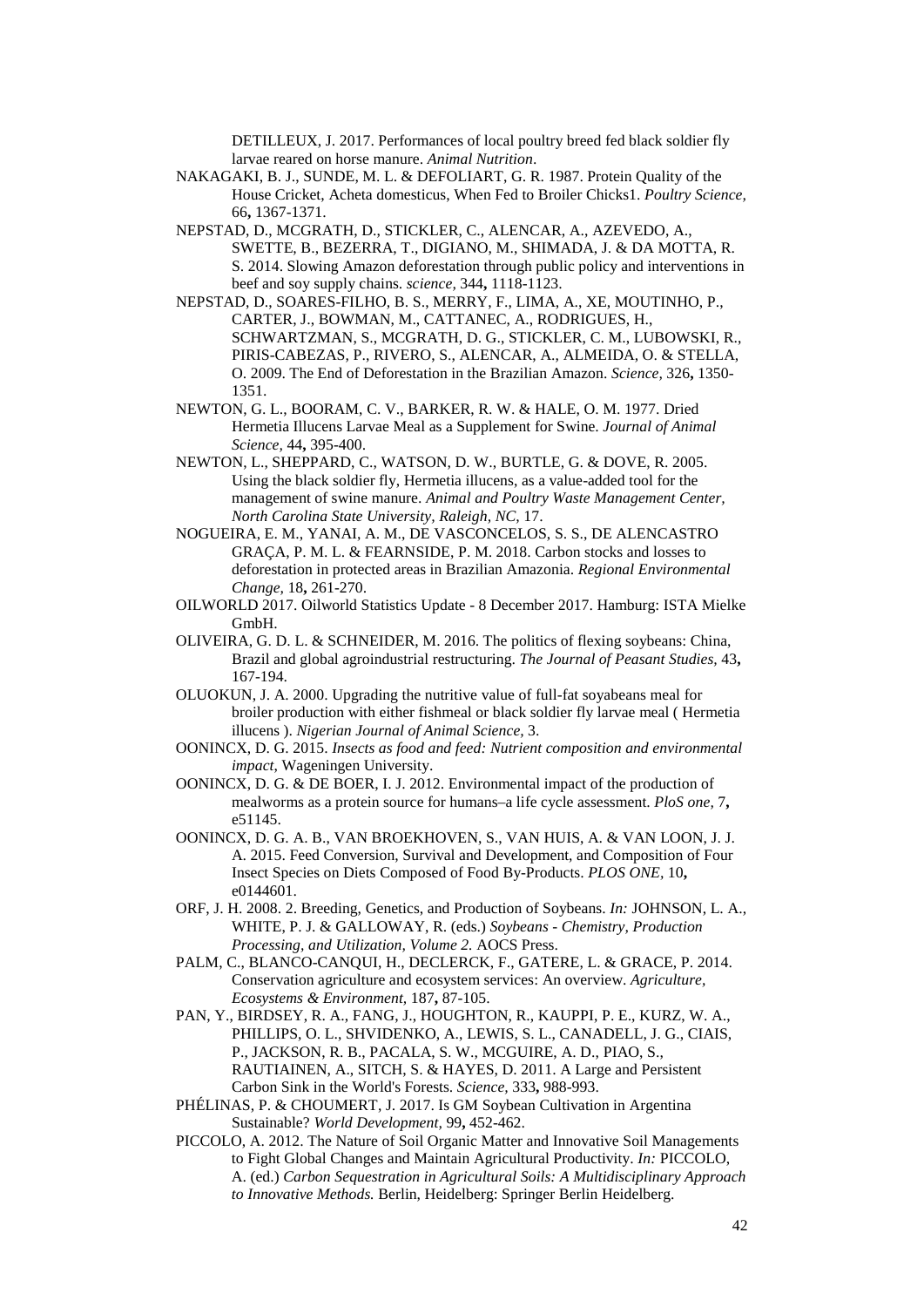- PIMENTEL, D., MARKLEIN, A., TOTH, M. A., KARPOFF, M. N., PAUL, G. S., MCCORMACK, R., KYRIAZIS, J. & KRUEGER, T. 2009. Food Versus Biofuels: Environmental and Economic Costs. *Human Ecology,* 37**,** 1-12.
- PINGALI, P. L. 2012. Green Revolution: Impacts, limits, and the path ahead. *Proceedings of the National Academy of Sciences of the United States of America,* 109**,** 12302- 12308.
- POWLSON, D. S., STIRLING, C. M., THIERFELDER, C., WHITE, R. P. & JAT, M. L. 2016. Does conservation agriculture deliver climate change mitigation through soil carbon sequestration in tropical agro-ecosystems? *Agriculture, Ecosystems & Environment,* 220**,** 164-174.
- RAMOS-ELORDUY, J., GONZÁLEZ, E. A., HERNÁNDEZ, A. R. & PINO, J. M. 2002. Use of Tenebrio molitor (Coleoptera: Tenebrionidae) to Recycle Organic Wastes and as Feed for Broiler Chickens. *Journal of Economic Entomology,* 95**,** 214-220.
- RAY, D. K., MUELLER, N. D., WEST, P. C. & FOLEY, J. A. 2013. Yield Trends Are Insufficient to Double Global Crop Production by 2050. *PLOS ONE,* 8**,** e66428.
- REDDY, P. P. 2016. Sustainable Intensification—An Overview. *Sustainable Intensification of Crop Production.* Singapore: Springer Singapore.
- ROBINSON, T. & POZZI, F. 2011. Mapping supply and demand for animal-source foods to 2030. *Animal Production and Health Working Paper,* 2.
- ROCKSTRÖM, J., STEFFEN, W., NOONE, K., PERSSON, Å., CHAPIN, F. S., LAMBIN, E., LENTON, T. M., SCHEFFER, M., FOLKE, C., SCHELLNHUBER, H. J., NYKVIST, B., CYNTHIA, A. D. W., HUGHES, T., SANDER VAN DER, L., RODHE, H., SÖRLIN, S., SNYDER, P. K., COSTANZA, R., SVEDIN, U., FALKENMARK, M., KARLBERG, L., CORELL, R. W., FABRY, V. J., HANSEN, J., WALKER, B., LIVERMAN, D., RICHARDSON, K., CRUTZEN, P., FOLEY, J., TEKNIK- OCH, V., SKOLAN FÖR ARKITEKTUR OCH, S., KTH & FILOSOFI OCH, T. 2009. Planetary Boundaries: Exploring the Safe Operating Space for Humanity. *Ecology and Society,* 14**,** 32.
- ROFFEIS, M., ALMEIDA, J., WAKEFIELD, M., VALADA, T., DEVIC, E., KONÉ, N. G., KENIS, M., NACAMBO, S., FITCHES, E., KOKO, G., MATHIJS, E., ACHTEN, W. & MUYS, B. 2017. Life Cycle Inventory Analysis of Prospective Insect Based Feed Production in West Africa. *Sustainability,* 9**,** 1697.
- ROHÁČEK, J. & HORA, M. 2013. A northernmost European record of the alien black soldier fly Hermetia illucens (Linnaeus, 1758)(Diptera: Stratiomyidae)/Nejsevernější evropský výskyt nepůvodní bráněnky Hermetia illucens (Linnaeus, 1758)(Diptera: Stratiomyidae). *Casopis slezskeho zemskeho muzea (A),* 62**,** 101-106.
- ROJAS-DOWNING, M. M., NEJADHASHEMI, A. P., HARRIGAN, T. & WOZNICKI, S. A. 2017. Climate change and livestock: Impacts, adaptation, and mitigation. *Climate Risk Management,* 16**,** 145-163.
- RÖÖS, E., BAJŽELJ, B., SMITH, P., PATEL, M., LITTLE, D. & GARNETT, T. 2017. Greedy or needy? Land use and climate impacts of food in 2050 under different livestock futures. *Global Environmental Change,* 47**,** 1-12.
- RUMPOLD, B. A. & SCHLUTER, O. K. 2013. Nutritional composition and safety aspects of edible insects. *Mol Nutr Food Res,* 57**,** 802-23.
- SÁ, J. C. D. M., LAL, R., CERRI, C. C., LORENZ, K., HUNGRIA, M. & DE FACCIO CARVALHO, P. C. 2017. Low-carbon agriculture in South America to mitigate global climate change and advance food security. *Environment International,* 98**,**  $102 - 112$ .
- SALOMONE, R., SAIJA, G., MONDELLO, G., GIANNETTO, A., FASULO, S. & SAVASTANO, D. 2017. Environmental impact of food waste bioconversion by insects: Application of Life Cycle Assessment to process using Hermetia illucens. *Journal of Cleaner Production,* 140**,** 890-905.
- SÁNCHEZ-MUROS, M.-J., BARROSO, F. G. & MANZANO-AGUGLIARO, F. 2014. Insect meal as renewable source of food for animal feeding: a review. *Journal of Cleaner Production,* 65**,** 16-27.
- SCHIAVONE, A., DE MARCO, M., MARTÍNEZ, S., DABBOU, S., RENNA, M., MADRID, J., HERNANDEZ, F., ROTOLO, L., COSTA, P., GAI, F. & GASCO, L. 2017. Nutritional value of a partially defatted and a highly defatted black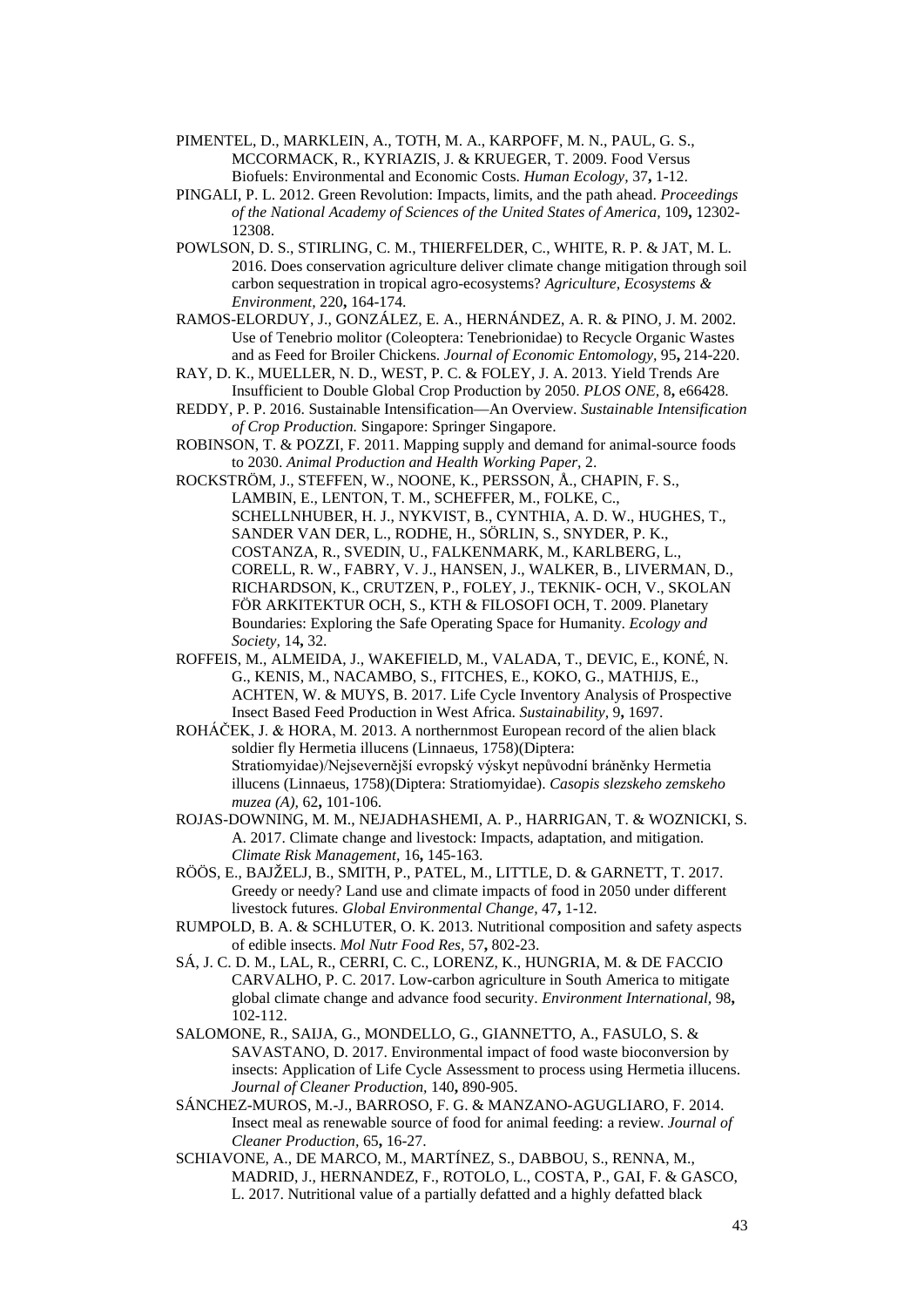soldier fly larvae (Hermetia illucens L.) meal for broiler chickens: apparent nutrient digestibility, apparent metabolizable energy and apparent ileal amino acid digestibility. *Journal of Animal Science and Biotechnology,* 8**,** 51.

- SENTELHAS, P. C., BATTISTI, R., CÂMARA, G. M. S., FARIAS, J. R. B., HAMPF, A. C. & NENDEL, C. 2015. The soybean yield gap in Brazil – magnitude, causes and possible solutions for sustainable production. *The Journal of Agricultural Science,* 153**,** 1394-1411.
- SERRANO, M., FRIKHA, M., CORCHERO, J. & MATEOS, G. 2013. Influence of feed form and source of soybean meal on growth performance, nutrient retention, and digestive organ size of broilers. 2. Battery study. *Poultry science,* 92**,** 693-708.
- SHEPPARD, D. C., TOMBERLIN, J. K., JOYCE, J. A., KISER, B. C. & SUMNER, S. M. 2002. Rearing Methods for the Black Soldier Fly (Diptera: Stratiomyidae). *Journal of Medical Entomology,* 39**,** 695-698.
- SMAJGL, A., WARD, J. & PLUSCHKE, L. 2016. The water–food–energy Nexus Realising a new paradigm. *Journal of Hydrology,* 533**,** 533-540.
- SMETANA, S., PALANISAMY, M., MATHYS, A. & HEINZ, V. 2016. Sustainability of insect use for feed and food: Life Cycle Assessment perspective. *Journal of Cleaner Production,* 137**,** 741-751.
- SONTER, L. J., HERRERA, D., BARRETT, D. J., GALFORD, G. L., MORAN, C. J. & SOARES-FILHO, B. S. 2017. Mining drives extensive deforestation in the Brazilian Amazon. *Nature,* 8**,** 1.
- STEINFELD, H., GERBER, P., WASSENAAR, T., CASTEL, V. & DE HAAN, C. 2006. *Livestock's long shadow: environmental issues and options*, Food & Agriculture Organisation of the United Nations.
- STENMARCK, A. S., JENSEN, C., QUESTED, T., MOATES, G., BUKSTI, M., CSEH, B., JUUL, S., PARRY, A., POLITANO, A. & REDLINGSHOFER, B. 2016. *Estimates of European food waste levels*, IVL Swedish Environmental Research Institute.
- STOCKER, T. F., QIN, D., PLATTNER, G.-K., TIGNOR, M., ALLEN, S. K., BOSCHUNG, J., NAUELS, A., XIA, Y., BEX, V. & MIDGLEY, P. M. 2013. Climate Change 2013: The Physical Science Basis. Contribution of Working Group I to the Fifth Assessment Report of the Intergovernmental Panel on Climate Change, 1535 pp. Cambridge Univ. Press, Cambridge, UK, and New York.
- SURENDRA, K. C., OLIVIER, R., TOMBERLIN, J. K., JHA, R. & KHANAL, S. K. 2016. Bioconversion of organic wastes into biodiesel and animal feed via insect farming. *Renewable Energy,* 98**,** 197-202.
- THÉVENOT, A., RIVERA, J. L., WILFART, A., MAILLARD, F., HASSOUNA, M., SENGA-KIESSE, T., LE FÉON, S. & AUBIN, J. 2018. Mealworm meal for animal feed: Environmental assessment and sensitivity analysis to guide future prospects. *Journal of Cleaner Production,* 170**,** 1260-1267.
- TILMAN, D. & CLARK, M. 2014. Global diets link environmental sustainability and human health. *Nature,* 515**,** 518-22.
- TRAN, G., GNAEDINGER, C. & MÉLIN, C. 2018. *Mealworm (Tenebrio molitor). Feedipedia.org. A programme by INRA, CIRAD, AFZ and FAO* [Online]. FAO. Available:<https://www.feedipedia.org/node/16401> [Accessed 23 April 2018].
- TSCHARNTKE, T., CLOUGH, Y., WANGER, T. C., JACKSON, L., MOTZKE, I., PERFECTO, I., VANDERMEER, J. & WHITBREAD, A. 2012. Global food security, biodiversity conservation and the future of agricultural intensification. *Biological Conservation,* 151**,** 53-59.
- VALENTINE, J., CLIFTON-BROWN, J., HASTINGS, A., ROBSON, P., ALLISON, G. & SMITH, P. 2012. Food vs. fuel: the use of land for lignocellulosic next generation' energy crops that minimize competition with primary food production. *Global Change Biology Bioenergy,* 4**,** 1-19.
- VAN BROEKHOVEN, S., OONINCX, D. G. A. B., VAN HUIS, A. & VAN LOON, J. J. A. 2015. Growth performance and feed conversion efficiency of three edible mealworm species (Coleoptera: Tenebrionidae) on diets composed of organic byproducts. *Journal of Insect Physiology,* 73**,** 1-10.
- VAN GELDER, J., KAMMERAAT, K. & KROES, H. 2008. Soy consumption for feed and fuel in the European Union. A research paper prepared for Milieudefensive (Friends of the Earth Netherlands). Profundo.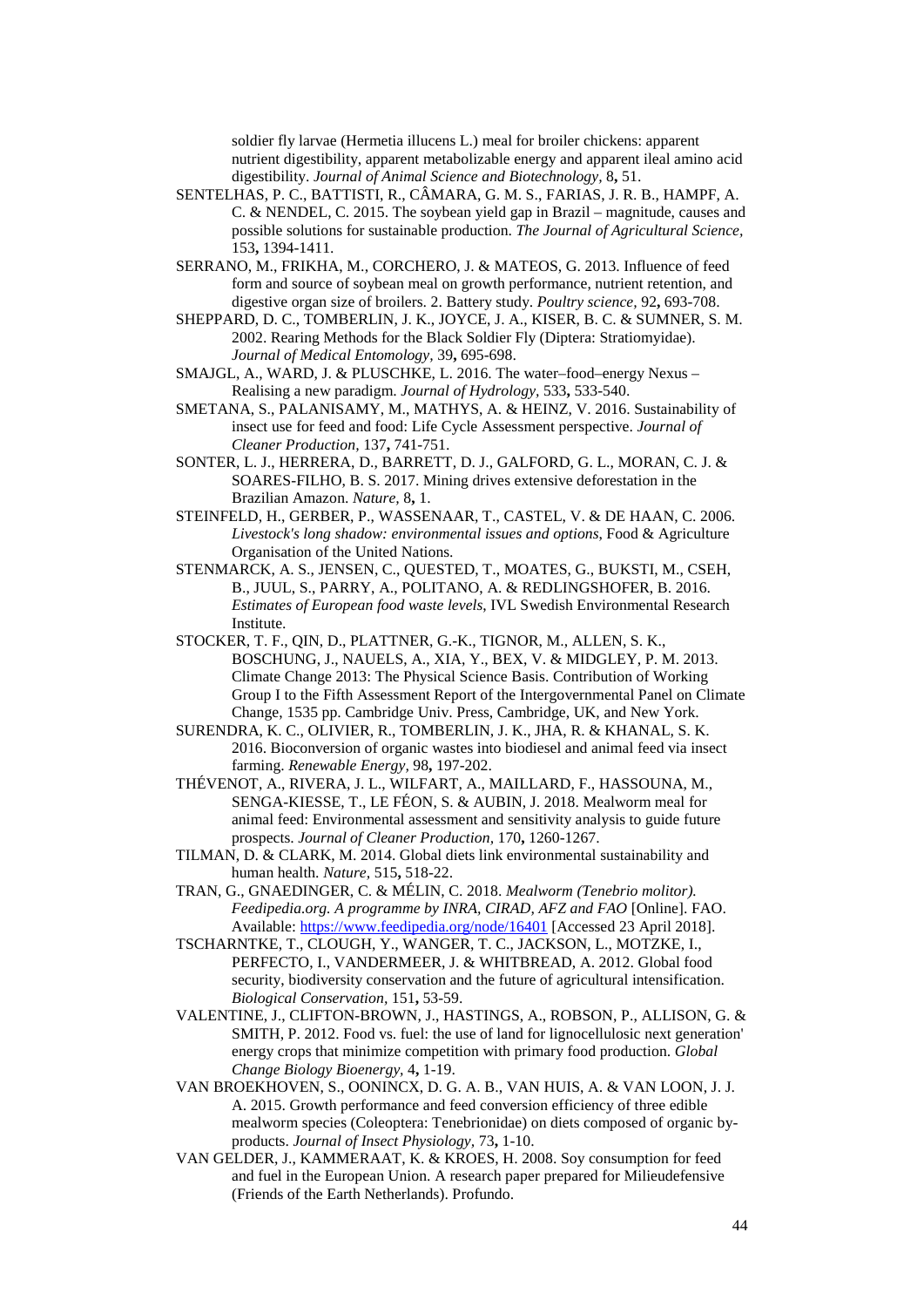- VAN KRIMPEN, M., VAN DER POEL, A. & VELDKAMP, T. Alternative Source for Protein Production. Book of abstracts of the 5th Global Feed & Food congress (GFFC), 2016. -.
- VAN ZANTEN, H. H. E., MOLLENHORST, H., OONINCX, D. G. A. B., BIKKER, P., MEERBURG, B. G. & DE BOER, I. J. M. 2015. From environmental nuisance to environmental opportunity: housefly larvae convert waste to livestock feed. *Journal of Cleaner Production,* 102**,** 362-369.
- VERBEKE, W., SPRANGHERS, T., DE CLERCQ, P., DE SMET, S., SAS, B. & EECKHOUT, M. 2015. Insects in animal feed: Acceptance and its determinants among farmers, agriculture sector stakeholders and citizens. *Animal Feed Science and Technology,* 204**,** 72-87.
- VERGRAGT, P. J. & QUIST, J. 2011. Backcasting for sustainability: Introduction to the special issue. *Technological Forecasting and Social Change,* 78**,** 747-755.
- VOGEL, G. 2010. For More Protein, Filet of Cricket. *Science,* 327**,** 811-811.
- WANG, D., ZHAI, S. W., ZHANG, C. X., BAI, Y. Y., AN, S. H. & XU, Y. N. 2005. Evaluation on nutritional value of field crickets as a poultry feedstuff. *Asianaustralasian journal of animal sciences,* 18**,** 667-670.
- WANG, H., REHMAN, K. U., LIU, X., YANG, Q., ZHENG, L., LI, W., CAI, M., LI, Q., ZHANG, J. & YU, Z. 2017. Insect biorefinery: a green approach for conversion of crop residues into biodiesel and protein. *Biotechnology for Biofuels,* 10**,** 304.
- WATSON, C. A., RECKLING, M., PREISSEL, S., BACHINGER, J., BERGKVIST, G., KUHLMAN, T., LINDSTRÖM, K., NEMECEK, T., TOPP, C. F. E., VANHATALO, A., ZANDER, P., MURPHY-BOKERN, D. & STODDARD, F. L. 2017. Chapter Four - Grain Legume Production and Use in European Agricultural Systems. *In:* SPARKS, D. L. (ed.) *Advances in Agronomy.* Academic Press.
- WEC. 2016a. *Average electricity consumption per electrified household* [Online]. London: World Energy Council. Available[: https://wec-](https://wec-indicators.enerdata.net/xls/household-electricity-use.xls)
- [indicators.enerdata.net/xls/household-electricity-use.xls](https://wec-indicators.enerdata.net/xls/household-electricity-use.xls) [Accessed 17 April 2018]. WEC. 2016b. *CO2 emissions of residential sector per household* [Online]. London: World Energy Council. Available: [https://wec-indicators.enerdata.net/xls/co2-emissions](https://wec-indicators.enerdata.net/xls/co2-emissions-per-household.xls)[per-household.xls](https://wec-indicators.enerdata.net/xls/co2-emissions-per-household.xls) [Accessed 17 April 2018].
- WESTHOEK, H., ROOD, T., BERG, M. V. D., JANSE, J., NIJDAM, D., REUDINK, M., STEHFEST, E., LESSCHEN, J. P., OENEMA, O. & WOLTJER, G. B. 2011. The protein puzzle : the consumption and production of meat, dairy and fish in the European Union. The Hague: Netherlands Environmental Assessment Agency.
- WHEARY, J. 2009. The Global Middle Class is Here: Now What? *World Policy Journal,* 26**,** 75-83.
- WILLIAMS, J. P., WILLIAMS, J. R., KIRABO, A., CHESTER, D. & PETERSON, M. 2016. Chapter 3 - Nutrient Content and Health Benefits of Insects A2 - Dossey, Aaron T. *In:* MORALES-RAMOS, J. A. & ROJAS, M. G. (eds.) *Insects as Sustainable Food Ingredients.* San Diego: Academic Press.
- WU, G., BAZER, F. W. & CROSS, H. R. 2014. Land-based production of animal protein: impacts, efficiency, and sustainability. *Annals of the New York Academy of Sciences,* 1328**,** 18-28.
- WU, Y., SHEN, J., ZHANG, X., SKITMORE, M. & LU, W. 2016. The impact of urbanization on carbon emissions in developing countries: a Chinese study based on the U-Kaya method. *Journal of Cleaner Production,* 135**,** 589-603.
- YANG, Y., YANG, J., WU, W.-M., ZHAO, J., SONG, Y., GAO, L., YANG, R. & JIANG, L. 2015. Biodegradation and Mineralization of Polystyrene by Plastic-Eating Mealworms: Part 1. Chemical and Physical Characterization and Isotopic Tests. *Environmental Science & Technology,* 49**,** 12080-12086.
- YI, L., LAKEMOND, C. M. M., SAGIS, L. M. C., EISNER-SCHADLER, V., VAN HUIS, A. & VAN BOEKEL, M. A. J. S. 2013. Extraction and characterisation of protein fractions from five insect species. *Food Chemistry,* 141**,** 3341-3348.
- YR. 2018a. *CLIMAT: FRANCHE-COMTÉ* [Online]. Yr. Available: [https://fr.climate](https://fr.climate-data.org/region/328/)[data.org/region/328/](https://fr.climate-data.org/region/328/) [Accessed 19 April 2018].
- YR. 2018b. *Weather statistics for Reggio Calabria, Calabria (Italy)* [Online]. Yr. Available: [https://www.yr.no/place/Italy/Calabria/Reggio\\_Calabria/statistics.html](https://www.yr.no/place/Italy/Calabria/Reggio_Calabria/statistics.html) [Accessed 19 April 2018].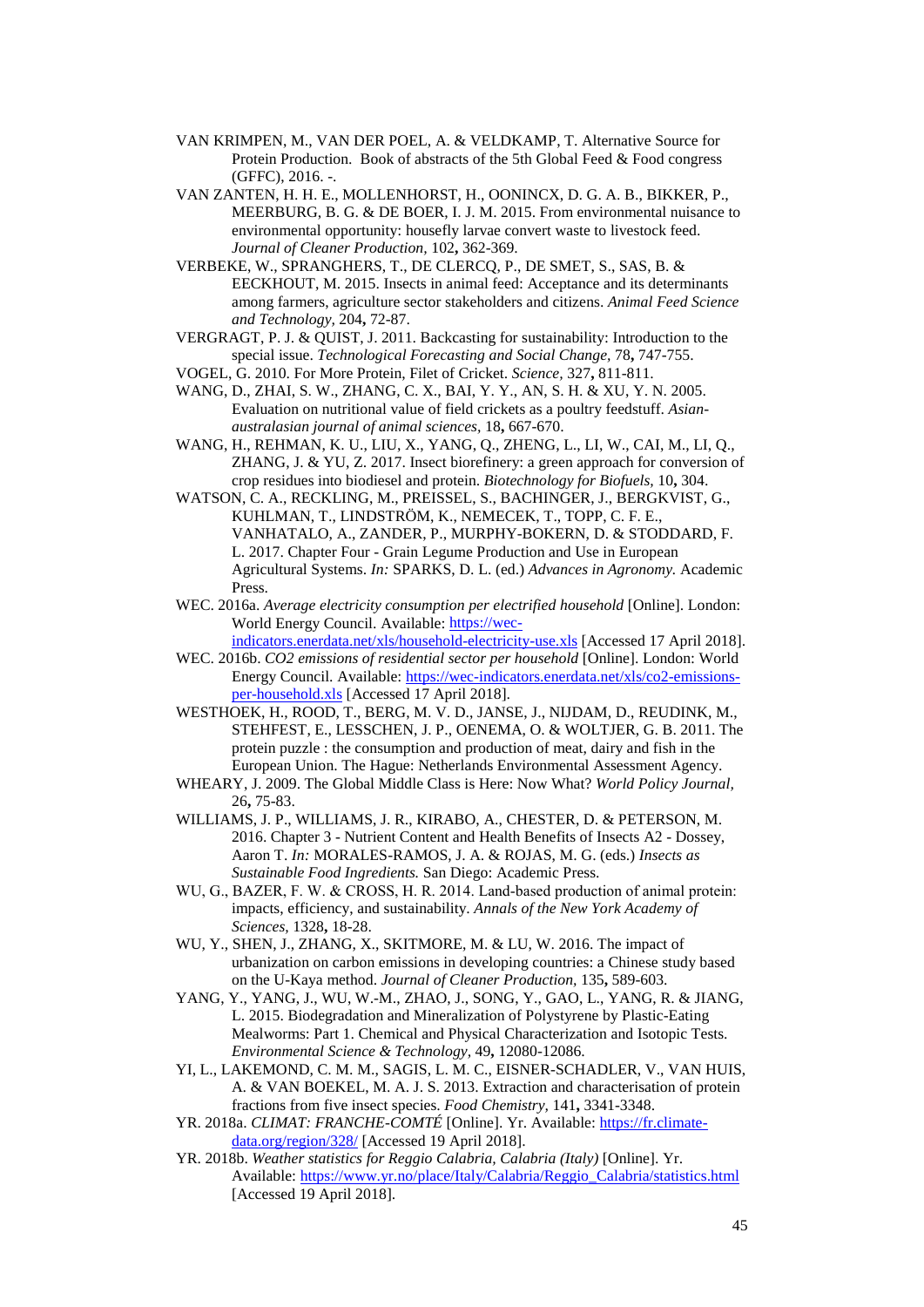- ZHAO, X., VÁZQUEZ-GUTIÉRREZ, J. L., JOHANSSON, D. P., LANDBERG, R. & LANGTON, M. 2016. Yellow mealworm protein for food purposes-Extraction and functional properties. *PloS one*, 11, e0147791.
- ZHENG, L., LI, Q., ZHANG, J. & YU, Z. 2012. Double the biodiesel yield: Rearing black soldier fly larvae, Hermetia illucens, on solid residual fraction of restaurant waste after grease extraction for biodiesel production. *Renewable Energy,* 41**,** 75-79.
- ZHENG, L. Y., HOU, Y. F., LI, W., YANG, S., LI, Q. & YU, Z. N. 2013. Exploring the potential of grease from yellow mealworm beetle (Tenebrio molitor) as a novel biodiesel feedstock. *Applied Energy,* 101**,** 618-621.
- ZIKELI, S. & GRUBER, S. 2017. Reduced tillage and no-till in organic farming systems, Germany—Status quo, potentials and challenges. *Agriculture,* 7**,** 35.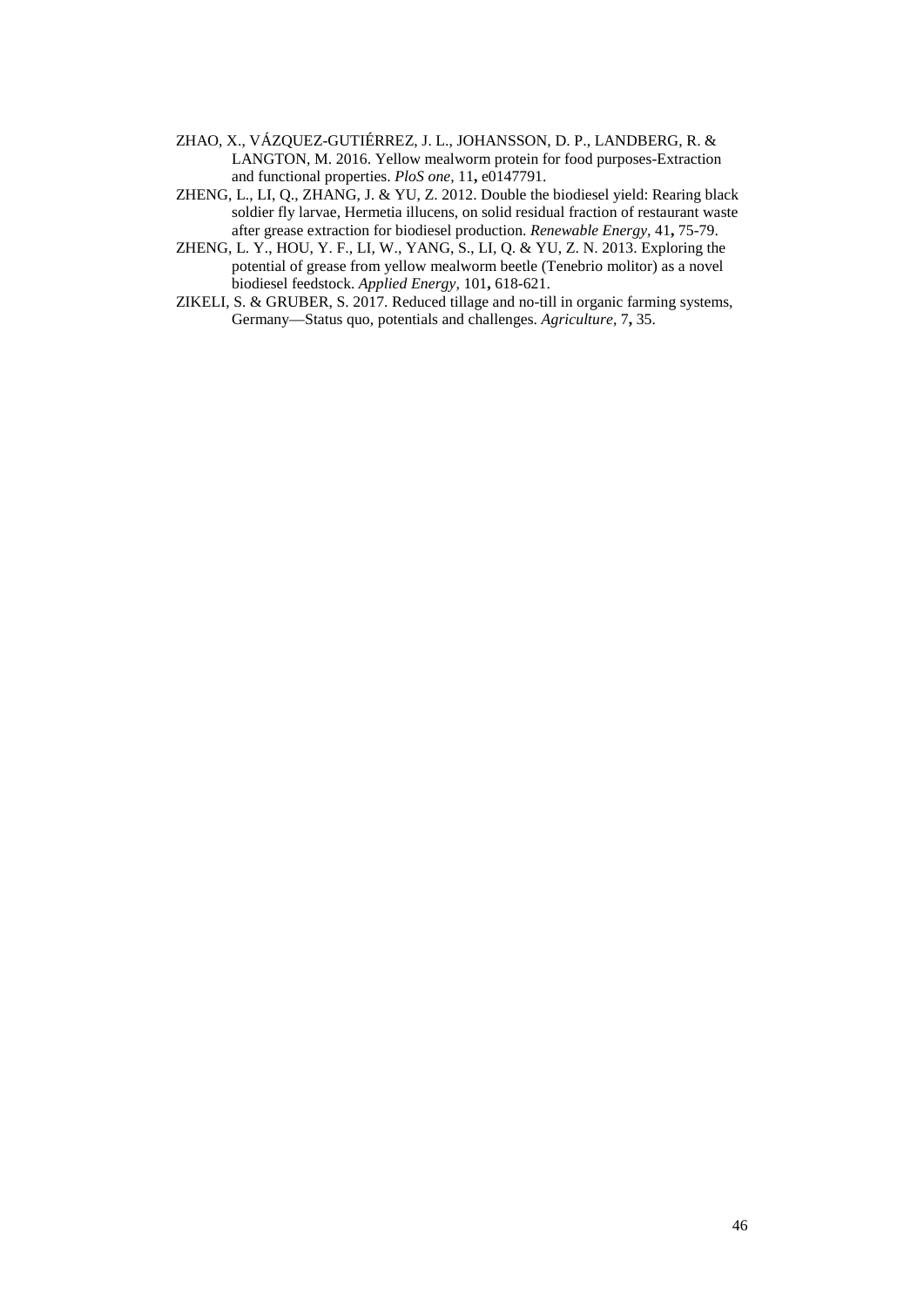## Appendix

#### S1. Cricket Production Data (Halloran 2017)

| <b>Annual Cricket</b>  | DM(%) | <b>Crude</b>    | <b>Production</b> | Annual      | <b>Sovbean Meal</b> |
|------------------------|-------|-----------------|-------------------|-------------|---------------------|
| <b>Production</b> (kg) |       | Protein $(\% )$ | Area $(m2)$       | Feed $(kg)$ | in Feed $(\% )$     |
| 52056                  | 26    |                 | 2720              | 223522      | າ໑<br>20            |

(Annual Insect Yield  $* DM * CP$ )/(Production Area) = Annual Protein Production

(Annual Feed  $*$  % Soybean Meal in Feed )/0.796 / 2.77 (Average of soybean yields from Table 5) = Land Use for Soybean Production

 $(Production Area + Land Use for Sov Production)/(Annual Protein Production)$  $=$  Total Land Use (m<sup>2</sup>/kg)

 $(Production Area)/(Annual Protein Production) = Land Use Without Soybean Meal$  $(m<sup>2</sup>/kg)$ 

#### S2. Soybean GHG Emission Calculation

Table S2.1. Proportion of Arable Land Using Conventional Agriculture (AQUASTAT, 2018) (FAO, 2015)

| Country                | 1000ha                         |                  | $\frac{0}{0}$           |  |
|------------------------|--------------------------------|------------------|-------------------------|--|
|                        | <b>Total</b><br>Arable<br>Land | Land<br>Under CA | Land<br><b>Under CA</b> |  |
| <b>USA</b>             | 155108                         | 35613            | 22.96                   |  |
| Canada                 | 46915                          | 18313            | 39.03                   |  |
| <b>Brazil</b>          | 72607                          | 31811            | 43.81                   |  |
| <b>Argentina</b>       | 39754                          | 29101            | 73.20                   |  |
| Paraguay               | 4415                           | 3000             | 67.95                   |  |
| <b>Other Countries</b> | n/a                            | n/a              | n/a                     |  |

Table S2.2 GHG Emissions from Soybean Production under CA and Conventional Agriculture (LEAP, 2018a)

| Country                | $CO2$ eq. /kg DM (Excl. LUC)              |                                           |  |  |  |
|------------------------|-------------------------------------------|-------------------------------------------|--|--|--|
|                        | <b>Conservation</b><br><b>Agriculture</b> | <b>Conventional</b><br><b>Agriculture</b> |  |  |  |
| USA                    | 0.96(0.75)                                | 1.38(0.94)                                |  |  |  |
| Canada                 | 1.2(0.6)                                  | 2.17(0.87)                                |  |  |  |
| Brazil                 | 2.88(0.55)                                | 3.54(0.63)                                |  |  |  |
| <b>Argentina</b>       | 3.83(0.60)                                | 4.76(0.71)                                |  |  |  |
| Paraguay               | No figure $(0.49)$                        | 6.08(0.57)                                |  |  |  |
| <b>Other Countries</b> | n/a                                       | 4.59                                      |  |  |  |